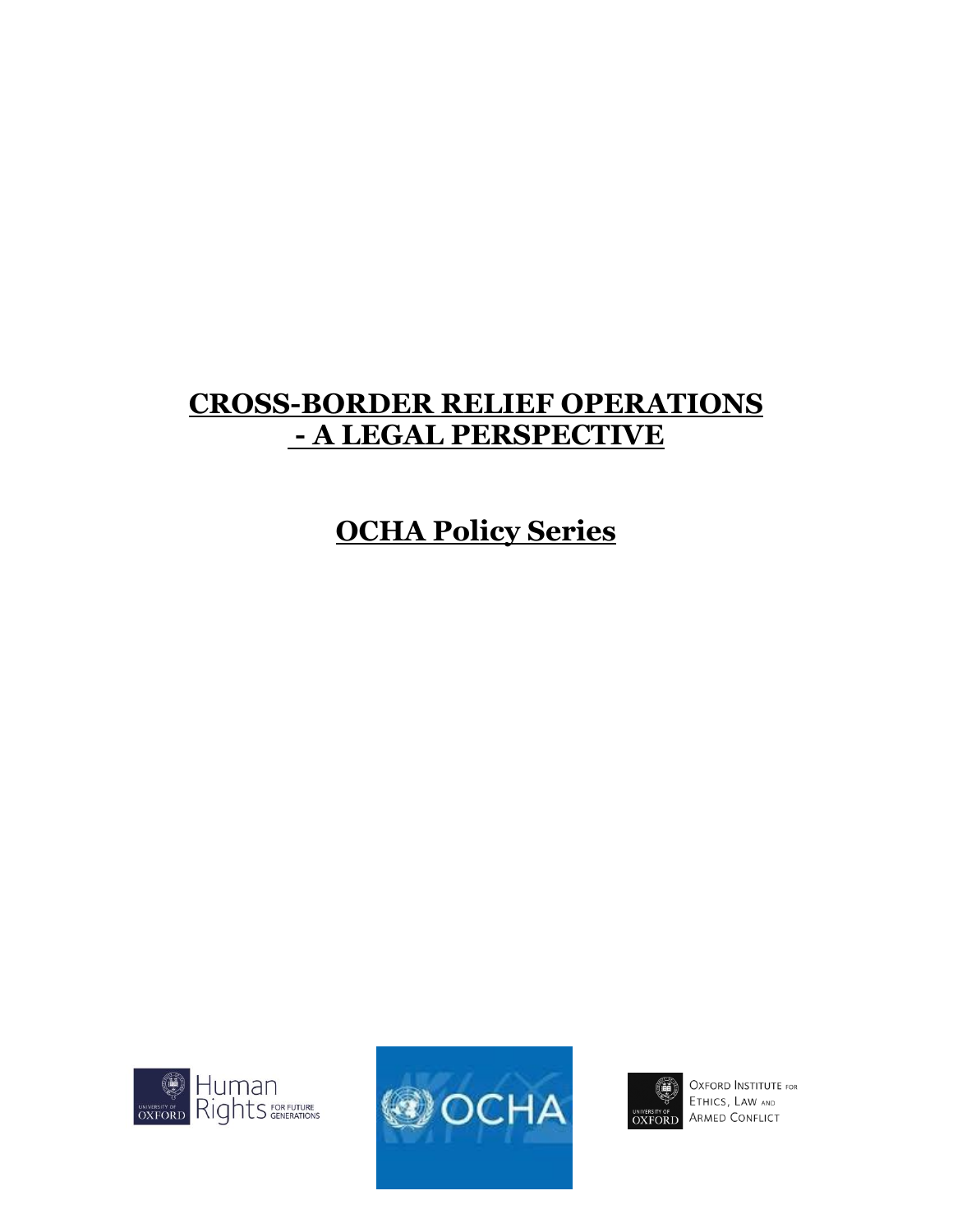On a number of occasions in recent years, humanitarian actors have been confronted with serious challenges in mounting effective operations for civilians in opposition-held territories. Access has gone from being a key operational prerequisite to becoming the central and most contested, yet misunderstood, concept in humanitarian and political discussions and negotiations.

One particular challenge has been the reluctance of many parties to provide their consent for cross-border operations. Recent efforts to assist people affected by conflict in Syria and in the Sudanese states of South Kordofan and Blue Nile highlight this concern.

The Secretary-General has identified improving access for humanitarian operations as one of the five 'core challenges' to enhancing the protection of civilians in armed conflict. In his report to the Security Council of November 2013, the Secretary-General recommended that "parties to conflict should ensure that the most efficient means are available for reaching people in need with humanitarian assistance and protection, including in situations where this involves humanitarian operations that cross lines of conflict or international borders." He also called upon OCHA to engage with a range of actors, examine the relevant rules, and consider options for providing further guidance on consent to relief operations.

The present paper, commissioned jointly by OCHA, the Oxford Institute for Ethics, Law and Armed Conflict and the Oxford Martin Programme on Human Rights for Future Generations is therefore intended both as an initial step to provide some clarity on the basis of international humanitarian law and international human rights law and as a resource for humanitarian practitioners and policy makers active in this area. The paper provides a review of the existing legal framework relevant to cross-border relief operations into opposition-held areas, pointing both to certain conclusions and to areas where further clarification and guidance may be desirable. The paper addresses a series of legal questions raised by practitioners and advocates of cross-border relief operations, including:

- What are the basic rules of international humanitarian law on relief operations?
- Whose consent is required for cross-border relief operations?
- How can consent be given, and how can it be withdrawn?
- What amounts to arbitrary withholding of consent?
- In what circumstances, if any, might unauthorised cross-border operations be lawful?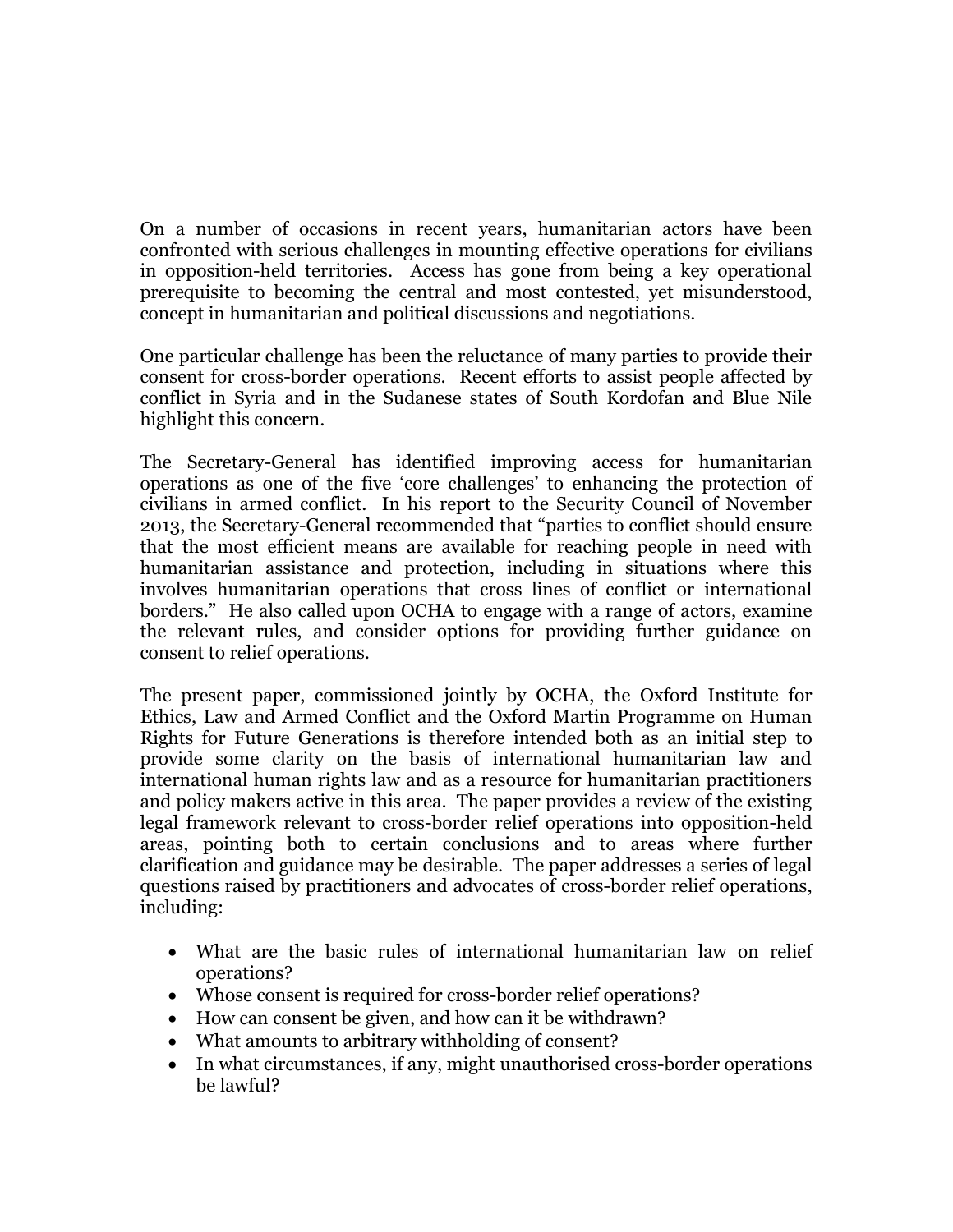- What courses of action are open to humanitarian actors whose offers of assistance have not been accepted?
- What, if any, is the role of the Security Council, and how has the Council engaged on this issue in the past?

As an independently commissioned piece of research, the paper does not necessarily reflect the legal position of the United Nations. Rather, it is intended to provide a basis for further analysis and debate among Member States and both governmental and non-governmental humanitarian actors.

As part of a broader partnership aimed at providing legal background and research for further consideration of access, consent and related issues, OCHA, the Oxford Institute for Ethics, Law and Armed Conflict and the Oxford Martin Programme on Human Rights for Future Generations will also publish a more focused legal background paper on the issue of 'arbitrary withholding of consent' to relief operations. For too long it appeared that states and non-state armed groups had an unfettered discretion to turn down offers of humanitarian assistance, mostly, without any consequences. A closer look at international humanitarian and human rights law suggests a far more nuanced picture, allowing for more proactive advocacy and promotion of respect of the law, in the interest of tens of thousands of civilians caught in the crossfires of conflict. It is hoped that, taken together, the papers will contribute to a more informed and productive debate on both the relevant rules, and practical options for humanitarian actors, to ensure the most efficient provision of humanitarian assistance to people in desperate need.

TRATTLE

Dapo Akande *Co-Director*

*Oxford Institute for Ethics Law and Armed Conflict(ELAC) Oxford Martin Programme on Human Rights for Future Generations (HRFG)*

Hansjoerg Strohmeyer *Chief, Policy Development and Studies Branch*

*United Nations Office for the Coordination of Humanitarian Affairs (OCHA)*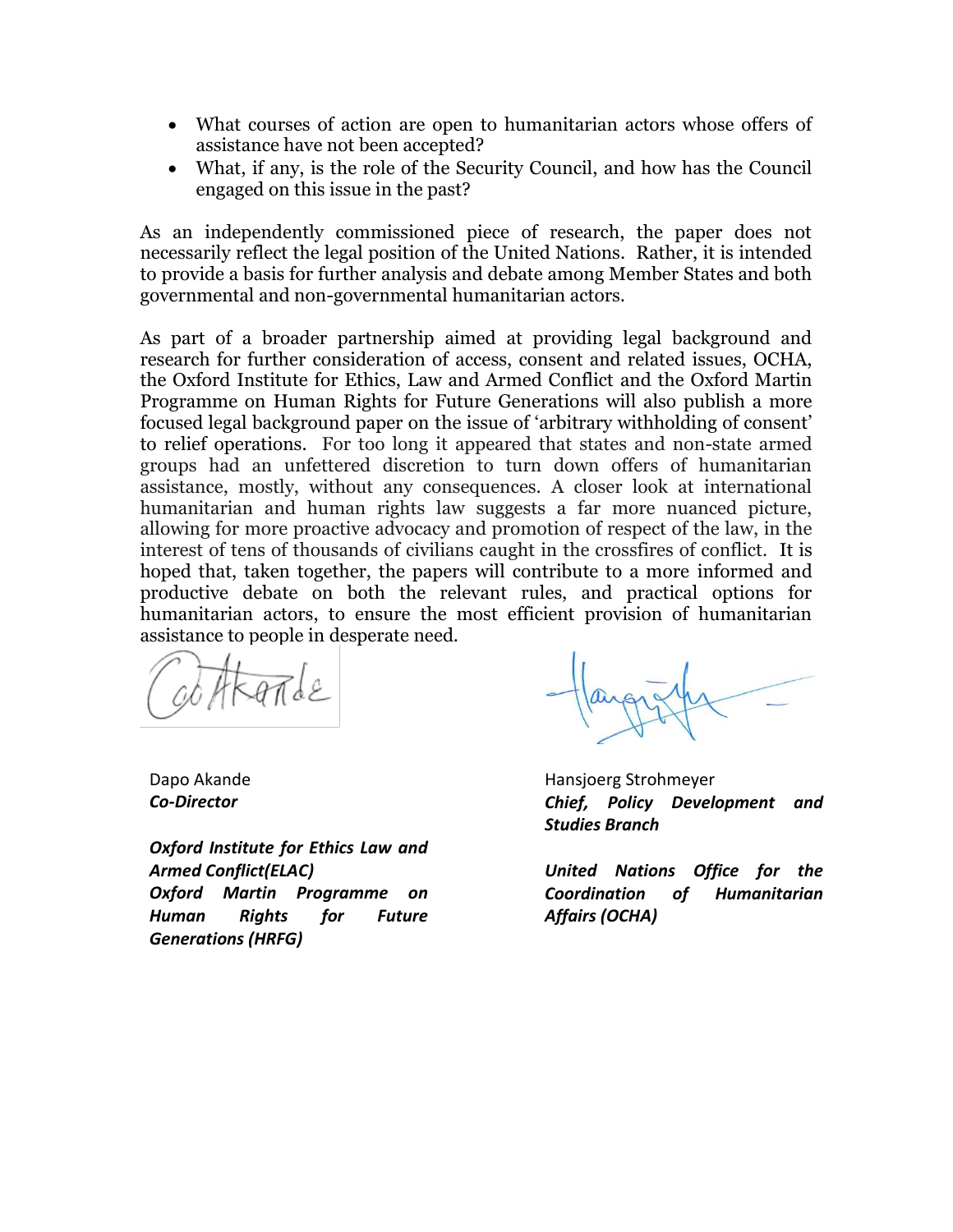## **Contents**

| Basic Rules of International Humanitarian Law Regulating Relief Operations6                       |
|---------------------------------------------------------------------------------------------------|
|                                                                                                   |
|                                                                                                   |
|                                                                                                   |
|                                                                                                   |
|                                                                                                   |
|                                                                                                   |
|                                                                                                   |
| Consequences of Withholding of Consent for Actors Seeking to Carry Out Relief<br>Operations<br>27 |
| Consequences for the Party Arbitrarily Withholding Consent<br>33                                  |
|                                                                                                   |
| Overriding the Requirement of Consent – Binding Security Council Decisions41                      |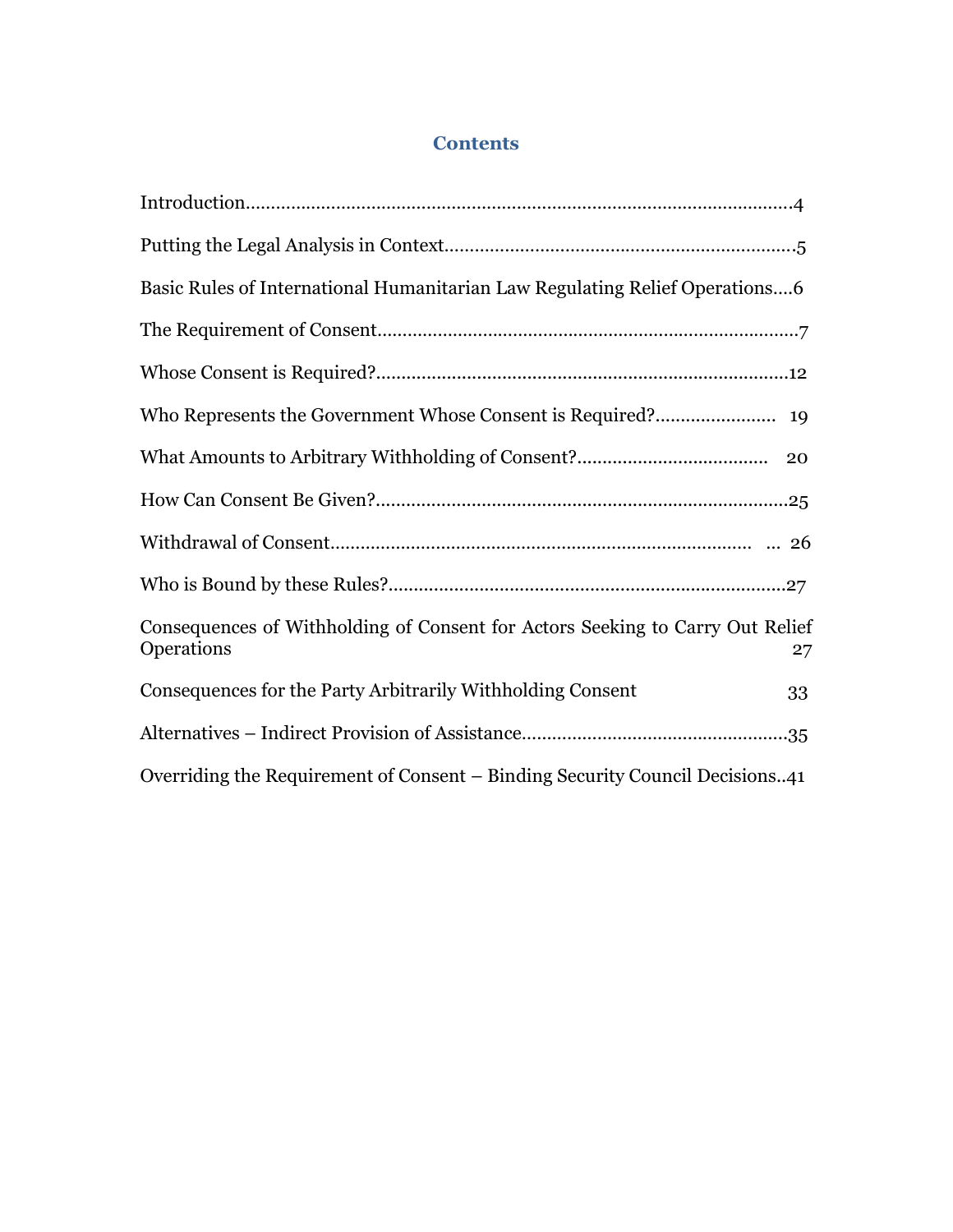## **CROSS-BORDER RELIEF OPERATIONS - THE LEGAL FRAMEWORK**

Emanuela-Chiara Gillard<sup>1</sup>

The present paper outlines the principal rules of international law relevant to cross-border operations for civilians in opposition-held areas. It must be noted at the outset that the central legal issue is whether the state in whose territory operations are intended to be implemented ("the affected state") consents to them. The modalities for implementing operations – whether in-country or cross-border – do not affect the basic rules, but raise additional legal questions because of the involvement of third states.

A number of preliminary remarks are warranted.

 $\overline{a}$ 

First, the present paper addresses humanitarian relief operations – ie the provision of supplies and services that are exclusively humanitarian in nature and essential to the survival of the civilian population, such as food, water, medical supplies, clothing and means of shelter. It does not touch upon concepts such as "humanitarian intervention" or "responsibility to protect" inasmuch as, in their current articulation, they focus on preventing and putting an end to genocide, crimes against humanity and war crimes.

Second, "cross-border operations" are not referred to in any treaty nor defined anywhere. This term is employed to refer to the provision of assistance from third states. This can be done in a number of ways, including by so-called "remote management programming";<sup>2</sup> or by the provision of relief supplies from neighbouring states to actors operating in the affected state. There have been a number of instances in the past when assistance was provided in this way.

While past examples provide valuable insight as to how to implement such operations, from a legal point of view what matters is the reason underlying the decision to operate cross-border. In the vast majority of past cases this has been due to a security situation in the affected state that prevented international actors from establishing offices or adequate operations in-country. Such situations must be distinguished from those addressed in the present paper, where cross-

<sup>1</sup> Senior Research Fellow, Oxford Institute for Ethics, Law and Armed Conflict; Research Associate, Oxford Martin Programme on Human Rights for Future Generations. This independent paper does not necessarily represent the position of the United Nations. The author would like to thank Dapo Akande for his valuable comments and Michele Hou of the ICRC Library and Public Archives for her tireless and good-humoured research assistance.

<sup>2</sup> Remote management programming (or limited access programming) is described as "an adaptation to insecurity, the practice of withdrawing international (or other at-risk staff) while transferring increased programming responsibilities to local staff or local partner organisations", Jan Egeland, Adele Harmer and Abby Stoddard, *To Stay and Deliver: Good practice for humanitarians in complex security environments*, (2011), Glossary, xiv.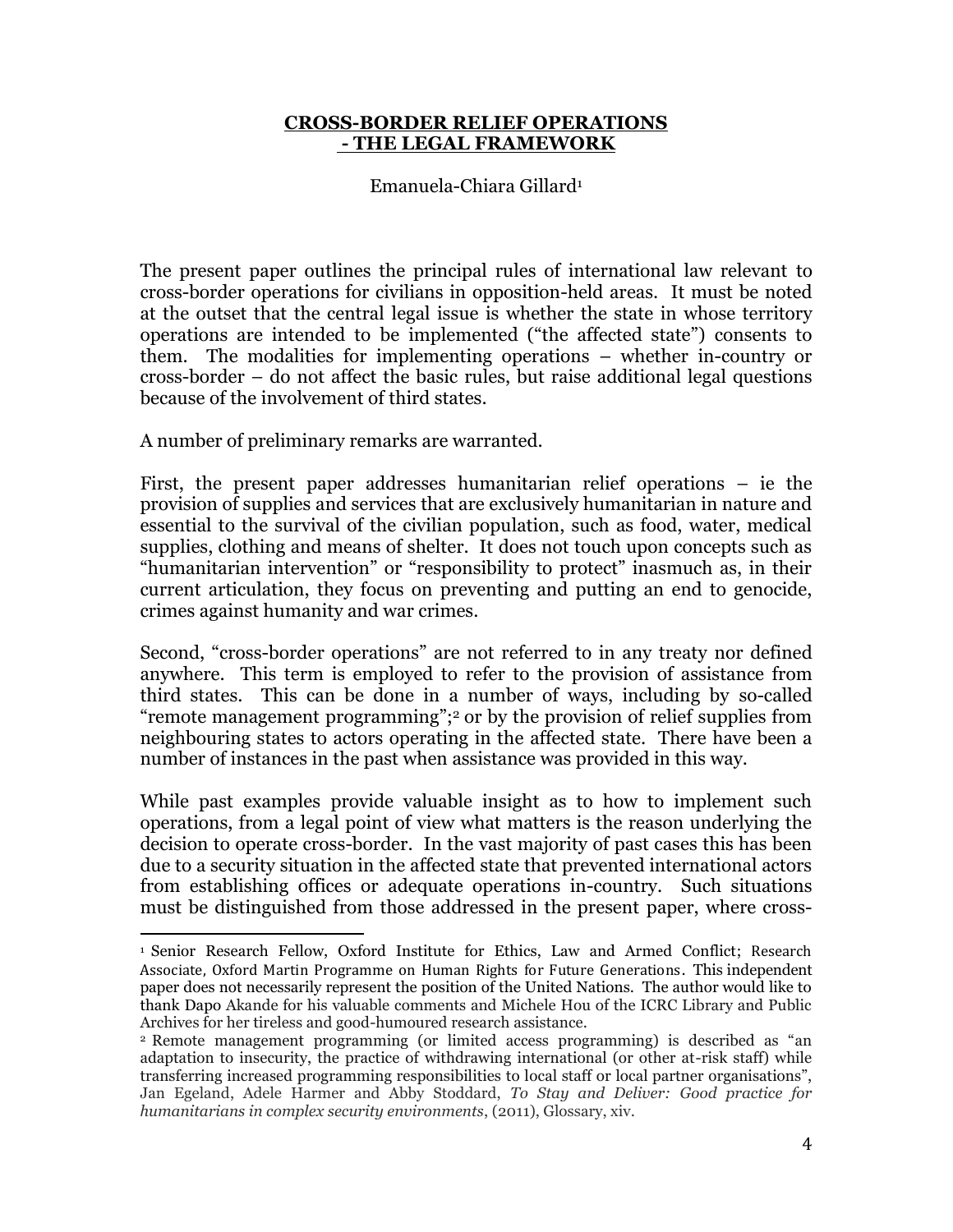border operations are being considered either because the affected state does not consent to in-country presence, operations or activities across the lines of territory controlled by parties to the conflict; or because a combination of security restrictions and onerous administrative requirements make cross-border operations the most efficient way of assisting people in opposition-held areas.

Third, the present paper sets out the rules relating to agreement to relief operations in the first instance. It should not be assumed that once such initial consent has been obtained, humanitarian operations will be unimpeded and safe. Other rules, not discussed here, come into play at this subsequent stage, requiring parties to allow and facilitate relief operations that have been authorised. Obviously, these obligations will not arise if operations are carried out without the consent of the affected state.

Fourth, the present paper focuses on international law while recalling that private humanitarian actors, such as NGOs, also have obligations under the domestic law of the states where they operate. Moreover, it must also be read in conjunction with the internal legal and policy positions that may be adopted by individual organisations.

Finally, at a more factual level, discussions on cross-border operations for civilians in opposition-held areas sometimes appear to proceed on the assumption that the opposition is unified; that it exercises a fairly permanent degree of control over a well-defined territory; and that the civilian population tends to remain in place, either in government- or in opposition-held territory. While this is occasionally the case – for example in the LTTE-held Vanni in Sri Lanka during the 1990s until the end of the conflict in 2009 – the situation on the ground is usually far more fluid and complex.3 This must be borne in mind when considering the practical feasibility of cross-border operations.

## **1. Putting the legal analysis in context**

Legal analysis must be put in its proper context. An understanding of the law is necessary to ensure those considering cross-border operations act lawfully. However, it is essential to bear a number of considerations in mind.

First, in the situations under review, arguments based on law will not be used for litigation, where an independent and impartial judicial body makes a determination of the relative merits of the legal arguments of those wishing to provide assistance and of affected states. Instead, they will be the background to guide negotiations with affected states; negotiations which are unlikely to be legal in nature and which will be shaped by political considerations. Accordingly, an argument that might win the day in court might not lead to any progress in the dialogue with the affected state.<sup>4</sup>

 $\overline{a}$ <sup>3</sup> See, for example, Pierre Krähenbühl, "There are no 'good' or 'bad' civilians in Syria – we must help all who need aid", *The Guardian*, 3 March 2013.

<sup>4</sup> See, for example, Steve Ratner "Beyond Courtroom Arguments: Why International Lawyers Need to Focus More on Persuasion", 10 and 11 September 2013, EJIL:Talk!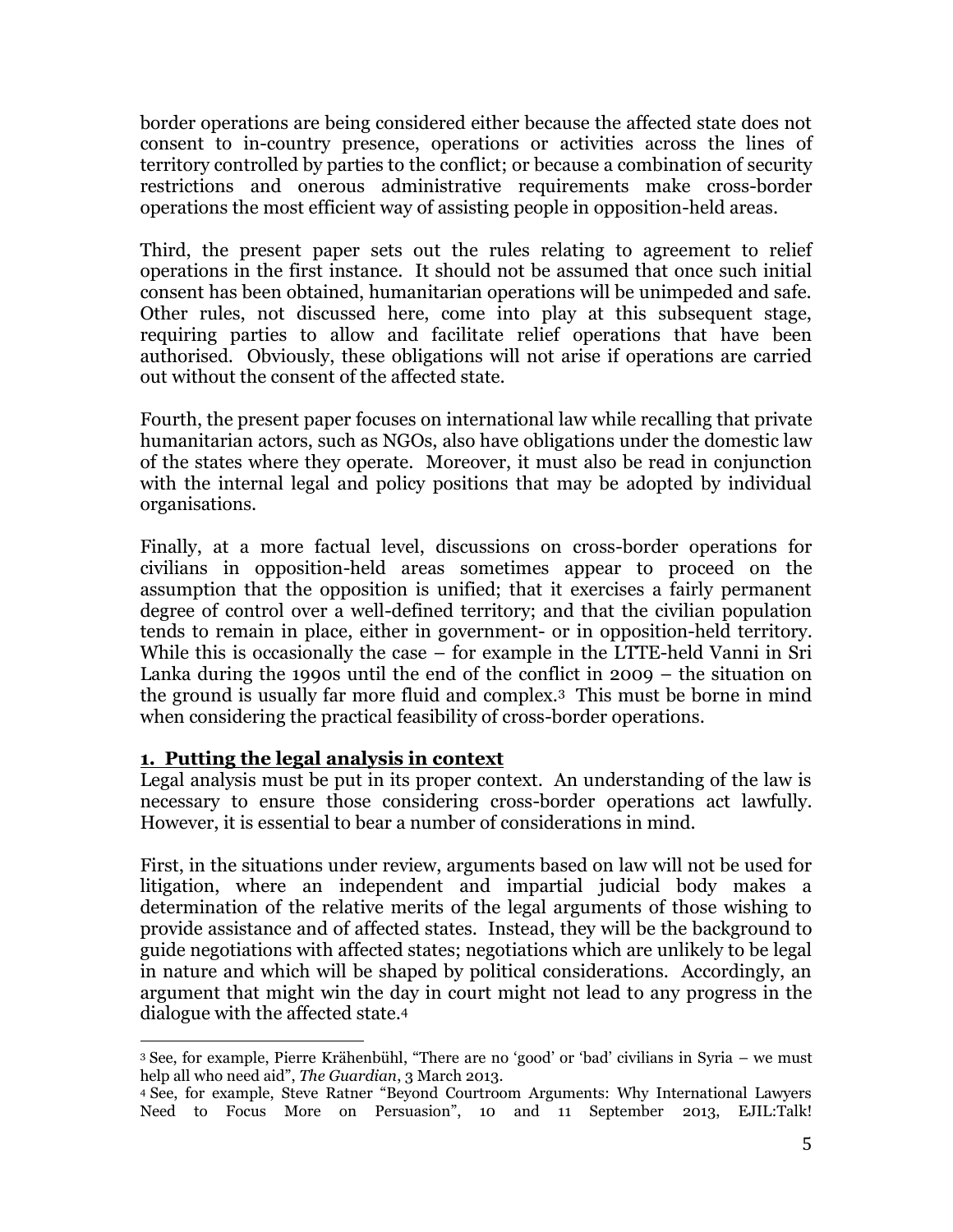Second, the law is not of itself the answer nor the only element to consider; policy and operational considerations are equally important. The lawfulness of a particular course of action in no way ensures the safety of relief operations or of the people they seek to assist.

Third, operationally, it is important to consider the repercussions of unauthorised operations in opposition-held areas on activities in the rest of the affected state, notably those in government-held areas, both by the agencies carrying out the unauthorised operations and by other actors.

Related to this, the issue of consent to relief operations is one of the most delicate and politically sensitive in humanitarian action. The positions adopted in one context are likely to have consequences for the perceptions of humanitarian actors globally, both operationally and at a policy level in discussions within the United Nations and beyond.

It is for these reasons that for most humanitarian actors the decision of whether to carry out relief operations without the consent of the affected state tends to be a *policy* decision *informed* by the law.

## **2. Basic Rules of International Humanitarian Law Regulating Relief Operations**

The conventional rules of international humanitarian law (IHL) regulating the provision of humanitarian assistance are found in different treaties, depending on the nature of the conflict - international or non–international. Those applicable in international armed conflicts, including occupation, are found principally in common Article 9 of the First, Second and Third Geneva Conventions of 1949, Articles 10, 23 and 59 of the Fourth Geneva Convention of 1949 (GC IV) and Articles 69-71 of the First Additional Protocol thereto of 1977 (AP I). Those applicable in non-international conflicts are common Article 3(2) of the Geneva Conventions of 1949 (GCs) and Article 18 of Additional Protocol II of 1977 thereto (AP II). Customary law rules of IHL apply alongside these treaty provisions.

The rules regulating humanitarian assistance are simple and essentially the same in both types of conflict: 5

<sup>5</sup> Article 70(1) AP I provides that:

 $\overline{a}$ [http://www.ejiltalk.org/beyond-courtroom-arguments-why-international-lawyers-need-to-focus](http://www.ejiltalk.org/beyond-courtroom-arguments-why-international-lawyers-need-to-focus-more-on-persuasion-part-i/)[more-on-persuasion-part-i/](http://www.ejiltalk.org/beyond-courtroom-arguments-why-international-lawyers-need-to-focus-more-on-persuasion-part-i/) and [http://www.ejiltalk.org/beyond-courtroom-arguments-why](http://www.ejiltalk.org/beyond-courtroom-arguments-why-international-lawyers-need-to-focus-more-on-persuasion-part-ii/#more-9085)[international-lawyers-need-to-focus-more-on-persuasion-part-ii/#more-9085.](http://www.ejiltalk.org/beyond-courtroom-arguments-why-international-lawyers-need-to-focus-more-on-persuasion-part-ii/#more-9085)

<sup>…</sup> relief actions which are humanitarian and impartial in character and conducted without any adverse distinction shall be undertaken, subject to the agreement of the Parties concerned in such relief actions. Offers of such relief shall not be regarded as interference in the armed conflict or as unfriendly acts.

The treaty rules applicable in non-international armed conflicts are essentially the same. Along similar lines, but in a more general manner, common Article 3(2) GCs provides that: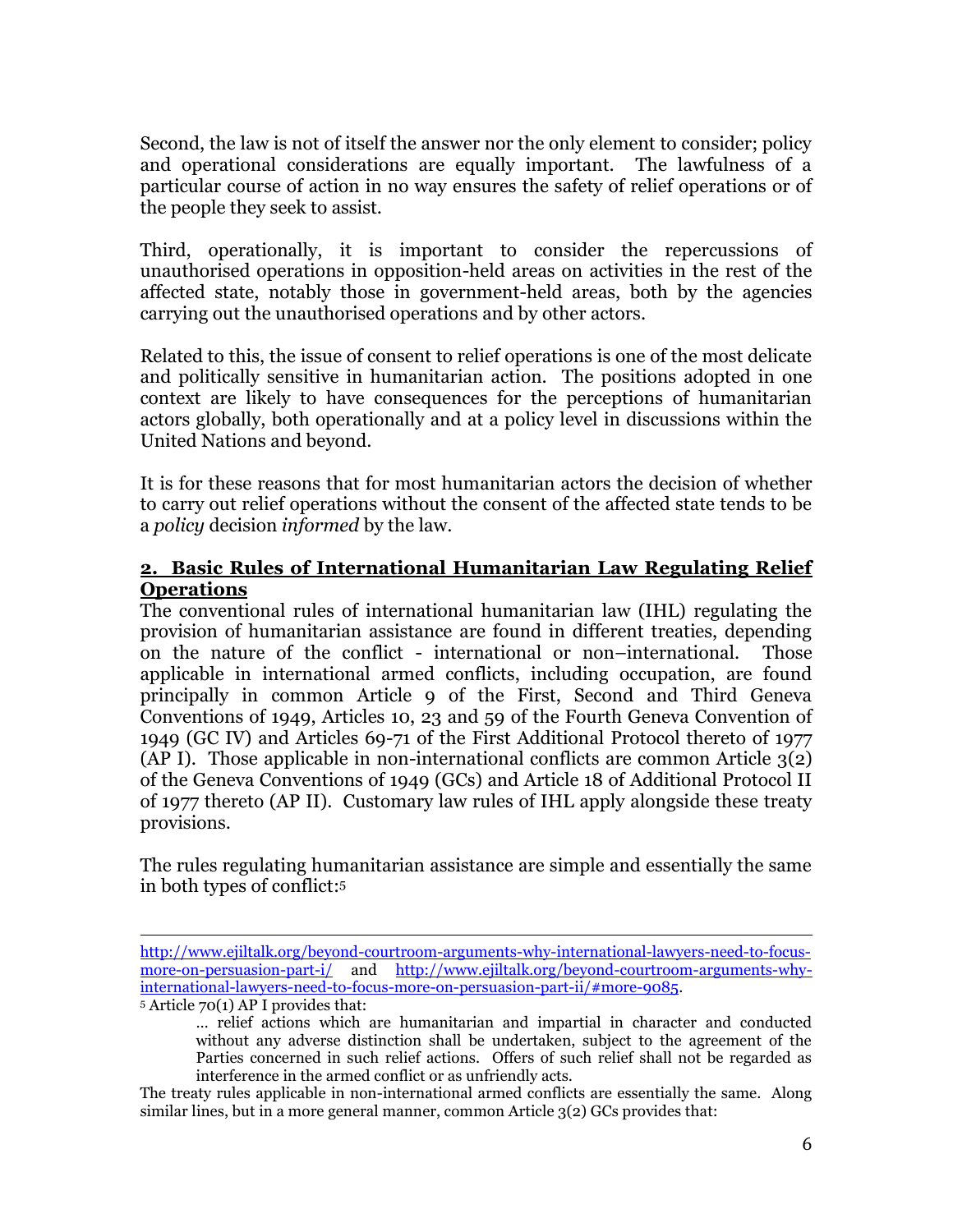- primary responsibility for meeting the needs of civilians lies with the party to the conflict in whose control they find themselves.
- If this party is unable or unwilling to meet these needs, states and humanitarian organisations may offer to carry out relief actions that are humanitarian and impartial in character and conducted without any adverse distinction.
- In the majority of situations, the consent of affected states is required but may not be arbitrarily withheld.
- Once relief actions have been agreed to, all parties must allow and facilitate rapid and unimpeded passage of relief consignments, equipment and personnel, even if assistance is destined for the civilian population under the control of the adverse party. Parties may prescribe technical arrangements under which such passage is permitted.<sup>7</sup>

## **3. The requirement of consent**

## a. The general rule

The principal element of complexity in these otherwise simple rules is the requirement of consent. While states and humanitarian organisations may offer their services, consent is usually required before relief operations may be implemented. This requirement – implicit in Common Article 3(2) GCs, which states that an impartial humanitarian organisation may "offer its services" - was introduced in Article 70 AP I and Article 18 API II in the final stages of the negotiations of the Additional Protocols out of a concern to protect the sovereignty of the state receiving the relief.<sup>8</sup>

Despite the apparently absolute nature of this requirement, it was already understood during the negotiations that parties did not have "absolute and

<sup>7</sup> Article 70(3) AP I.

<sup>[</sup>a]n impartial humanitarian body, such as the International Committee of the Red Cross, may offer its services to the Parties to the conflict.

Article 18(2) AP II provides that:

<sup>[</sup>i]f the civilian population is suffering undue hardship owing to a lack of the supplies essential for its survival, such as foodstuffs and medical supplies, relief actions for the civilian population which are of an exclusively humanitarian and impartial nature and which are conducted without any adverse distinction shall be undertaken subject to the consent of the High Contracting Party concerned.

According to the ICRC Customary Law Study, these treaty rules are essentially mirrored in customary law applicable in both types of conflict. Louise Doswald-Beck and Jean-Marie Henckaerts, *Customary International Humanitarian Law*, (2006), Rule 55.

<sup>&</sup>lt;sup>6</sup> For a discussion of whose consent is required, and in particular of whether, in non-international armed conflicts it is just that of affected states or also/only that of the opposition, see Section 4 below.

<sup>8</sup> With regard to Article 70 AP I see, for example, Yves Sandoz, Christophe Swinarski and Bruno Zimmermann (eds), *Commentary on the Additional Protocols of 1977 to the Geneva Conventions of 1949*, (1987), ("ICRC Commentary to the APs"), para 2805.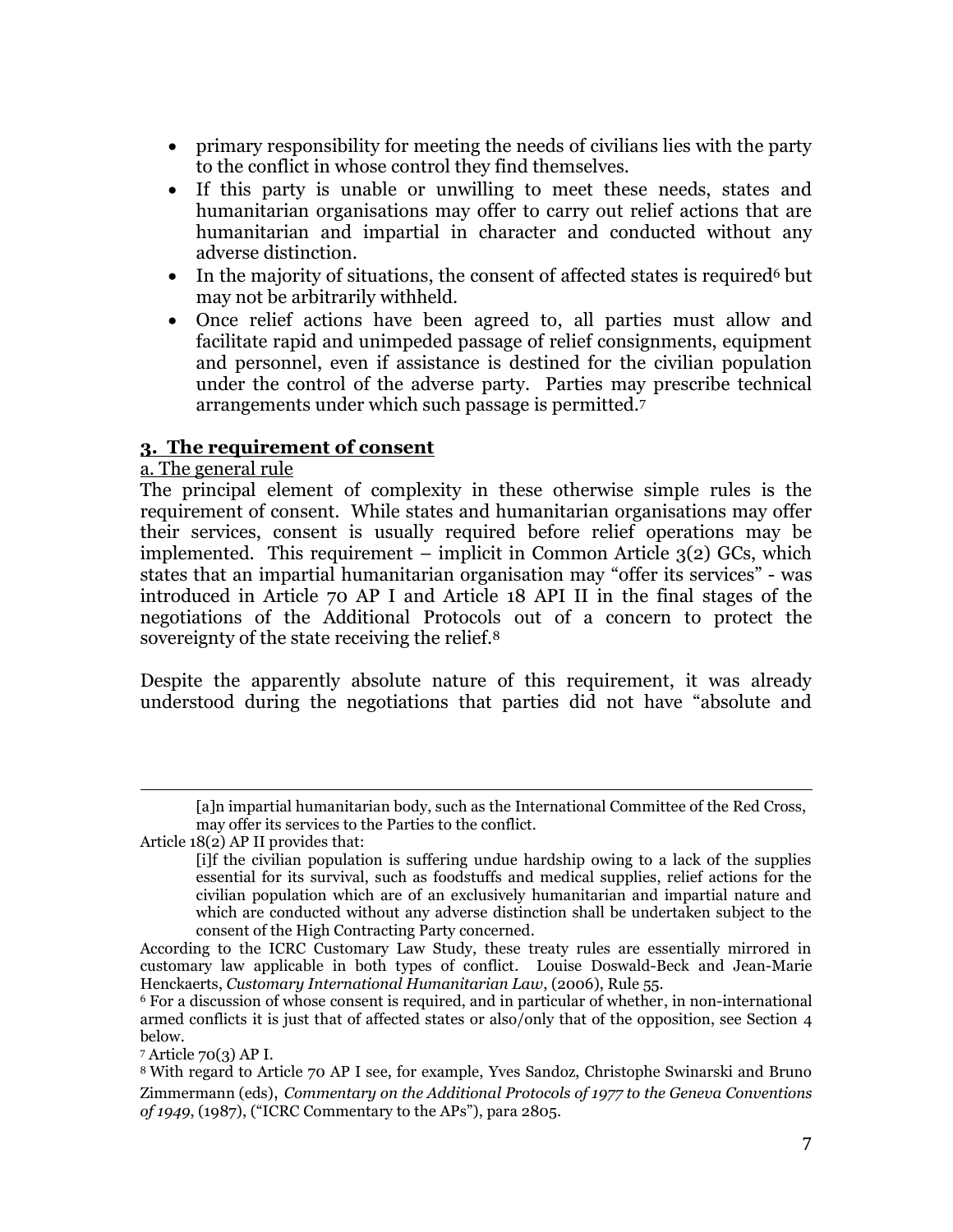unlimited freedom to refuse their agreement to relief actions".9 A party refusing consent had to do so for "valid reasons", not for "arbitrary or capricious ones".<sup>10</sup>

In relation to non-international armed conflicts, Article 18 AP II was one of the most hotly debated articles during the Diplomatic Conference that led to the adoption of the Protocols. For states opposed to the idea of regulating noninternational conflicts, provision of external assistance was particularly problematic, as relief was often equated with foreign intervention and foreign assistance to rebellion. <sup>11</sup> Nonetheless, similar comments were also made in relation to the consent requirement in Article 18 AP II.<sup>12</sup>

It is now generally accepted that although consent to relief actions is required, it may not be arbitrarily withheld. 13

This position is reflected in subsequent formulations of the rules on humanitarian assistance, that expressly note that consent may not be arbitrarily withheld, including the Guiding Principles on Internal Displacement; <sup>14</sup> the Resolution on Humanitarian Assistance adopted by the Institute of International Law in 2003;<sup>15</sup> Council of Europe recommendation (2006)6 on Internally

 $\overline{a}$ 

<sup>14</sup> Guiding Principles on Internal Displacement, Principle 25

(UN Doc E/CN.4/1998/53/Add.2, 11 February 1998)

<sup>9</sup> Germany, CDDH/II/SR.87, 336-337.

<sup>10</sup> *Ibid*., Position supported by the USA, the Netherlands, the USSR and the UK. No delegations opposed this understanding.

<sup>11</sup> Michael Bothe, Karl Josef Partsch and Waldermar Solf, *New Rules for Victims of Armed Conflicts – Commentary on the Two 1977 Protocols Additional to the Geneva Conventions of 1949,* (1982), 694.

<sup>12</sup> CDDH/SR.53, 156-157 (Belgium and Germany).

<sup>13</sup> See, for example, ICRC Customary Law Study, *supra*, Rule 55 and commentary thereto.

<sup>1.</sup> The primary duty and responsibility for providing humanitarian assistance to internally displaced persons lies with national authorities.

<sup>2.</sup> International humanitarian organisations and other appropriate actors have the right to offer their services in support of the internally displaced. Such an offer shall not be regarded as an unfriendly act or an interference in a State's internal affairs and shall be considered in good faith. Consent thereto shall not be arbitrarily withheld, particularly when authorities concerned are unable or unwilling to provide the required humanitarian assistance.

<sup>3.</sup> All authorities concerned shall grant and facilitate the free passage of humanitarian assistance and grant persons engaged in the provision of such assistance rapid and unimpeded access to the internally displaced.

<sup>15</sup> Institute of International Law, Bruges Session 2003, Resolution on Humanitarian Assistance, 2 September 2003,

Article VIII - Duty of affected States not arbitrarily to reject bona fide offer of humanitarian assistance

<sup>1.</sup> Affected States are under the obligation not arbitrarily and unjustifiably to reject a bona fide offer exclusively intended to provide humanitarian assistance or to refuse access to the victims. In particular, they may not reject an offer nor refuse access if such refusal is likely to endanger the fundamental human rights of the victims or would amount to a violation of the ban on starvation of civilians as a method of warfare.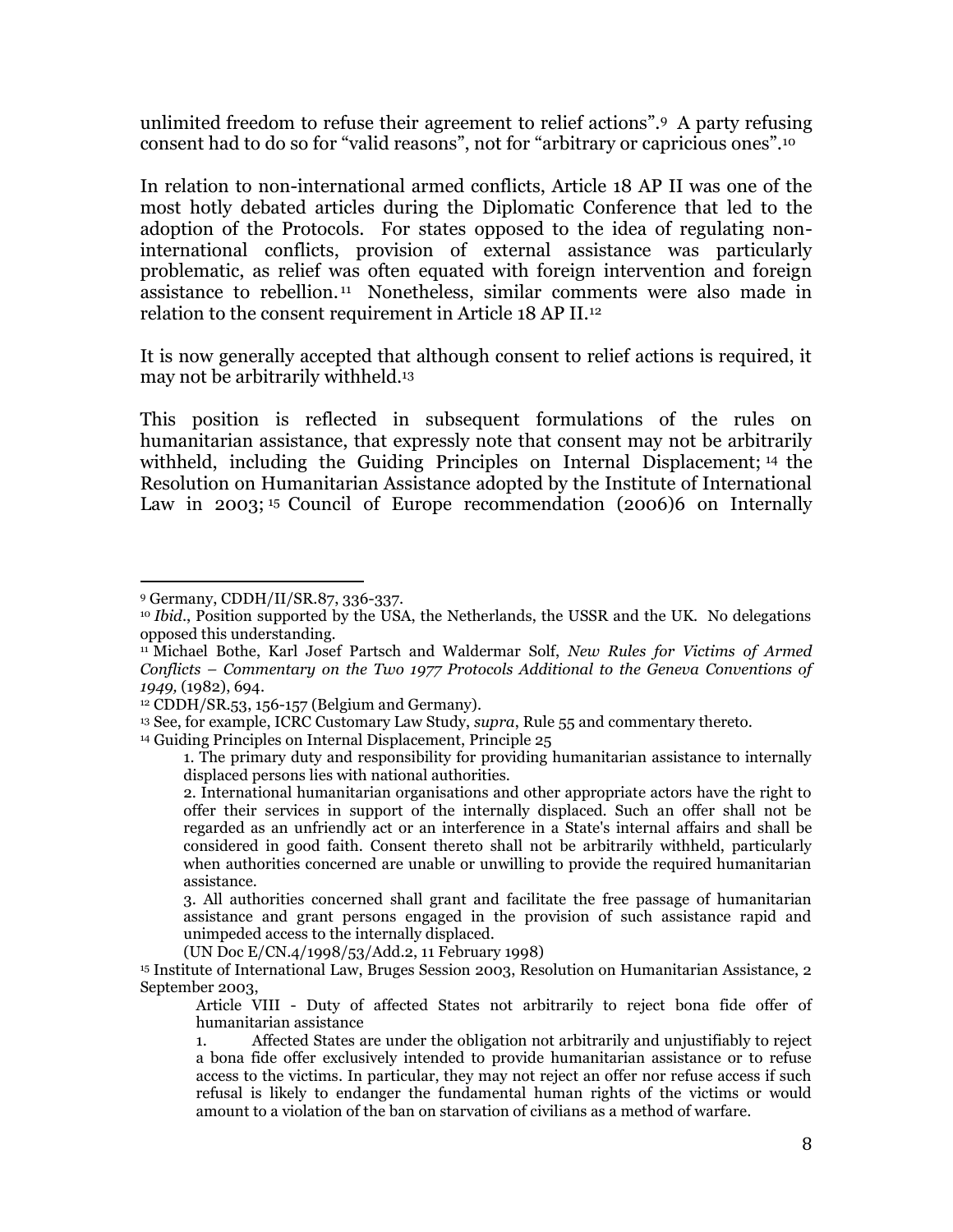Displaced Persons<sup>16</sup> and, beyond situations of armed conflict, in the International Law Commission's (ILC) work on the protection of persons in the event of disasters,17 to mention but a few. General Assembly resolution 46/182, on the other hand, only refers to the need for consent of the "affected country". <sup>18</sup> It is submitted that it should be read in the light of the above-mentioned rules and instruments requiring consent not to be arbitrarily withheld.

#### b. The exceptions

 $\overline{a}$ 

There are two exceptions to the general rule requiring consent to relief operations.

The first are situations of occupation. If it is not in a position to ensure the adequate provision of supplies essential to the survival of the civilian population, the occupying power must accept relief operations that are humanitarian and impartial in character.<sup>19</sup>

The second exception is found in Article 23 GC IV, applicable in international armed conflicts. 20

- 4. Protecting internally displaced persons and their rights as well as providing humanitarian assistance to them is a primary responsibility of the state concerned;
	- Such responsibility entails requesting aid from other states or international organisations if the state concerned is not in a position to provide protection and assistance to its internally displaced persons;

- 1. The provision of external assistance requires the consent of the affected State.
- 2. Consent to external assistance shall not be withheld arbitrarily.
- 3. When an offer of assistance is extended in accordance with the present draft articles, the affected State shall, whenever possible, make its decision regarding the offer known. (UN Doc A/66/10, 267)

<sup>18</sup> General Assembly resolution 46/182, 19 December 1991

Guiding Principle 3: The sovereignty, territorial integrity and national unity of States must be fully respected in accordance with the Charter of the United Nations. In this context, humanitarian assistance should be provided with the consent of the affected country and in principle on the basis of an appeal by the affected country.

The two other, non-binding, documents referred to also address naval and aerial blockades in international armed conflicts respectively.

The Explanation to the San Remo Manual on International Law Applicable to Armed Conflicts at Sea, notes that, although the provisions of the Manual are primarily intended to apply to international armed conflicts at sea, this was not expressly stated, so as not to dissuade the implementation of the rules in non-international armed conflicts involving naval operations.

<sup>16</sup> Council of Europe recommendation (2006)6 of the Committee of Ministers to Member States on Internally Displaced Persons, 5 April 2006,

This responsibility also entails not to arbitrarily refuse offers from other states or international organisations to provide such aid.

<sup>17</sup> International Law Commission, Report of its sixty-third session, Protection of Persons in the Event of Disaster, provisionally adopted draft Article 11 - Consent of the affected State to external assistance

<sup>19</sup> Article 59 GC IV.

<sup>20</sup> Although not expressly stated, Article 23 GC IV intended to address blockades in international armed conflicts. See, for example, Jean Pictet (ed), *Commentary - IV Geneva Convention Relative to the Protection of Civilian Persons in Time of War*, (1958), ("ICRC Commentary to GC IV"), 178 *et seq*.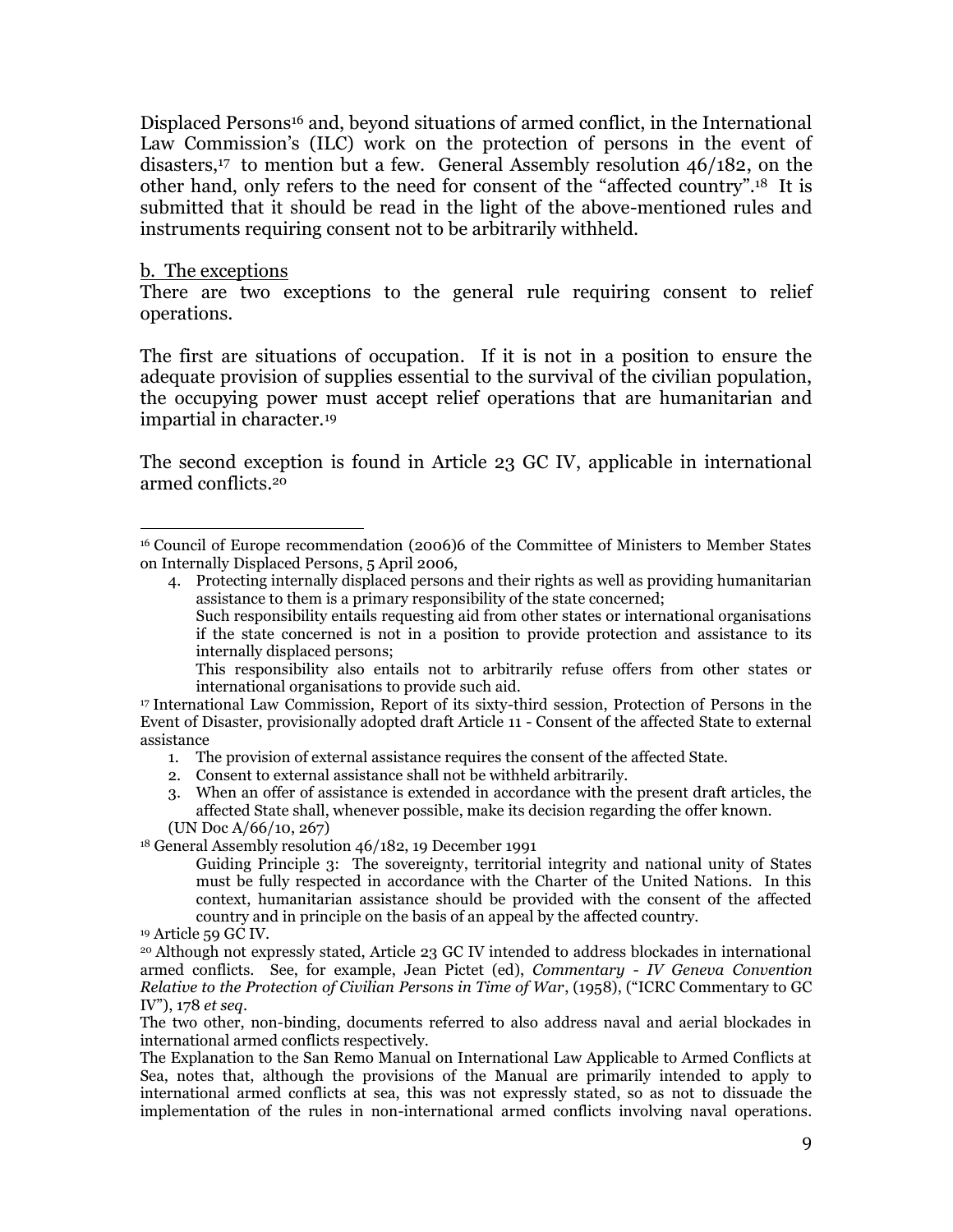Article 23 GC IV requires parties to international armed conflicts to allow the free passage of all consignments of medical and hospital stores and objects necessary for religious worship intended for civilians<sup>21</sup> in the territory of another state, even if the latter is its adversary. It also requires the free passage of all consignments of essential foodstuffs, clothing and tonics for civilians considered the most vulnerable: children under fifteen, expectant mothers and maternity cases.

This article, unlike the other provisions on humanitarian assistance, is not limited to relief operations that are humanitarian and impartial in character. Instead, it covers any consignment of the goods in question, including imports that a state may have acquired through ordinary channels.<sup>22</sup>

Although *prima facie* a significant exception to the requirement of consent, it is foodstuffs and clothing for only certain sections of the civilian population, considered particularly vulnerable, that must be granted free passage. Moreover, the impact of the first paragraph of Article 23 GC IV is considerably reduced by the safeguards for the benefit of the blockading party in the second paragraph that aim to ensure the consignments are only used for the identified humanitarian purposes.<sup>23</sup>

If blockading states have serious reason to believe that the consignments may be diverted from their intended beneficiaries, or that the control over them is not

<sup>22</sup> ICRC Commentary to GC IV, 181.

l

(b) that the control may not be effective, or

Louise Doswald-Beck (ed), *San Remo Manual on International Law Applicable to Armed Conflicts at Sea*, (1995), *Explanation*, Section I, para 1, 1.1, 73.

The Commentary to the Manual on Air and Missile Warfare instead specifies that aerial blockades are a method of warfare exclusively applicable in international armed conflicts. *Commentary on the HPCR Manual on International Law Applicable to Air and Missile Warfare,* version 2.1, (2010), 287.

<sup>21</sup> The reference to medical supplies intended for civilians is not to be interpreted *a contrario* as implying that medical supplies intended for wounded and sick combatants should not also be granted free passage. ICRC Commentary to GC IV, 180. This issue is also touched upon in the Second Geneva Convention of 1949 for the Amelioration of the Condition of Wounded, Sick and Shipwrecked members of Armed Forces at Sea ("GC II"). Article 38 GC II requires that ships chartered to transport equipment exclusively intended for the treatment of wounded and sick members of the armed forces or for the prevention of disease be given free passage.

<sup>23</sup> The second paragraph of Article 23 GC IV provides that:

<sup>[</sup>t]he obligation of a High Contracting Party to allow the free passage of the consignments indicated in the preceding paragraph is subject to the condition that this Party is satisfied that there are no serious reasons for fearing:

<sup>(</sup>a) that the consignments may be diverted from their destination,

<sup>(</sup>c) that a definite advantage may accrue to the military efforts or economy of the enemy through the substitution of the above-mentioned consignments for goods which would otherwise be provided or produced by the enemy or through the release of such material, services or facilities as would otherwise be required for the production of such goods.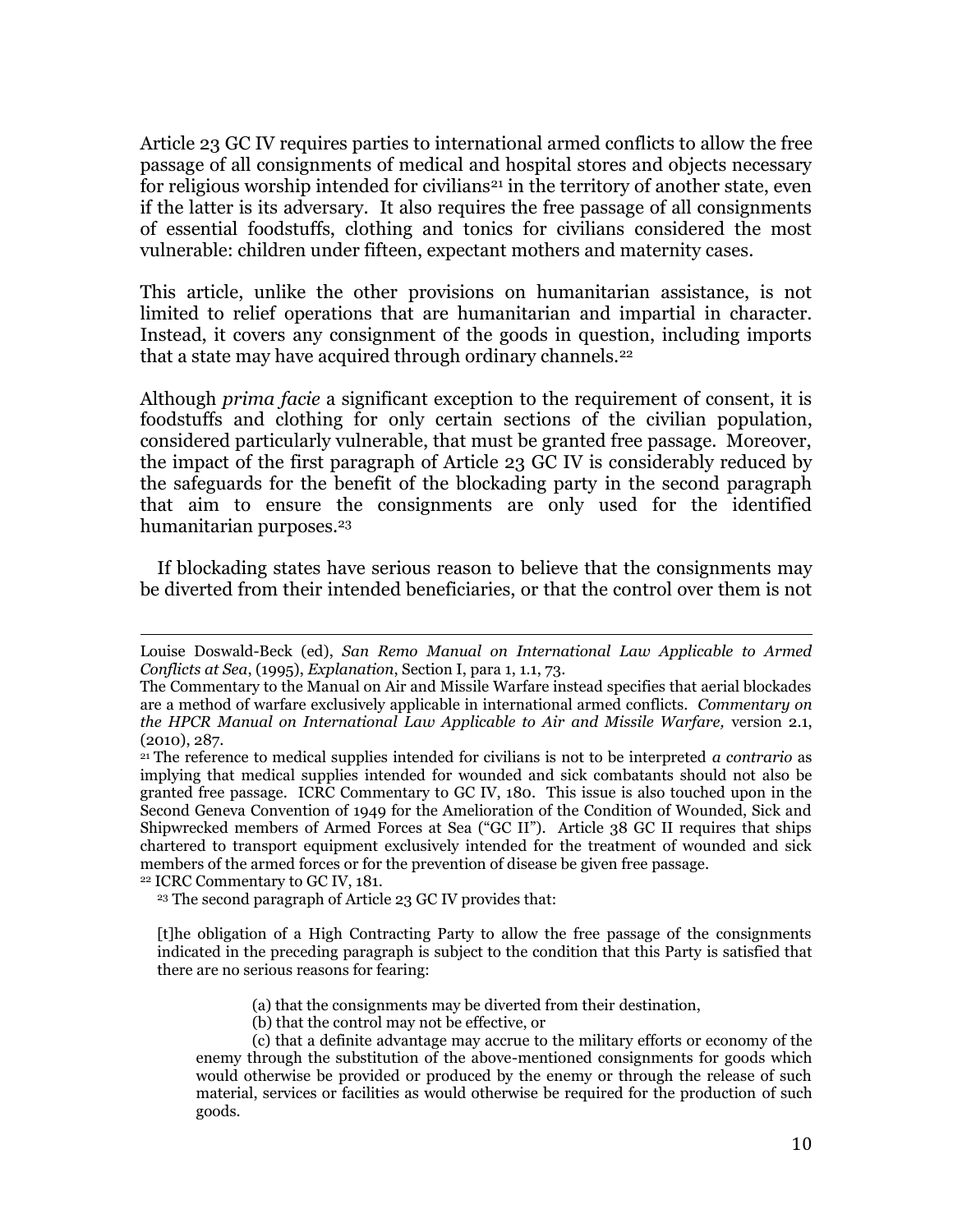effective, they need not allow free passage.

More problematic is the exception permitting blockading states not to allow free passage if there are serious reasons for fearing that "a definite advantage may accrue to the military efforts or economy of the enemy through the substitution of the above-mentioned consignments for goods which would otherwise be provided or produced by the enemy or through the release of such material, services or facilities as would otherwise be required for the production of such goods".<sup>24</sup>

In situations of blockade it is understandable that states may wish to limit the entry of items that could indirectly provide a definite military advantage to the enemy. However, Article 23 GC IV lays down an overly-broad range of ways in which this advantage could accrue: first, by direct substitution of the goods received in the consignments. In view of the limited types of goods covered by Article 23 GC IV – medical supplies and essential foodstuffs and clothing for expectant mothers and children - and considering that medical supplies for combatants must also be allowed to enter, the military advantage, if any, that could accrue in this manner is unlikely to be significant.<sup>25</sup>

Second, and more problematic, is military advantage accruing by "the release of materials, services, or facilities" that would otherwise be required for the production of the goods in question. This is potentially extremely broad and may undermine the general obligation in the first paragraph of Article 23 GC IV. This provision has been rightly criticised for granting the blockading state too much discretion.<sup>26</sup>

More recent non-binding re-statements of the law on blockades, have attempted to remedy the weaknesses of Article 23 GC IV, at least in relation to medical supplies. Both the San Remo Manual and the Manual on Air and Missile Warfare specify that in naval and aerial blockades respectively, the blockading party must allow the passage of medical supplies for both the civilian population and for wounded and sick members of armed forces. Although it may prescribe technical

 $\overline{a}$ <sup>24</sup> Article 23, second paragraph, point c, GC IV.

<sup>&</sup>lt;sup>25</sup> The ICRC Commentary notes that "generally speaking, that the contribution represented by authorized consignments should be limited: in the majority of cases, such consignments will be hardly sufficient to meet the most urgent needs and relieve the most pitiable distress; it is hardly likely, therefore, that they would represent assistance on such a scale that the military and economic position of a country was improved to any appreciable extent. Nevertheless, if, however unlikely it may seem, a belligerent has serious reason to think that the size and frequency of the consignments are likely to assist the military or economic efforts of the enemy, he would be entitled to refuse free passage". ICRC Commentary to GC IV, 182.

<sup>26</sup> ICRC Commentary to GC IV, 182 *et seq*. According to the Commentary, "the Diplomatic Conference of 1949 had to bow to the harsh necessities of war; otherwise they would have had to abandon all idea of a general right of free passage. Some delegations had originally intended to accept the principle of free passage only in the form of an optional clause. It was only after the insertion of the safeguards set out under (a), (b), and (c) above, that it was possible to make the clause mandatory". *Id*.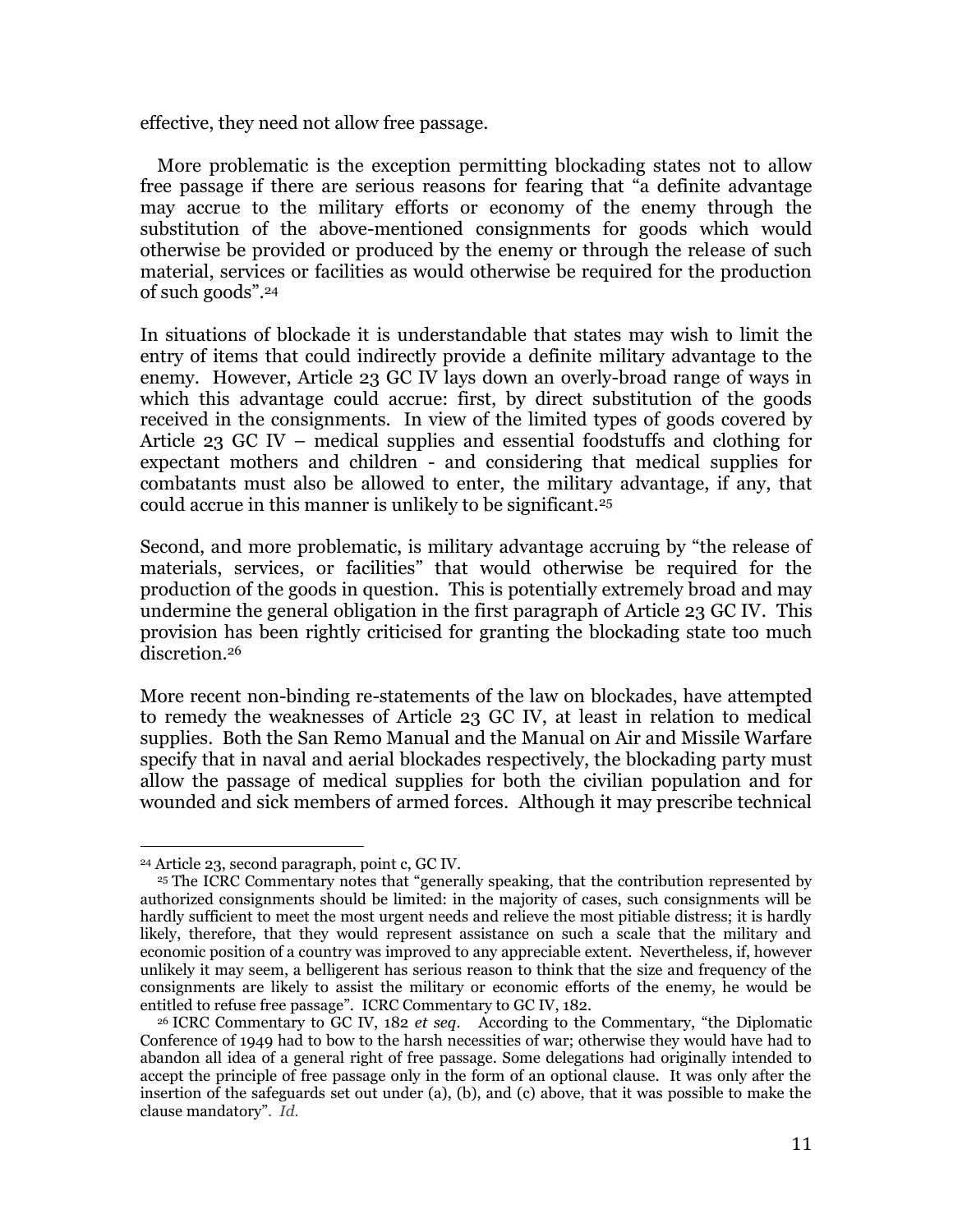arrangements, including search, under which such passage is permitted, the blockading party's consent is not required nor, importantly, does it benefit from the onerous safeguard clauses of Article 23 GC IV.<sup>27</sup>

## **4. Whose consent is required?**<sup>28</sup>

## a. International armed conflicts

In international armed conflicts, Article 70 AP I requires the consent of "the Parties concerned in [the] relief actions" in the plural. Most important is that of the state party to the conflict in whose territory the operations are intended to be implemented.

Although treaties do not expressly address this, it is clear that consent is required both for relief actions carried out in-country and for cross-border operations entering from neighbouring states. <sup>29</sup> The modalities of the intended operations do not affect the requirement of consent.

Additionally, the consent of states from whose territory a relief action is undertaken is also required.<sup>30</sup>

In situations of occupation, in recognition of the fact it is exercising effective control over the occupied territory and, consequently, has assumed responsibilities towards the civilian population, it is the occupying power that must consent to relief operations.<sup>31</sup>

## b. Non-international armed conflicts

The position in non-international armed conflicts is more complex. A divergence of views exists as to whether the consent of the state party to the conflict is

[t]he blockading belligerent shall allow the passage of medical supplies for the civilian population or for the wounded and sick members of armed forces subject to the right to prescribe technical arrangements, including search, under which such passage is permitted.

Rule 159 of the Air and Missile Warfare Manual is virtually identical:

[t]he Blockading Party must allow the passage of medical supplies for the civilian population or for the wounded and sick members of armed forces, subject to the right to prescribe technical arrangements, including inspection, under which such passage is permitted.

<sup>28</sup> For a detailed discussion of this issue see Ruth Abril Stoeffels, *La Asistencia Humanitaria en los Conflictos Armados: Configuracion juridica, principios rectores y mecanismos de garantia,*  (2001), Chapter VI.3*.* 

<sup>29</sup> See also the discussion on indirect provision of assistance in Section 12 below.

<sup>30</sup> ICRC Commentary to the APs, paras 2806-2807. The position of states through whose territory relief supplies and personnel must pass is less clear. While they are definitely covered by Article 70(2) AP I, which, *once* consent has been granted, requires them to allow and facilitate the rapid and unimpeded passage of relief supplies, equipment and personnel, the consultations of legal experts carried out by the author have revealed a divergence of views as to whether their consent to the relief operations is also required.

l <sup>27</sup>Paragraph 104 of the San Remo Manual provides that: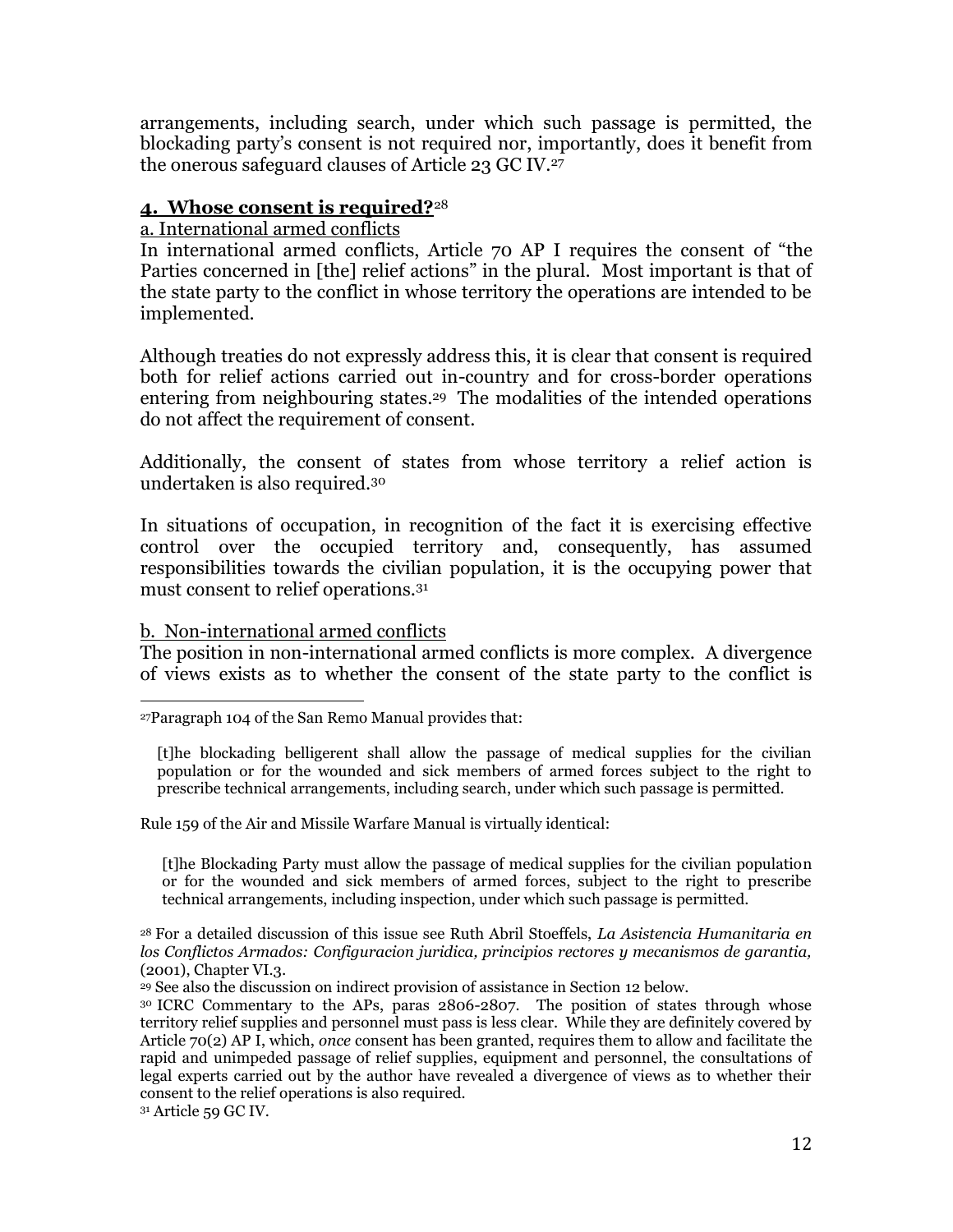required for relief operations into territory controlled by the opposition that can be reached without transiting through territory controlled by the state.

The situation is complicated further by the fact that the two relevant treaty provisions – Article  $3(2)$  GCs and Article 18(2) AP II – can be interpreted as laying down different requirements.<sup>32</sup>

## i. The position under common Article 3(2) to the Geneva Conventions

Common Article 3(2) GCs provides that an "impartial humanitarian body ... may offer its services to the Parties to the conflict".<sup>33</sup> Offers of assistance can be made to either side without them being considered an unfriendly act or interference. The provision is silent as to whose consent is required.

Some commentators consider that this expression puts the government and the opposition on an equal footing, and implicitly allows relief operations to be carried out if the party to which an offer was made accepts it, regardless of the position adopted by its opponent. On this view, the right to offer assistance presupposes a right to deliver it if the offer is accepted, without the need of consent of any party other than that to which it was made. Provided operations do not have to transit through territory under the control of the other side, its consent is not required.34 All that is required is the consent of the party to whom the offer of services was made.

Some proponents of this view consider that carrying out operations that are not authorised by the affected state in such circumstances would not be a violation of its sovereignty or territorial integrity as, by ratifying the Geneva Conventions, the state has agreed to such a possibility.<sup>35</sup>

<sup>32</sup> This also has consequences for the rule under customary law. An analysis of this issue is beyond the scope of the present paper.

<sup>33</sup> This provision only refers to offers by "impartial humanitarian bodies", so does not cover offers of assistance by states.

<sup>34</sup> See, for example, Yves Sandoz, "Le Droit d'initiative du Comité international de la Croix Rouge", *German Yearbook of International Law*, Vol 22 (1979) 352, 364-366; implicitly, Dietrich Schindler, "Humanitarian Assistance, Humanitarian Interference and International Law", in Ronald St John Macdonald, *Essays in Honour of Wang Tieya*, (1993), 689, 700; Maurice Torrelli "From humanitarian assistance to '*intervention on humanitarian grounds*'?", *International Review of the Red Cross*, No.288, May-June 1992, 228, 234; and, extensively, Francois Bugnion, *The International Committee of the Red Cross and the Protection of War Victims, (2003), 448 et seq*. See also, most recently, Marco Sassoli, "When are states and armed groups obliged to accept humanitarian assistance?<sup>"</sup>, Professionals in Humanitarian Assistance and Protection, 5 November 2013, [http://phap.org/articles/when-are-states-and-armed-groups-obliged-accept](http://phap.org/articles/when-are-states-and-armed-groups-obliged-accept-humanitarian-assistance)[humanitarian-assistance.](http://phap.org/articles/when-are-states-and-armed-groups-obliged-accept-humanitarian-assistance)

<sup>35</sup> See, for example, Bugnion, *supra*, 420 and 450. Such an interpretation of Article 3(2) GCs would probably surprise a number of the participants in the diplomatic conference that led to the adoption of the Geneva Conventions. In discussing common Article 3(2) GCs, the ICRC Commentaries to the four conventions do not touch upon the question of which party's consent is required: Jean Pictet (ed), *Commentary – I Geneva Convention for the Amelioration of the Condition of the Wounded and Sick in Armed Forces in the Field*, (1958) ("ICRC Commentary to GC I"); Jean Pictet (ed), *Commentary – II Geneva Convention for the Amelioration of the Condition of Wounded, Sick and Shipwrecked Members of Armed Forces at Sea*, (1960); Jean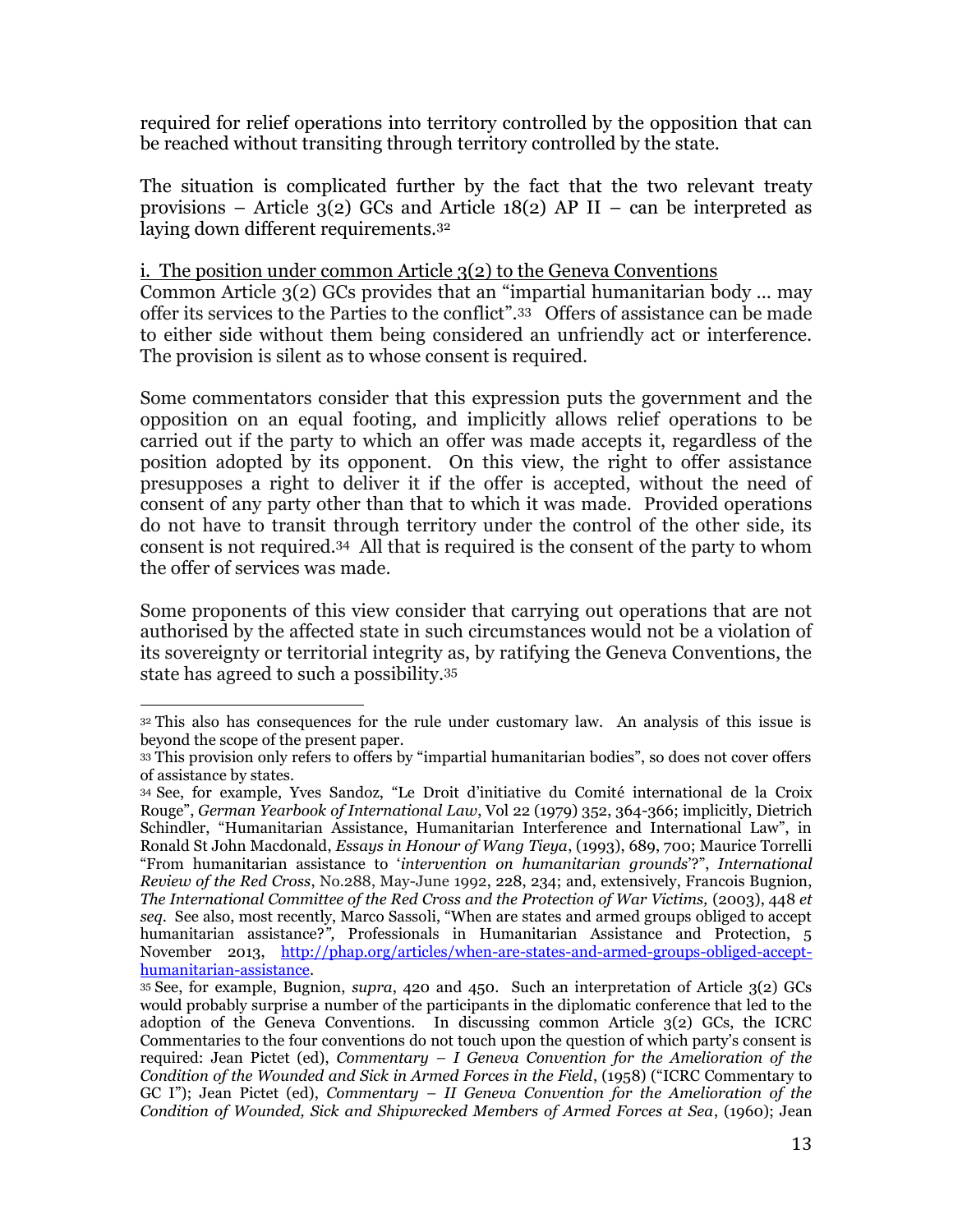Others are of the view that there is no basis for interpreting the silence of common Article 3(2) GCs on the question of whose consent is required in this manner, particularly in view of the significant infringement of the affected state's sovereignty it would entail. They consider that the provision allows humanitarian actors to offer their services to all sides, so states are precluded from considering such offers an unfriendly act <sup>36</sup> or from criminalising engagement with the opposition. However, by agreeing to allow offers to be made to the opposition, states did not necessarily also agree that assistance could be provided without their consent. Moreover, an interpretation of Article 3(2) GCs that would not require the consent of the affected state would sit uncomfortably with the more stringent requirements in Article 18(2) AP II, particularly as it is generally accepted that the later instrument expands the protections of the Geneva Conventions.<sup>37</sup>

## ii. The position under Article 18(2) AP II

Article 18(2) AP II is more explicit on this issue, requiring the consent of the "High Contracting Party concerned". An early draft of this provision referred to the consent of "the party or parties concerned", implicitly also referring to the non-state party to the conflict. However, in the negotiations of the Protocol any language that could be interpreted as a recognition of insurgent parties or as granting rights to their members was removed, including this reference.<sup>38</sup>

Different views exist as to the reasons for this change. While there is agreement that the revised wording was adopted without any discussion likely to explain its meaning, some commentators believe that this renders it impossible to determine whether it was purely a "cosmetic change" or whether the intention had been to alter the provision radically. <sup>39</sup> Others, instead, consider that such a significant change cannot be considered as purely stylistic but that it must have been the intention of the drafters to modify the substantive content of the article.<sup>40</sup>

 $\overline{a}$ Pictet (ed), *Commentary – III Geneva Convention relative to the Treatment of Prisoners of War*, (1960); and ICRC Commentary to GC IV.

<sup>&</sup>lt;sup>36</sup> The ICRC Commentaries focus on this aspect of Article 3(2) GCs. See, for example, ICRC Commentary to GC I, 58. The Commentaries to the other three conventions are essentially identical. Such an interpretation is also supported by the ICRC Commentary to Additional Protocol II, which notes that Article 18(2) thereto, unlike common Article 3(2) GCs, does not expressly mention the ICRC, but considers that this does not reduce the latter's right of initiative: "[c]onsequently the ICRC continues to be entitled to offer its services to each party without such a step being considered as interference in the internal affairs of the State or as infringing its sovereignty". ICRC Commentary to the APs*,* para 4892. See also Heike Spieker, "The Right to Give and Receive Humanitarian Assistance", in Hans-Joachim Heintze and Andrej Zwitter (eds), *International Law and Humanitarian Assistance*, (2011), 7, 15.

<sup>37</sup> Exchanges on file with author. On the final point see also Georges Abi-Saab, "Non-International Armed Conflicts", in *International Dimensions of Humanitarian Law*, Henry Dunant Institute, (1988), 218, 224.

<sup>38</sup> Bothe, Partsch and Solf, *supra*, 696 and Stoffels, *supra*, 301-308.

<sup>39</sup> Bugnion, *supra*, 452.

<sup>40</sup> Stoffels, *supra*, 307.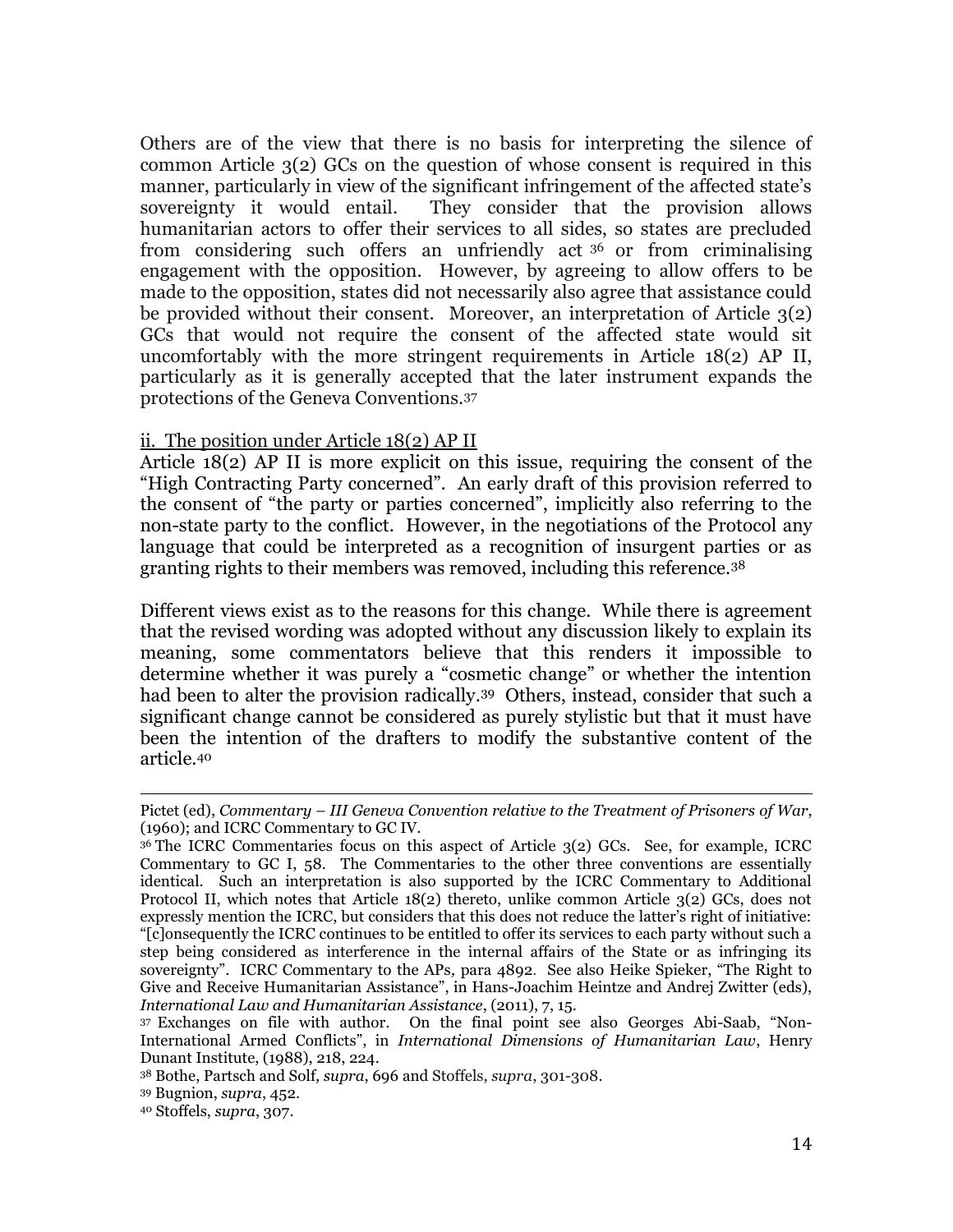Who is "the High Contracting Party concerned"? It is hard to see how this expression could refer to any state other than the one involved in the noninternational armed conflict. This is the view of a number of commentators and also that expressed by some states when forwarding the Additional Protocols to their parliaments for ratification.<sup>41</sup>

Nonetheless, it has been suggested that in certain circumstances the consent of the state is not required. Those taking this view consider that the state involved in the non-international conflict is not "concerned" by operations for civilians in opposition-held areas and, consequently, its consent required, only if the relief actions must transit through territory under its effective control. If the territory controlled by the opposition is accessible by sea or can be reached from another country directly, the consent of the government is not required.<sup>42</sup> This position is

l <sup>41</sup> See, for example, Knut Doermann and Hans-Peter Gasser, "Protection of the Civilian Population", in Dieter Fleck (ed), *The Handbook of International Humanitarian Law*, (3<sup>rd</sup> ed), (2013), 231, 236; Frits Kalshoven and Liesbet Zegveld, *Constraints on the Waging of War - An Introduction to Humanitarian Law*, (3rd ed), (2001), 139; Denise Plattner, "Assistance to the civilian population: the development and present state of international humanitarian law", *International Review of the Red Cross*, No.288, June 1992; Spieker, *supra*, 16; implicitly, Abi-Saab, *supra*, 224; and Report of the Representative of the Secretary-General on the human rights of internally displaced persons, UN Doc A/65/282, 11 August 2010,para 85. See also, ILC, Fourth report on the protection of persons in the event of natural disasters, UN Doc A/CN.4/643, 11 May 2011, para 65.

The explanatory memoranda prepared by the governments of the Netherlands and Switzerland for transmission of the Additional Protocols to their respective parliaments for ratification note that Article  $18(2)$  AP II requires the consent of the state in whose territory the conflict is taking place. The Swiss document even specifically notes that state consent is required even if relief is provided directly from a third country into opposition-held territory: Tweede Kamer, vergaderjaar 1983-1984, 18 277 (R1247), nr.3, 52 and Message concernant les Protocoles additionels aux Conventions de Genève du 18 Février 1981, 81.004, Feuille fédérale, 133 année, Vol.I, 973.

<sup>42</sup> This view was put forward as a possible alternative to a literal interpretation of Article 18(2) AP II in recognition of the fact that, as a matter of practice, the consent of the opposition is required if operations are to be carried out in areas under its control. Bothe, Partsch and Solf, *supra*, 696. The view has been expressed with increasing conviction, although it has also been admitted that it does not correspond with state practice. See for example, Michael Bothe, "Relief Actions: the Position of the Recipient State", in Frits Kalshoven (ed), *Assisting the Victims of Armed Conflict and Other Disasters – Papers Delivered at the International Conference on Humanitarian Assistance in Armed Conflict, The Hague, 22-24 June 1988*, (1988), 91, 94; and Michael Bothe, "Relief Actions" in *Encyclopedia of Public International Law,* (2000) 168, 171; as well as exchanges with author.

Bugnion reaches the same conclusion but for different reasons: first, if Article 18(2) AP II were interpreted as only referring to the consent of the state party, this would be the only occasion in Additional Protocol II where the state and opposition are granted different rights and obligations. Secondly, it would not make sense for Article 18(2) API II to contradict the position adopted in Article 3(2) GCs, which, in his view, does not require the consent of the affected state. Thirdly, in view of the frequent difficulties of determining who is the legitimate government in situations of non-international armed conflict, he does not think the drafters intended to force humanitarian actors to weigh up rival claims. In view of this, while acknowledging that such an interpretation appears contrary to the actual letter of Article 18(2) AP II, Bugnion concludes that each party has the right to grant or withhold consent to relief operations within the territory it effectively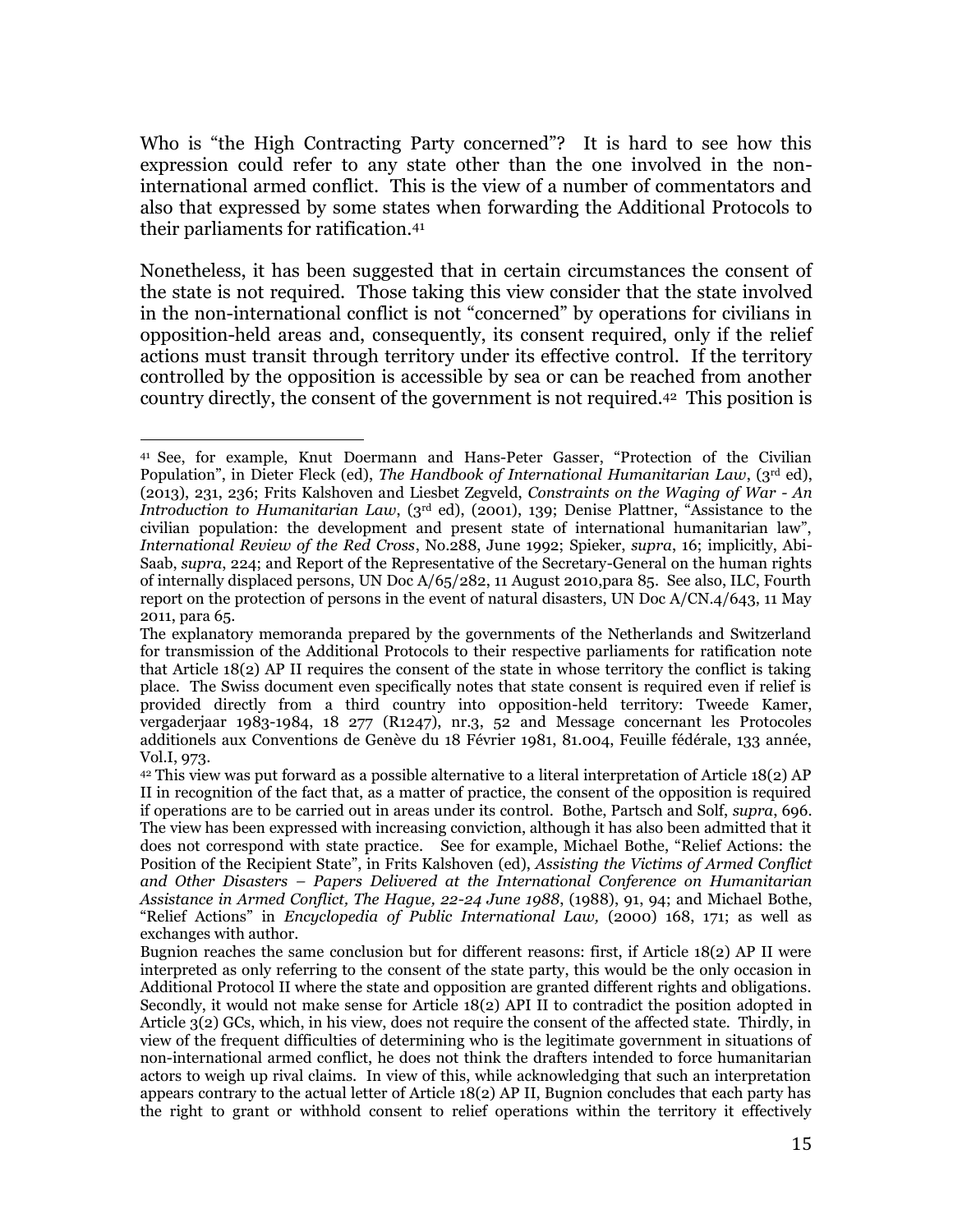based *inter alia* on an analogy with the rules applicable in occupation, where it is not the consent of the state with legal title to territory that is required but that of the state with effective control over it - ie the occupier.<sup>43</sup>

This position is questionable for a number of reasons: first, according to this interpretation, in situations where relief operations can reach the opposition-held territory without transiting through government-controlled territory there would in fact, be *no* "High Contracting Party concerned", a possibility that sits uncomfortably with the clear reference in Article 18(2) to "the" High Contracting Party concerned. Secondly, in such circumstances, as Additional Protocol II does not require the consent of the non-state side, as a matter of this instrument *no*  consent would be required. This interpretation is unrealistic and inconsistent with the approach in Article  $3(2)$  GCs, which even under the broadest interpretation, requires the consent of the party to whom the offer of services was made. Finally, Article 18(2) AP II must be interpreted taking into account other principles of international law. The principle of territorial integrity and inviolability is a principle of general international law, so consent would be required anyway unless one takes the view that Article 18(2) AP II and the suggested interpretation of the use of the word "concerned" there derogate from an otherwise applicable principle. It is unlikely that states would have been ready to derogate from a principle so central to sovereignty in such a passing and indirect manner.

Moreover, this interpretation is not borne out by the reality that affected states consider themselves extremely concerned by relief operations in opposition-held parts of their territory. For example, during the Nigerian civil war in the late 1960s a number of humanitarian agencies operated a cross-border air-bridge into Biafra from Sao Tome without the consent of the government, whose airforce shot down several planes participating in the operations.44 Similarly, but less violently, in 1987 Sri Lanka strongly objected to the air drop by India of relief supplies for the Tamil population into the besieged city of Jaffna.<sup>45</sup>

 $\overline{a}$ controls. He adds that, in view of the risk of protest from the affected state, the ICRC would resort to such a practice only if the situation of the victims made this imperative. Bugnion, *supra*, 451-455.

<sup>43</sup> Bothe in Kalshoven, *supra*, 94.

<sup>44</sup> Hugo Slim and Emanuela-Chiara Gillard*,* "Ethical and legal perspectives on cross-border humanitarian operations", *Humanitarian Exchange,* Issue 59, November 2013.

<sup>45</sup> Bothe in Kalshoven, *supra*, 94. Operation Poomalai, was an airdrop of supplies by the Indian airforce over Jaffna on 4 June 1987, when the city was under siege by Sri Lankan troops as part of the offensive against the Tamil Tigers. A first attempt by India to deliver assistance by sea was intercepted by Sri Lankan forces. Two days, later India carried out the airdrop.

In the wake of Operation Poomalai, Sri Lanka accused India of violating its sovereignty and territorial integrity. Pakistan, Bangladesh, Nepal and the Maldives also protested the action. India defended its actions as a "mercy mission". Outside the region the reaction was muted. The United States expressed regret but refused to comment further on the incident. The United Nations Secretary-General issued a statement appealing to both states to act with restraint. [http://en.wikipedia.org/wiki/Operation\\_Poomalai;](http://en.wikipedia.org/wiki/Operation_Poomalai) Asoka Bandarage, *The Separatist Conflict in Sri Lanka – Terrorism, Ethnicity and Political Economy,* (2009); and *New York Times*, "India Airlifts and Tamil Rebels", 5 June 1987.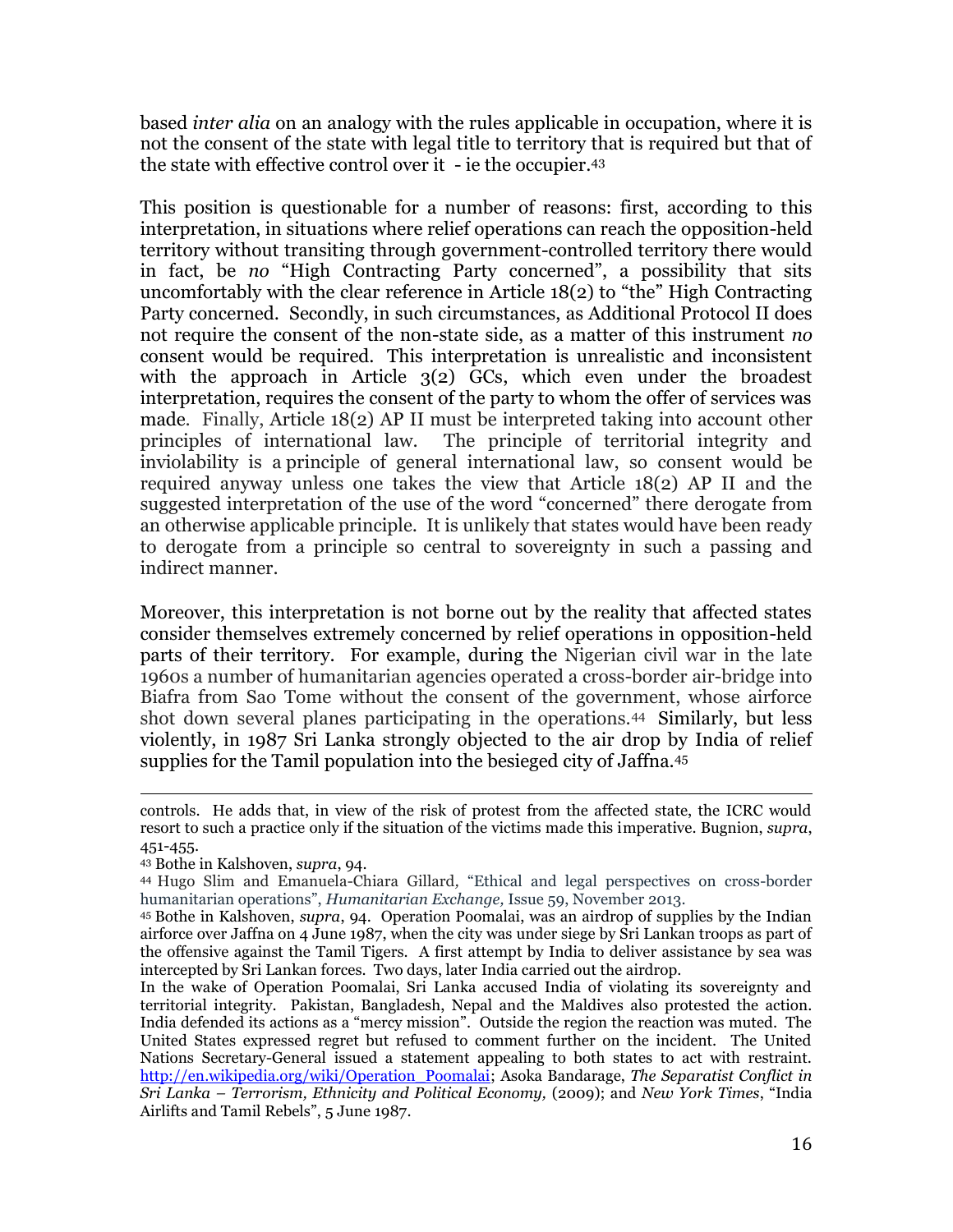Other possible interpretations have been put forward. For example, that the rule in Article 3(2) GCs – which, even if understood as not requiring the consent of the state for operations that can reach opposition-held territory directly  $-$  is applicable to humanitarian bodies, while the more restrictive rule in Article 18(2) AP II, which always requires the consent of the affected state, is applicable to other actors wishing to provide assistance, most notably states.<sup>46</sup>

The instruments on relief operations referred to in Section 3 above employ various terms to describe the state whose civilians are in need of assistance and in whose territory relief operations are intended to be implemented:

- the Guiding Principles on Internal Displacement refer to "the national authorities"47. The Annotations to the Guiding Principles do not address the possibility of the consent of the state not being required;<sup>48</sup>

- the Bruges Resolution of the Institute of International Law speaks of "affected states";<sup>49</sup>

- the Council of Europe recommendation on internal displacement uses the term "the state concerned" to refer to the state in whose territory IDPs find themselves. The entire document focuses on states and does not consider the possibility of IDPs being in opposition-held territory;<sup>50</sup>

- the ILC draft articles on protection in natural disaster use the term "the affected state" to refer to the state where the natural disaster has occurred;<sup>51</sup> and

- General Assembly resolution 46/182 refers to the need for the consent of "the affected country".<sup>52</sup>

These instruments can be considered as supporting the view that the territorial state's consent is always required, as they do not mention any other possibility. Not requiring consent for relief operations that do not transit through its territory to reach civilians in opposition-held areas would be such a significant limitation of state sovereignty that it is hard to imagine that the issue would not have been expressly mentioned in the instruments themselves or in the explanatory materials, where they exist. Moreover, as already pointed out, not requiring the affected state's consent in such circumstances would make the references to that party redundant, and the relevant provisions devoid of purpose, something that is unlikely to have been the drafters' intention in all of these instruments.

A possible compromise position would be to accept that the affected state's

<sup>46</sup> Stoffels, *supra*, 304.

<sup>47</sup> Guiding Principle 25.

<sup>48</sup> Walter Kaelin, *Guiding Principles on Internal Displacement: Annotations*, Revised edition, Studies in Transnational Legal Policy, No.38, The American Society of International Law, (2008). <sup>49</sup> *Inter alia*, Article VIII.

<sup>50</sup> *Inter alia*, operative paragraph 4.

<sup>51</sup> Draft Article 11.

<sup>52</sup> Principle 3.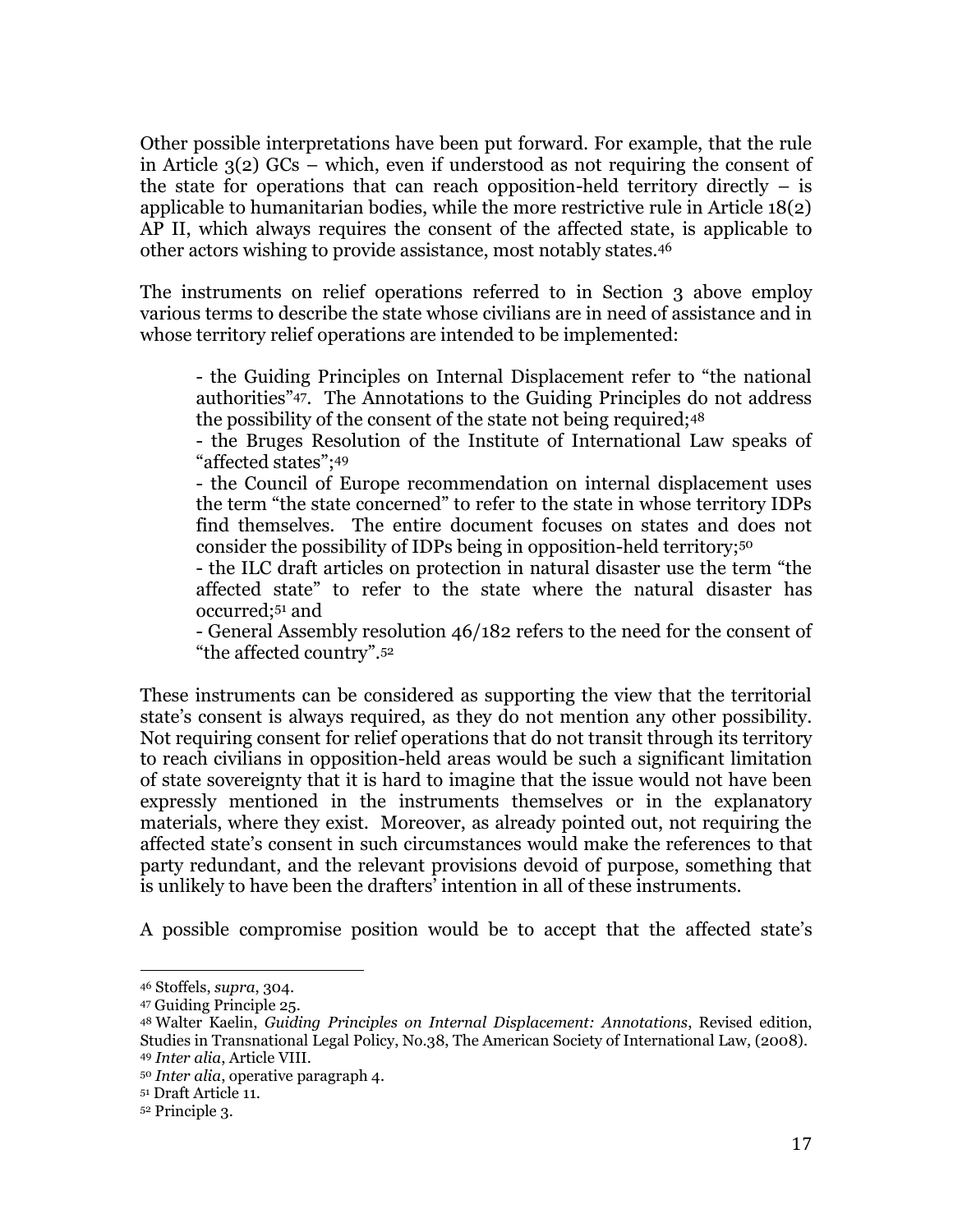consent is always required, but to argue that where relief actions are intended for civilians in opposition-held areas that state would have a more limited range of grounds for withholding consent.53 For example, it would have to show that the intended assistance was not in fact humanitarian but of benefit to the opposition's military efforts or, related to this, that the actors providing it were not acting in a principled manner. Grounds based on military necessity would be limited to considerations of military necessity in the opposition-held territory or where military activity outside that territory could affect the safe passage of relief operations to it. Withholding consent out of concerns that the relief operations could legitimize the opposition or cement its control as well as prohibitions on humanitarian actors engaging with the opposition for purely humanitarian purposes would be arbitrary.<sup>54</sup>

An alternative suggestion is that in circumstances where the opposition effectively controls territory and exercises state-like functions to the exclusion of the government, its consent may be both necessary and sufficient. No legal basis has been provided for this suggestion, other than equating the circumstances with those in which, exceptionally, non-state actors have, on occasions, been imputed with responsibilities under human rights law. <sup>55</sup> These are onerous conditions and this situation is unlikely to arise frequently in practice.

Recognising the complexity and lack of clarity that frequently accompanies noninternational conflicts, it has been recommended that Article 18(2) AP II should be applied flexibly. In many cases it may not be clear which party constitutes the "established" or "legitimate" government and which the "rebels". When it comes to humanitarian relief, the competing claims of international status should not be allowed to determine the question of consent. Instead, it is physical control of the areas through which relief consignments have to pass or where they will be distributed, which, for practical reasons, should be decisive.<sup>56</sup> A similar approach should also be adopted when the opposition is fragmented, with different parties controlling different pockets of territory, and control over territory frequently changing hands.

l

<sup>53</sup> See, for example, Michael Meyer, who suggests that "the established government should not object to humanitarian relief actions fulfilling the required conditions of impartiality and nondiscrimination being undertaken in territory not under its control". Michael Meyer, "Development of the Law concerning Relief Operations", in Michael Meyer (ed), *Armed Conflict and the New Law: Aspects of the 1977 Geneva Protocols and the 1981 Weapons Convention*, (BIICL 1989) 209, 221. See also Sandesh Sivakumaran, "The Provision of Humanitarian Assistance in Non-International Armed Conflicts", in Philip Ambach et al (eds), *The Protection of Non-Combatants During Armed Conflict and Safeguarding the Rights of Victims in Post-Conflict Society,* (forthcoming 2015).

<sup>54</sup> Consultations of legal experts carried out by author and Sivakumaran, *supra*.

<sup>55</sup> Consultations of legal experts carried out by author. On the emerging practice of imputing nonstate actors with human rights obligations see, for example, Yael Ronen, "Human Rights Obligations of Territorial Non-State Actors", 46 *Cornell International Law Journal*, (2013), 21. <sup>56</sup> Bothe, Partsch and Solf, *supra*, 697.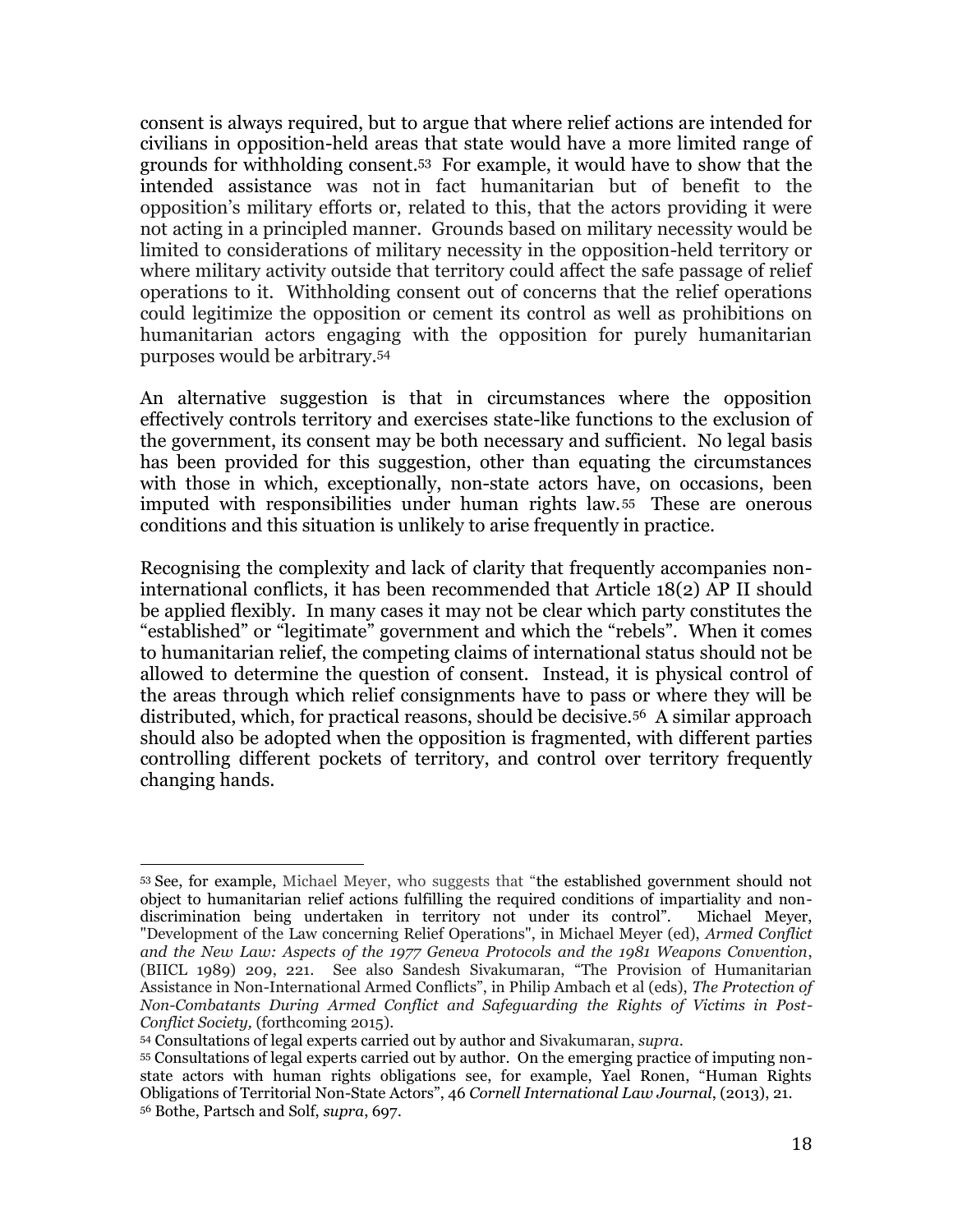Whatever the legal position, the agreement or acquiescence of the opposition to operations for civilians in territory it holds, or transiting through such territory, will be required in practice to implement the operations in a safe and unimpeded manner.

Finally, although not referred to in Article 3(2) GCs or in Article 18 AP II, the consent of any state from whose territory operations are being carried out is also required.<sup>57</sup>

A state's entitlement to regulate activities carried out in its territory is a fundamental element of state sovereignty and particularly important as in situations where unauthorised cross-border relief operations are carried out from their territory, third states risk being accused by the state in whose territory the assistance is delivered of allowing their territory to be used for unlawful activities.<sup>58</sup>

## **5. Who represents the government whose consent is required?**

When should the government authorities involved in a non-international conflict no longer be considered as representing that state and, consequently, no longer the party whose consent to offers of humanitarian assistance is required?

Recognition of the opposition as the "sole legitimate representative of the people" of the state in question must be distinguished from its recognition as the government of that state.<sup>59</sup>

The former type of recognition is an expression of political support and approval for the group, bolstering its position, including internally, by encouraging factions to coalesce under its umbrella. It does not have legal consequences.

Recognition of an entity as the government usually occurs after an unconstitutional change in regime. Although there is an important political dimension to recognition, states do not have unfettered discretion. Two conditions must be met, with a degree of flexibility:

 $\overline{a}$ <sup>57</sup> Arguably, the expression "the High Contracting Party concerned" in Article 18(2) AP II could cover a neighbouring state from whose territory operations are initiated.

<sup>58</sup> See, in particular, Declaration on Principles of International Law concerning Friendly Relations and Co-operation among States in accordance with the Charter of the United Nations, Annex to GA Res 2126, (XXV), 24 October 1970. See also Stoffels, *supra*, 324.

<sup>59</sup> See Dapo Akande, "Self Determination and the Syrian Conflict – Recognition of the Syrian Opposition as the Sole Legitimate Representative of the Syrian People: What Does this Mean and What Implications Does it Have?", 6 December 2012, (http://www.ejiltalk.org/selfdetermination-and-the-syrian-conflict-recognition-of-syrian-opposition-as-sole-legitimate-

representative-of-the-syrian-people-what-does-this-mean-and-what-implications-does-it-have/); Stefan Talmon, "Recognition of the Libyan National Transitional Council", American Society of International Law, *Insights*, Volume 15, Issue 16, 16 June 2011; and Stefan Talmon, "Recognition of Opposition Groups as the Legitimate Representative of a People", *Chinese Journal of International Law,* 12 (2013). See also, more generally, Robert Jennings and Arthur Watts (eds), *Oppenheim's International Law*, *Volume 1 - Peace,* (9th edition), (1992), paras 42-54.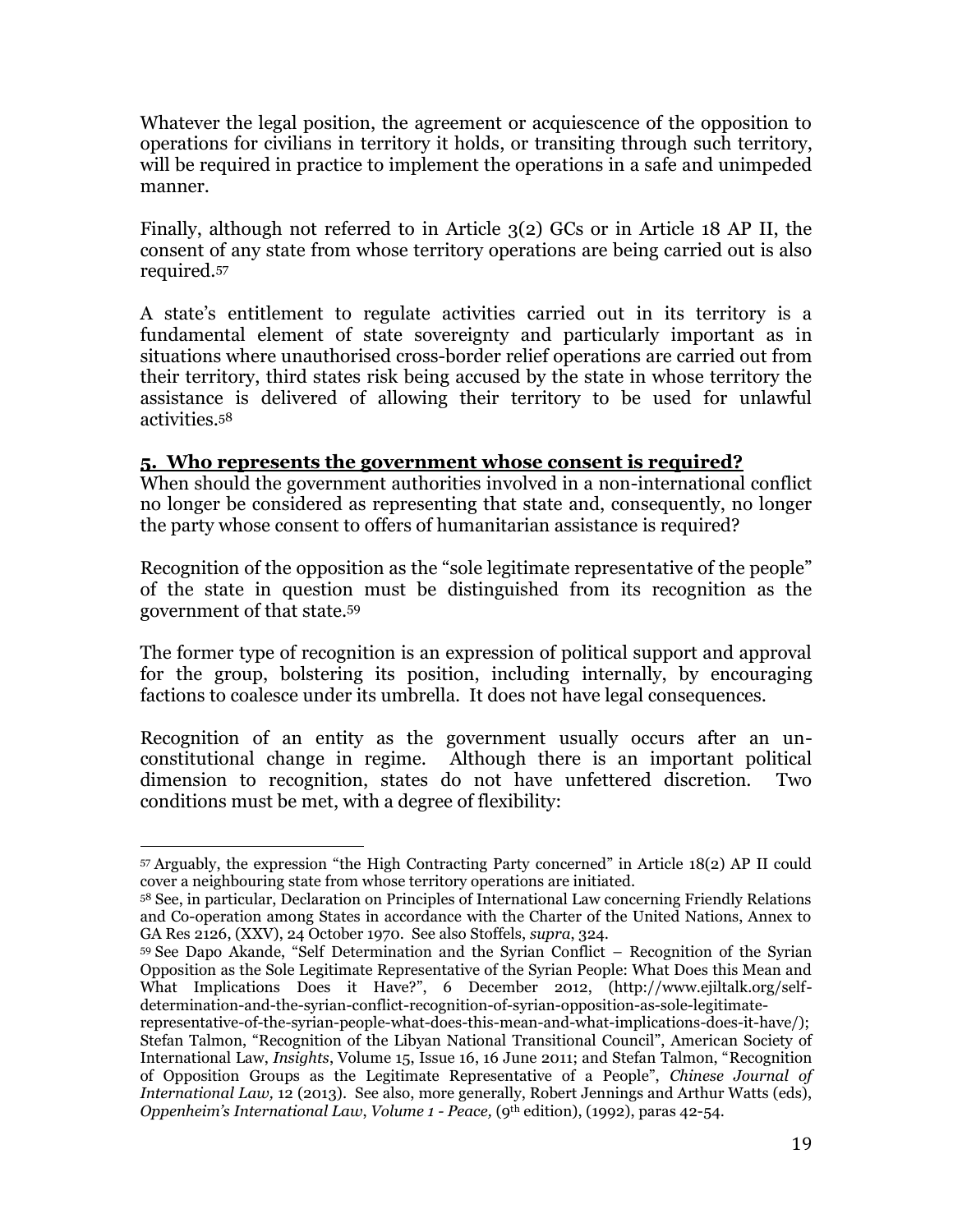- the entity in question must exercise effective control over the state's territory; and
- albeit to a lesser degree in case of revolutionary change, it must do so with the support or acquiescence of the mass of the population.<sup>60</sup>

As a state cannot have two governments simultaneously, recognition of a group as the government entails "de-recognition" of the incumbent authorities. The newly recognized government becomes the recognising state's counter-part in diplomatic relations. It will take over the embassy and other state assets in the recognising state's territory and appoint diplomats who will be entitled to diplomatic privileges and immunities, while those of the representatives of the previous government will cease.

States can recognise governments expressly or implicitly, in which case recognition can be inferred from the nature of the relations between representatives of the two states.

International organisations also implicitly recognise governments by virtue of whom they accept as representing states. Within the United Nations, the General Assembly Credentials Committee is responsible for checking that credentials are in the appropriate form. In case of competing claims of representation, it effectively makes a recommendation to the General Assembly as to which party is to be considered as representing the government of the state in question.<sup>61</sup>

Although the legal position is straightforward, the challenges of applying it in practice should not be underestimated. Recognition is a sensitive political issue and situations in which some states recognise one entity as the government and others its opponent are not infrequent.

## **6. What amounts to arbitrary withholding of consent?**

## a. Preliminary conditions

Two conditions must be met before the issue of the arbitrariness or otherwise of withholding of consent even arises:

- relief must be necessary, ie civilians must be inadequately provided with essential supplies and the party in whose control they are, unable or unwilling to provide the necessary assistance; and
- the actor (state, international organisation, NGO) offering its services must provide the assistance in a principled manner - ie it must be exclusively

<sup>60</sup> Jennings and Watts, *supra,* para 45.

<sup>61</sup> Jennings and Watts, *supra*, para 53.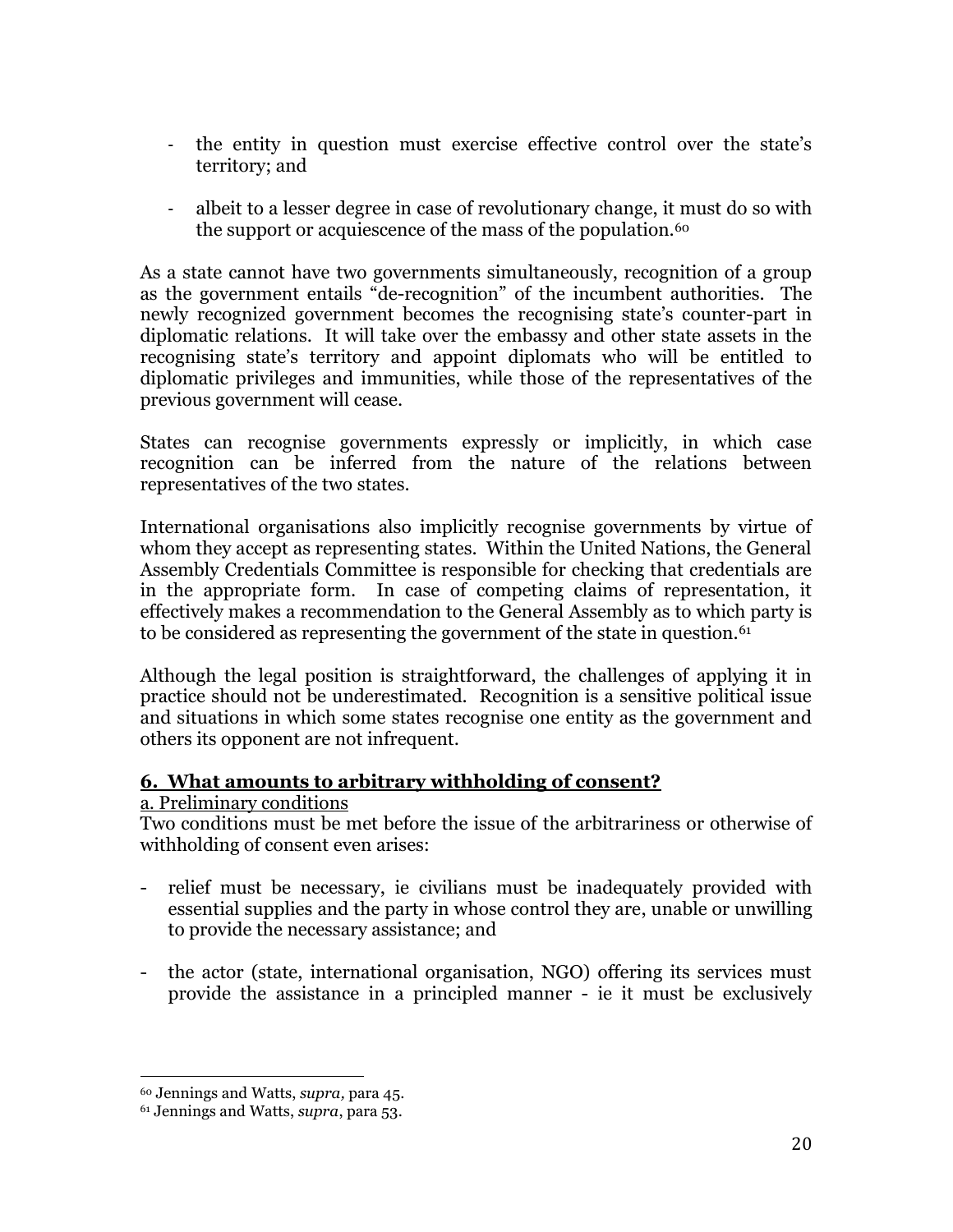humanitarian and impartial in character and carried out without any adverse distinction.<sup>62</sup>

If these conditions are not met, consent need not be given; but if they are met, consent may not be arbitrarily withheld.

## b. Examples of valid and arbitrary grounds for withholding consent

Despite its centrality to the rules regulating humanitarian assistance, there is little clarity as to when consent is arbitrarily withheld.<sup>63</sup> There is no definition or guidance in any treaty and, to date, the issue has not been addressed by any international or national tribunal, human rights mechanism or fact-finding body. It is extremely difficult to determine – legally and factually - whether consent to relief operations has been withheld arbitrarily in a particular situation.

According to a leading commentator, who participated in the negotiations of the Additional Protocols, an interpretation that does justice to both the requirement that relief actions be undertaken and that of consent, is that agreement "has to be granted as a matter of principle, but that it can be refused for valid and compelling reasons. Such reasons may include imperative considerations of military necessity. But there is no unfettered discretion to refuse agreement, and it may not be declined for arbitrary or capricious reasons".<sup>64</sup>

But what constitutes a valid and compelling reason and what an arbitrary or capricious one? While no generally accepted definition exists, commentators have put forward a number of valid and arbitrary reasons.

Suggested valid reasons include:

- imperative considerations of military necessity, for example if foreign relief personnel could hamper military operations or can be suspected of unneutral behaviour in favour of the other party to the conflict.<sup>65</sup>
- On-going combat operations.<sup>66</sup>

While suggested arbitrary reasons include:

 $\overline{a}$ <sup>62</sup> Article 70 AP I. See, Bothe, Partsch and Solf, *supra,* 435; ICRC Commentary to the APs, para 4883; and Report of the Representative of the Secretary-General on the Human Rights of Internally Displaced Persons, UN Doc A/65/282, 1 August 2010, para 81.

<sup>63</sup> For a recent analysis of this issue see Dapo Akande and Emanuela-Chiara Gillard, *Arbitrary Withholding of Consent to Humanitarian Relief Operations in Armed Conflict*, OCHA Policy Series, 2014.

<sup>64</sup> Bothe, Partsch and Solf, *supra*, 434.

<sup>65</sup> Bothe, Partsch and Solf, *supra*, 434 and Michael in Kalshoven, *supra*, 95.

<sup>66</sup> Walter Kaelin, UN Resident Coordinator Induction Programme, New York, 23 February 2013, on file with author. Article 71(3) AP I expressly foresees the possibility of temporarily restricting the freedom of movement of authorised humanitarian relief personnel in case of imperative military necessity, but this provision relates to access *once* consent to carry out relief operations has been granted.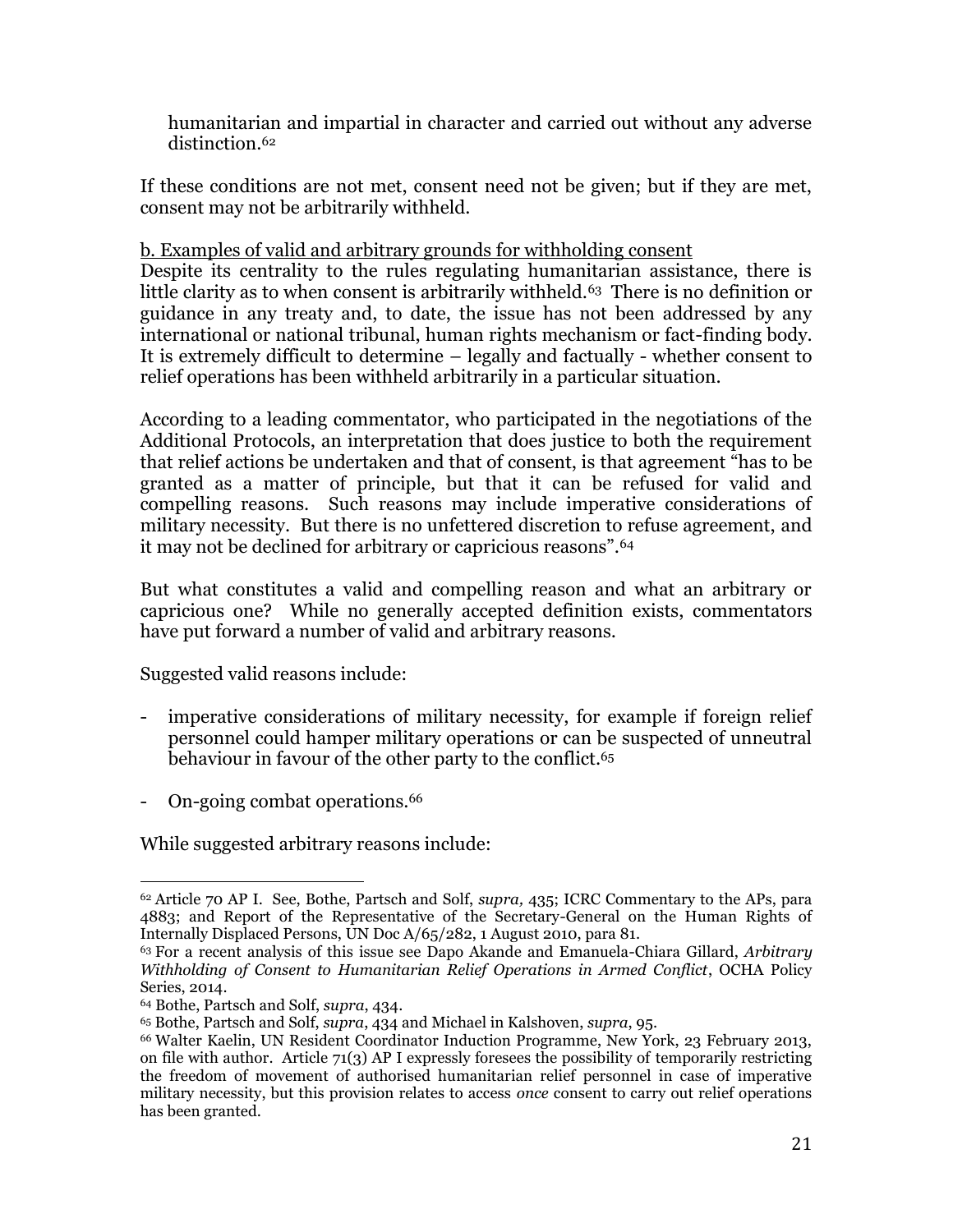- the desire to weaken the resistance of an adversary by depriving the civilian population of its means of subsistence.<sup>67</sup>
- A withholding of consent that violates the state's other international obligations.68 An uncontroversial example is the situation where the civilian population is facing starvation. Withholding consent in such situations would amount to a violation of the prohibition of starvation of the civilian population as a method of warfare in Article 54(1) AP I and Article 14 AP II. 69

Another example is withholding consent to medical relief operations on the ground that medical supplies and equipment could be used to treat wounded enemy combatants. It is a fundamental rule of IHL that the wounded and sick – including enemy combatants - must receive, to the fullest extent practicable and with the least possible delay, the medical care required by their condition.70 No distinction may be made on any grounds other than medical ones. Withholding consent to medical relief operations and supplies on the basis that they may assist wounded enemy combatants would violate this rule. Moreover, the same equipment and supplies are also likely to be necessary for the civilian population in opposition-held areas, who would be denied the assistance to which it is entitled by law.<sup>71</sup>

<sup>67</sup> Bothe in Kalshoven, *supra*, 94.

<sup>68</sup> Report of the Representative of the Secretary-General on the Human Rights of Internally Displaced Persons, *supra*, para 82.

<sup>69</sup> See, for example, ICRC Commentary to the APs*,* paras 2808 and 4885.

Naval blockades that have the sole purpose of starving the civilian population or denying it other objects essential for its survival are prohibited according to Paragraph 102(a) of the San Remo Manual. Similarly, Rule 157 of the Manual on Air and Missile Warfare prohibits the establishment or maintenance of aerial blockades if their sole or primary purpose is to starve the civilian population or to deny it other objects essential for its survival. See also Commentary to Rule 158.

The seriousness of withholding consent when the civilian population is facing starvation is evidenced by the fact that under the ICC Statute it is a war crime in international armed conflicts to

intentionally us[e] starvation of civilians as a method of warfare by depriving them of objects indispensable to their survival, including wilfully impeding relief supplies as provided for under the Geneva Conventions.(Article 8(2)(b)(xxv) ICC Statute.)

Although not specified in the adopted version of the Elements of Crime for this offence, delegations agreed that the crime would cover "the deprivation not only of food and drink, but also, for example, medicine or in certain circumstances blankets". See Knut Doermann, *Elements of Crime under the Rome Statute of the International Criminal Court: Sources and Commentary,* (2003), 363.

<sup>70</sup> Most notably Article 10 AP I and Article 7 AP II. See also Paragraph 104 of the San Remo Manual, which requires a blockading belligerent to allow the passage of medical supplies for the civilian population or for the wounded and sick members of the armed forces, subject to the right to prescribe technical arrangements, and the virtually identical provision in Rule 159 of the Manual on Air and Missile Warfare.

<sup>71</sup> See the discussion on Article 23 GC IV in Section 3 above. This provision requires all states to "allow the free passage of all consignments of medical and hospital stores … intended only for civilians of another High Contracting Party, even if the latter is its adversary". Although Article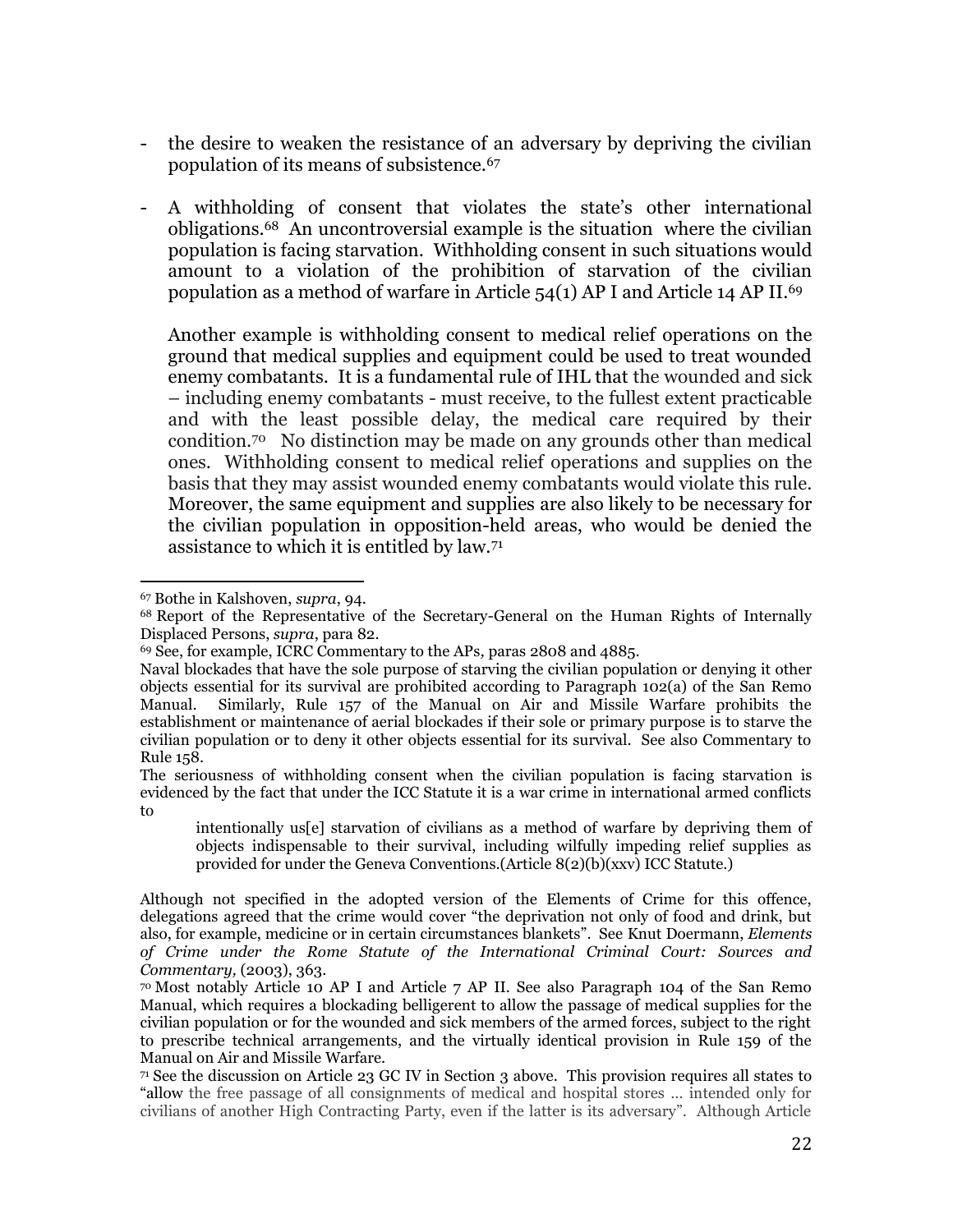- Selective withholding of consent with the intent or effect of discriminating against a particular group or section of the population. For example, systematically rejecting offers of humanitarian assistance for crisis-affected regions populated by ethnic groups perceived as favouring the opposition.<sup>72</sup>
- Withholding of consent that is "likely to endanger the fundamental human rights" of the affected civilians. <sup>73</sup> Humanitarian assistance is also often considered from a human rights angle, which requires withholding of consent not to violate particular rights, most notably the right to life, or prevent the realization of economic and social rights, such as the rights to an adequate standard of living, to food and to be free from hunger, to housing and to health and medical services.<sup>74</sup>

Limited guidance exits, however, as to the precise circumstances in which withholding of consent would violate these rights. One of the most specific indications to date is that provided by the SRSG on IDPs:

[a] State is deemed to have violated the right to an adequate standard of living, to health and to education, if authorities knew or should have known about the humanitarian needs but failed to take measures to satisfy, at the very least, the most basic standards imposed by these rights. State obligations thus include the responsibility to follow up on these situations of concern and assess relevant needs in good faith, and ensure that humanitarian needs are being met, by the State itself or through available assistance by national or international humanitarian agencies and organizations, to the fullest extent possible under the circumstances and with the least possible delay.<sup>75</sup>

"State sovereignty, the internal legal order, national pride and/or interests, political orientation, the interests of the regime in power, and similar arguments".<sup>76</sup>

<sup>23</sup> GC IV contains significant safeguards for the blockading state, it does not mention the requirement of consent, suggesting that medical supplies benefit from privileged treatment. See also ICRC *Commentary* to GC IV, 177-184.

<sup>72</sup> Report of the Representative of the Secretary-General on the Human Rights of Internally Displaced Persons, *supra*, para 83.

<sup>73</sup> Institute of International Law resolution, *supra*, Article VIII (1).

<sup>74</sup> See, for example, Walter Kaelin, *Guiding Principles on Internal Displacement: Annotations, supra*, 117; Report of the Representative of the Secretary-General on the Human Rights of Internally Displaced Persons, *supra,* paras 68-69; and *Humanitarian Access in Situations of Armed Conflict, Handbook on the Normative Framework*, Version 1.0 (2011), Chapter 4. In relation to assistance in natural disasters see, ILC, Fourth report on the protection of persons in the event of disasters, *supra*, paras 58-60.

<sup>.</sup> <sup>75</sup> Report of the Representative of the Secretary-General on the Human Rights of Internally Displaced Persons, *supra,* para 69.

<sup>76</sup> *Institute of International Law Yearbook*, Vol 70, Part I, 2002-2003, 563.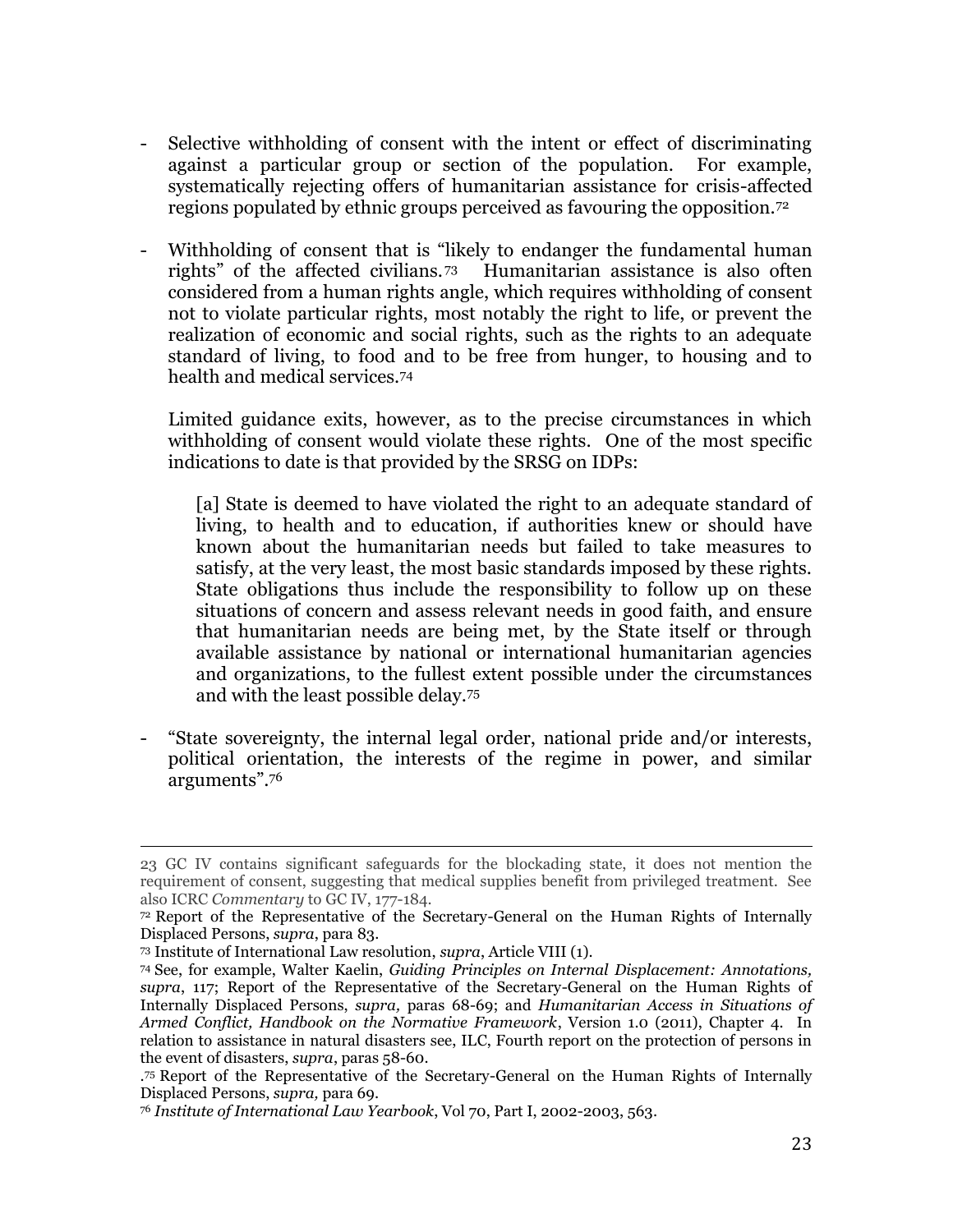- Rejecting offers of assistance without providing any reasons or if the reasons are based on errors of fact, for example, a denial of humanitarian needs without a proper assessment.<sup>77</sup>

## c. Conclusion

In view of the above, the following general conclusions can be drawn: the determination of whether consent has been withheld for valid or arbitrary reasons must be made on a case-by-case basis, taking into consideration a number of inter-related elements, including:

- the needs of the population: what are they in terms of types of supplies and services and how acute are they?
- Who, if anyone, is providing assistance? The starting point of the analysis are the needs of the civilian population, rather than any "entitlement" of relief organisations to provide assistance. If the affected state itself or some other humanitarian actor is providing the necessary assistance in a principled manner, the state is entitled to turn down other offers of relief.
- The actor offering the assistance: does it have a record of operating in a principled manner? And can it provide the assistance that is needed?
- The location of the proposed relief operations: despite needs, a state may be entitled to withhold consent to offers of assistance on certain grounds; for example, if the location of the intended operations is the theatre of ongoing hostilities. Other grounds would not be acceptable, for example, it is because the local population is viewed as supportive of the enemy.
- The timeframe: what may constitute valid reasons for withholding consent, such as on-going hostilities or other reasons of security, could turn into arbitrary ones if their duration is such that the needs of the affected civilian population become severe.
- Compatibility with other obligations under international law: if withholding consent amounts to a violation of the affected state's other international obligations it would be arbitrary. Examples include the prohibition of starvation of the civilian population as a method of warfare and the entitlement of the wounded and sick to receive, to the fullest extent possible and with the least possible delay, the medical care required by their condition without discrimination.

 $\overline{a}$ 77 Report of the Representative of the Secretary-General on the Human Rights of Internally Displaced Persons, *supra*, para 82. In relation to humanitarian assistance in natural disasters, the ILC also highlighted the importance of giving reasons when consent to assistance is withheld. It considered this "fundamental to establishing the good faith of an affected State's decision to withhold consent. The absence of reasons may act to support an inference that the withholding of consent is arbitrary". ILC Report, UN Doc A/66/10, 270.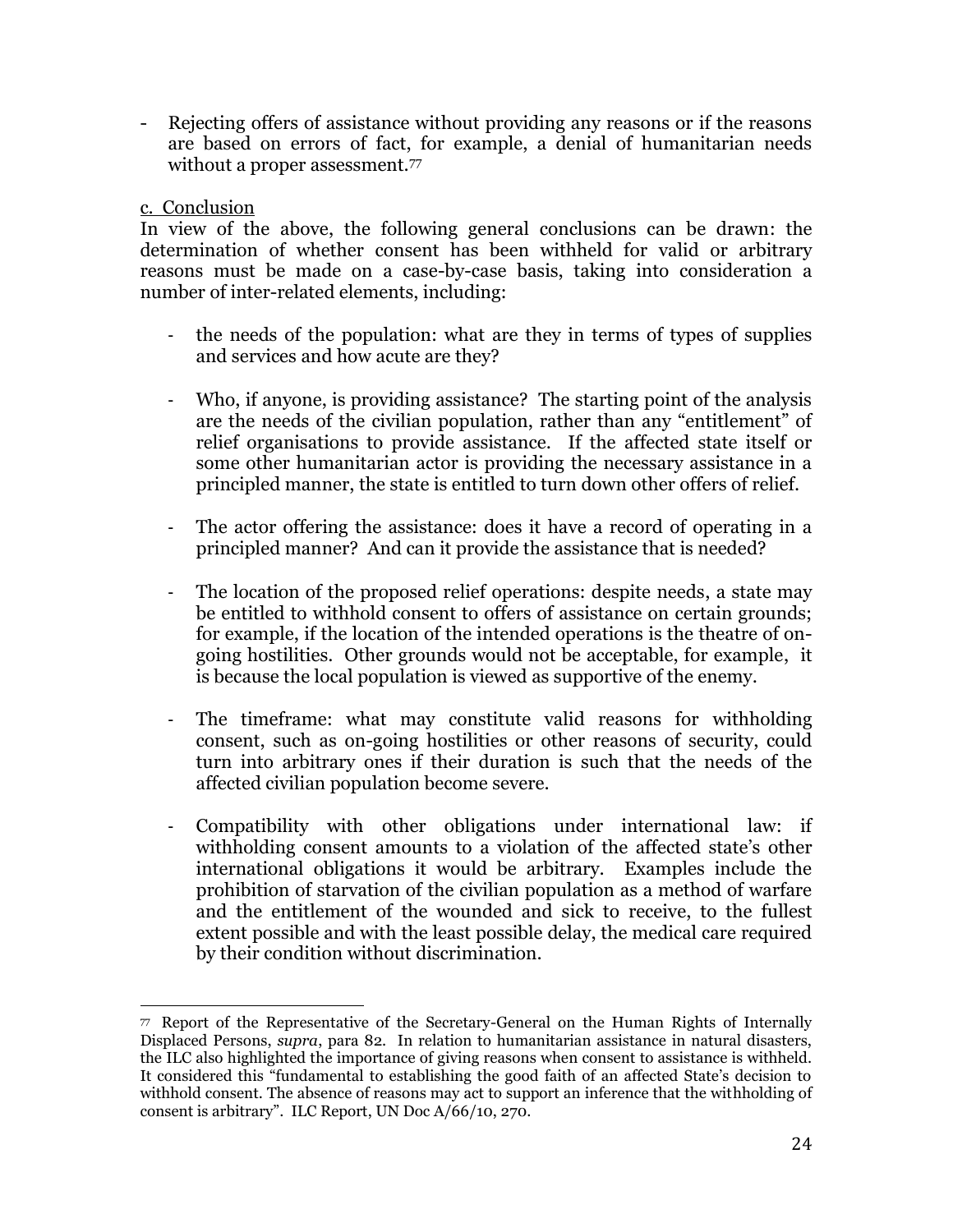Determining whether consent has been withheld for valid reasons frequently requires a difficult balancing of legitimate military considerations with competing humanitarian ones, akin to that required by the proportionality test in IHL.<sup>78</sup> It has been suggested that, applied by analogy,<sup>79</sup> this could provide guidance in determining the validity of withholding consent in a particular situation. Withholding consent where legitimate military considerations are relatively unimportant but the consequent suffering of the civilian population particularly severe could be considered arbitrary.<sup>80</sup> This is the approach adopted in the San Remo Manual, <sup>81</sup> and in the Manual on Air and Missile Warfare in relation to naval and aerial blockades respectively.<sup>82</sup>

Similarly, it has been suggested that guidance could be drawn from the principle of proportionality under human rights law: limitations in terms of time and duration, location and affected goods and services must not go beyond what is absolutely necessary to achieve the legitimate aim of the state withholding consent.<sup>83</sup>

## **7. How can consent be given?**

The law does not stipulate how consent to relief operations is to be given. Although some suggest that the requirement of "consent" in Article 18 AP II "implies less formality" than the word "agreement" in Article 70 AP I,<sup>84</sup> too much weight should probably not be given to this difference in terminology.

More significantly, it is suggested that consent need not be expressed or public: "private assurances or an attitude which can in good faith be construed as acquiescence are sufficient".85 A failure by the authorities to respond to repeated requests for authorisation to operate or their failure to react despite being aware of unauthorised operations could be interpreted as a rebuttable presumption of authorisation of relief operations. The less overt the relief operations, the less justified it is to infer acquiescence, as the authorities could be merely unaware of them.

<sup>78</sup> Bothe in Kalshoven, *supra*, 95.

<sup>79</sup> By analogy only, because in IHL the proportionality test is relevant to determining the lawfulness of a particular attack by balancing expected incidental civilian deaths, injuries or damage to civilian property against the concrete and direct military advantage expected from the attack. (Article  $51(4)(b)$  AP I)

<sup>80</sup> Bothe in Kalshoven, *supra*, 95. Of course, there may be instances when the withholding of consent is not based on military considerations.

<sup>81</sup> Paragraph 102.1(b) of the San Remo Manual prohibits the establishment of a blockade if "the damage to the civilian population is, or may be expected to be, excessive in relation to the concrete and direct military advantage anticipated from the blockade".

 $82$  Rule 157(b) of the Manual on Air and Missile Warfare prohibits the establishment or maintenance of an aerial blockade when the suffering of the civilian population is, or may be expected to be, excessive in relation to the concrete and direct military advantage anticipated from the aerial blockade.

<sup>83</sup> Kaelin, UN Resident Coordinator Induction Course, *supra*.

<sup>84</sup> Bothe, Partsch and Solf, *supra*, 697.

<sup>85</sup> *Id.*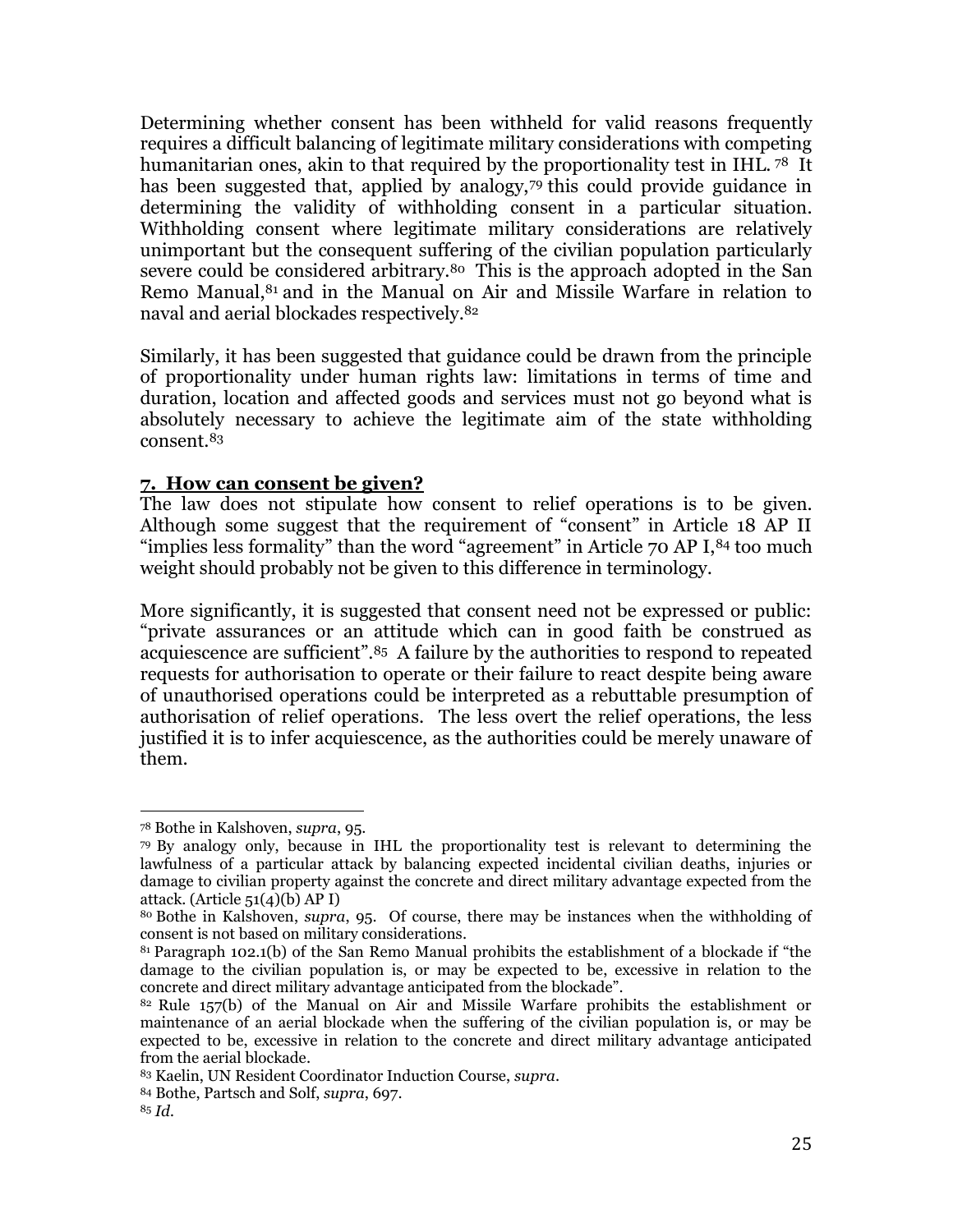## **8. Withdrawal of consent**

More common in practice than situations where consent is withheld, are those where consent is granted but where, subsequently, significant impediments are imposed on operations.

The question of withdrawal of consent to previously agreed to relief operations is not addressed by treaty law. However, it can be presumed that a state may be entitled to withdraw its consent and that the rules regulating withholding of consent also apply to its withdrawal: consent to relief operations may only be withdrawn for valid reasons, not arbitrary ones. It would make sense to apply the same criteria for determining what are valid and what arbitrary reasons.

States may withdraw consent expressly, by instructing actors to terminate their operations, as was the case when a number of NGOs were instructed to leave Sudan following President Bashir's indictment by the ICC.

More complex is determining whether consent has been withdrawn implicitly or "constructively" when a state impedes authorised operations to a degree that the relevant actors are unable to operate meaningfully or in a principled manner.

Once relief operations have been agreed to, the affected state and, in fact, all states are required to "allow and facilitate rapid and unimpeded passage of all relief consignments, equipment and personnel". This obligation is not absolute: they are *inter alia* entitled to prescribe technical arrangements, including search, under which such passage is permitted.<sup>86</sup> Relief personnel must be respected and protected, and parties must, to the fullest extent practicable, assist them in carrying out their relief mission. Only in case of imperative military necessity may their activities be limited or their movements temporarily restricted.<sup>87</sup>

At what point do violations of the obligation to allow and facilitate effectively amount to a withdrawal of consent? This determination must be made on an actor-by actor based on the nature, extent and duration of the impediments.

Once it has been determined that consent has been withdrawn, it is necessary to establish whether this was for valid or arbitrary reasons. This determination must be made considering all the actors providing assistance, rather than just the specific one whose operations have been impeded, and must start with the questions of whether there are unmet needs that only the actor in question could respond to and whether it was operating in a principled manner.

 $\overline{a}$ <sup>86</sup> Article 70(2) and (3) AP I. In non-international armed conflicts, neither Article 3(2) GCs nor Article 18 AP II address this issue; similar provisions had been included in an early draft of the instrument but were not retained in the final version. According to the ICRC Customary Law Study the rules in AP I reflect customary law applicable in both types of conflict. (Commentary to Rule 55.)

<sup>87</sup> Article 71(3) AP I.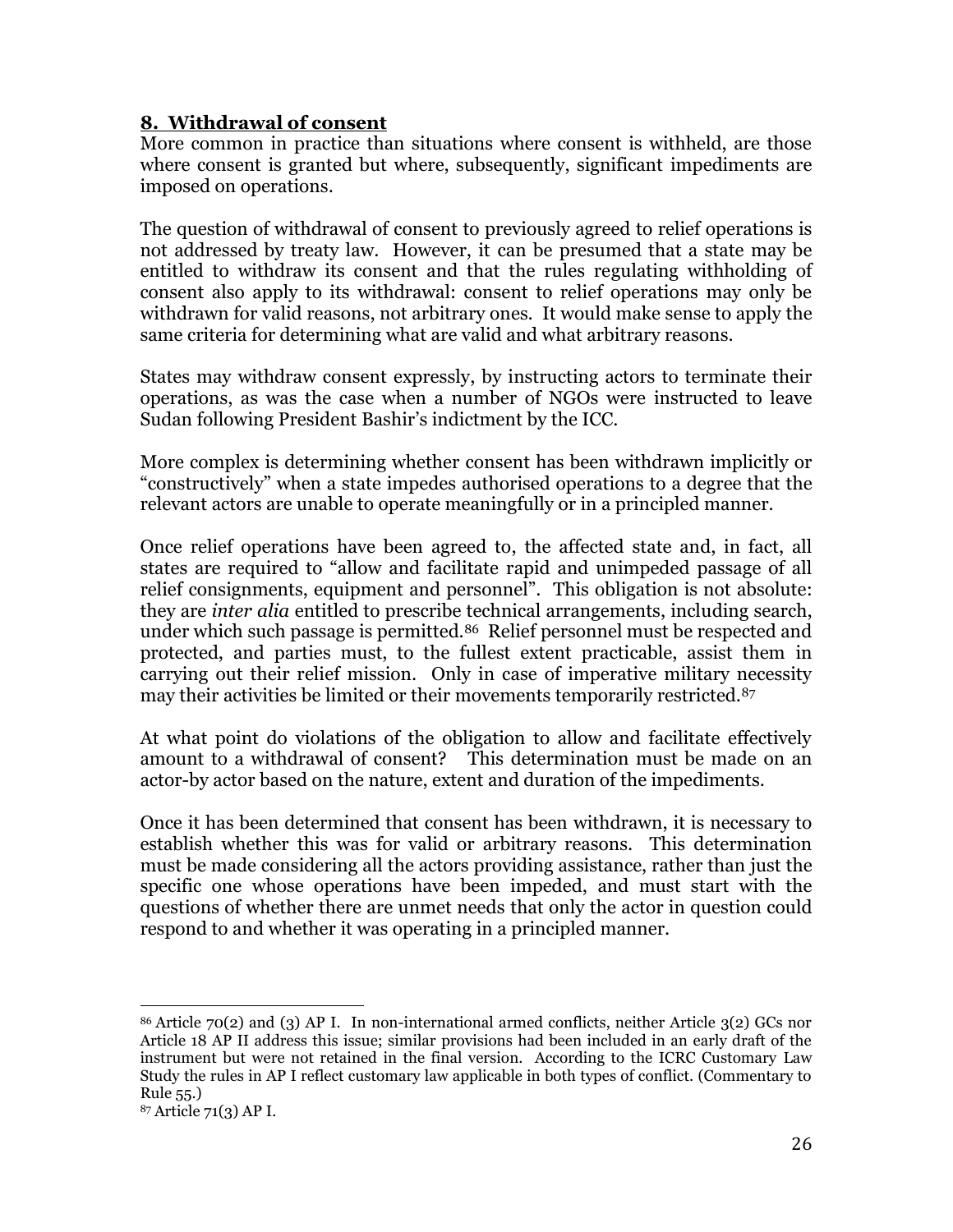It would appear that states have a narrower discretion in withdrawing consent to operations than in granting it in the first place. Arguably, they would have to demonstrate that the actor in question was either providing goods and services for which there was no longer a need or that it had actually operated in an unprincipled manner or had otherwise violated international or national law. The situations in which consent can be considered as having been validly withdrawn are, therefore, quite limited. In the vast majority of cases states would thus remain bound by the more onerous obligation to allow and facilitate relief operations they had agreed to. More onerous as it is absolute - apart from the specific rights of supervision<sup>88</sup> - rather than subject to the margin of discretion granted by the qualification that consent may not be withheld or withdrawn *arbitrarily*. 89

## **9. Which actors fall within these rules?**

Article 3(2) GCs states that an "impartial humanitarian body, such as the International Committee of the Red Cross", may offer its services. Article 70 AP I does not specify who can offer to provide humanitarian assistance; it provides that "relief actions shall be undertaken". The issue was discussed in negotiations and intentionally left vague. Article 18 AP II is similarly drafted in the passive voice.

Provided they operate in the requisite principled manner, states, international organisations and private actors like NGOs may all offer their services; are all bound by the same rules and entitled to the same protections and safeguards. <sup>90</sup> The only difference lies in the consequence of their non-compliance with these rules.

## **10. Consequences of withholding of consent for actors seeking to carry out relief operations**

While the rules regulating relief operations are, for the most part, straightforward, it is more complex to determine the legal consequences of their violation and, in particular, the lawfulness of unauthorised relief operations.

In addition to IHL, other areas of public international law come into play, most notably the rules safeguarding state sovereignty and territorial integrity and the prohibition on interference in states' internal affairs.

A further element of complexity is that the consequences of carrying out unauthorised relief operations vary with the status of the party doing so. While all actors - states, international organisations and NGOs – must comply with the relevant rules of IHL if they want their operations and staff to benefit from its protections and safeguards, the rules just mentioned on sovereignty, territorial

<sup>88</sup> Article 70(3) AP I.

<sup>89</sup> Consultations of legal experts carried out by author.

<sup>90</sup> Bothe, Partsch and Solf, *supra*, 433.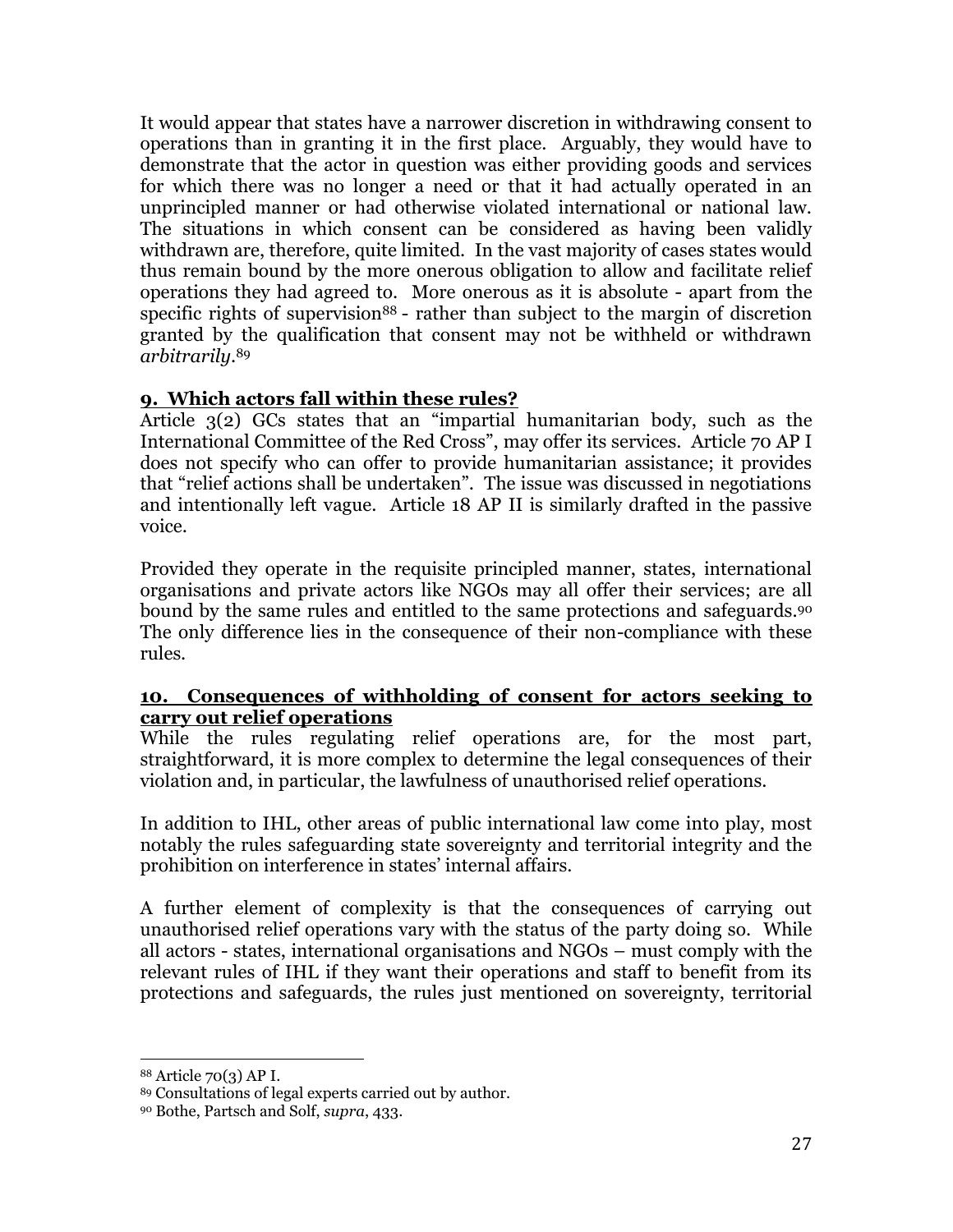integrity and non-interference are not binding on private actors. Instead, their actions are subject to the domestic law of the state where they operate.

What is clear, possibly counter-intuitively, is that an arbitrary withholding of consent does not give rise to a general entitlement to carry out unauthorised relief operations. As will be seen, such operations are lawful only in extremely limited circumstances.

a. Unauthorised operations where consent is withheld on valid grounds As outlined above, a state is entitled to withhold consent to relief operations on valid grounds. Unauthorised relief operations in such circumstances could, depending on the actor impeding the operations, amount to a violation of a number of rules of public international law.

## *i. IHL*

Any actor - state, international organisation, NGO - carrying out unauthorised operations in situations where consent has been withheld for valid reasons is not acting in compliance with IHL.

Operating without consent does not mean that humanitarian staff, supplies and equipment lose their civilian status and consequent protection from attack.<sup>91</sup> However, states' duty to facilitate rapid and unimpeded passage of relief supplies and personnel does not arise for unauthorised operations. They may be turned back at the border or, if already in country, goods and equipment may be confiscated and staff, if not entitled to privileges and immunities, may face proceedings before the courts of the state where they carried out the unauthorised operations.

## *ii. Other rules of public international law: state sovereignty, territorial integrity and non-interference*

Unauthorised relief operations carried out by a state or international organisation are a violation of the affected state's sovereignty and territorial integrity.<sup>92</sup>

The International Court of Justice (ICJ) briefly considered whether relief operations constituted unlawful intervention in the case of *Military and Paramilitary Activities in and against Nicaragua*. It held that:

[t]here can be no doubt that the provision of strictly humanitarian aid to persons or forces in another country, whatever their political affiliations or objectives, cannot be considered as unlawful intervention, or as in any other way contrary to international law. 93

 $\overline{a}$ <sup>91</sup> Stoeffels, *supra*, 314-316.

<sup>92</sup> See the discussion of India's Operation Poomalai above. In response to India's unauthorised airdrop, Sri Lanka complained of violations of its sovereignty and territorial integrity.

<sup>93</sup> *Military and Paramilitary Activities in and against Nicaragua, (Nicaragua* v. *United States of America),* Merits, Judgment, 27 June 1986, *I.C.J. Reports* 1986, para 242.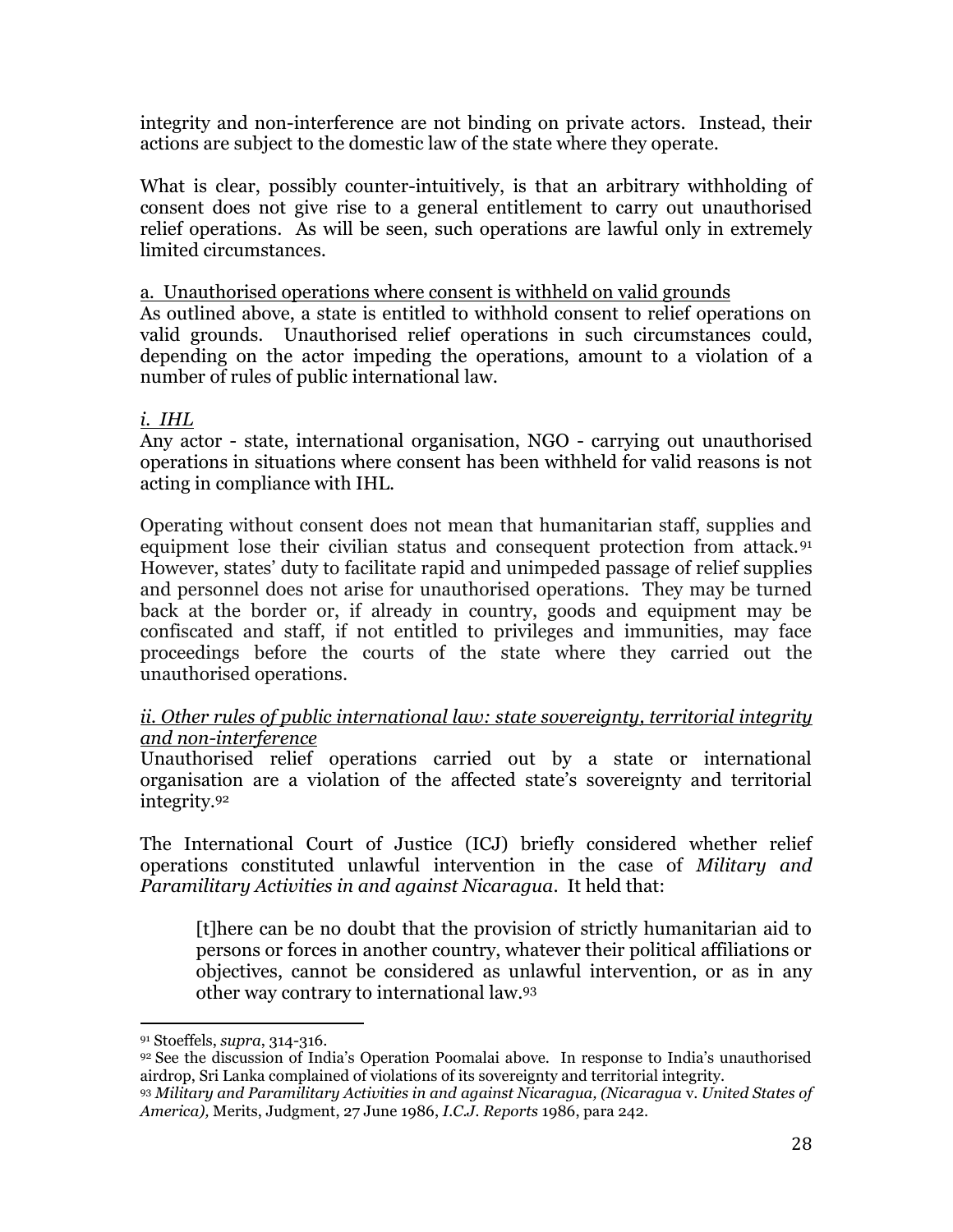Caution should be exercised before drawing general conclusions from this statement. It appears in a part of the decision where the Court was contrasting humanitarian assistance with military and paramilitary activities and, in this context, concluded that the former, unlike the latter, did not amount to intervention. In its brief consideration of humanitarian assistance, the Court focused on the need for it to be delivered in a principled manner. <sup>94</sup> It did not address the issue of consent, leaving open the question of whether such assistance did not amount to interference only when consent had been arbitrarily withheld or also when denied for valid reasons.<sup>95</sup>

Moreover, and most importantly, the Court was not considering the unauthorised provision of assistance *into* the affected state but, rather, the provision of relief items at the border to actors operating in-country.<sup>96</sup>

Commentators differ in their interpretation of this aspect of the judgment.97 In any event, even if it were to apply to all situations, the fact that the provision of humanitarian assistance does not amount to intervention does not affect the need for relief operations to comply with other rules of international law. Unauthorised relief operations where consent has been withheld for valid reasons would still not comply with IHL and would violate the rules on state sovereignty and territorial integrity.

#### *iii. Domestic law*

Private actors, such as NGOs and their staff are not bound by the rules of public international law on sovereignty, territorial integrity and non-interference.

However, the staff of NGOs do not ordinarily benefit from privileges and immunities, so could face proceedings under the domestic law of the state where they provide unauthorised assistance. Such proceedings may be brought on a number of possible grounds, ranging from illegal entry into the country to the provision of support to the enemy. They may not, however, be punished for providing medical assistance, including to wounded enemy combatants.<sup>98</sup>

<sup>94</sup> *Ibid*., paras 242 and 243.

<sup>95</sup> Although the Court did not specify this either, from the context of the decision it can be assumed that it was addressing situations in which assistance was provided without the consent of the affected state.

<sup>&</sup>lt;sup>96</sup> On this see, for example, Schindler, who suggests that the Court's statement should not be understood as conferring a right on states or humanitarian organisations to cross the borders of another state to provide assistance to people in need. In his view, the Court was only considering the "right to make humanitarian supplies available to parties to an armed conflict, even to rebels in a civil war, but does not imply a right to penetrate into the territory of another State" to deliver the supplies. Schindler, *supra*, 698-699.

<sup>97</sup> See Stoffels, *supra*, 309 and references therein.

<sup>98</sup> Article 16 AP I and Article 10 AP II provide that under no circumstances people may be punished for having provided medical assistance. According to the ICRC, the same rule exists under customary law in both international and non-international armed conflicts. ICRC Customary Law Study, *supra*, Rule 26.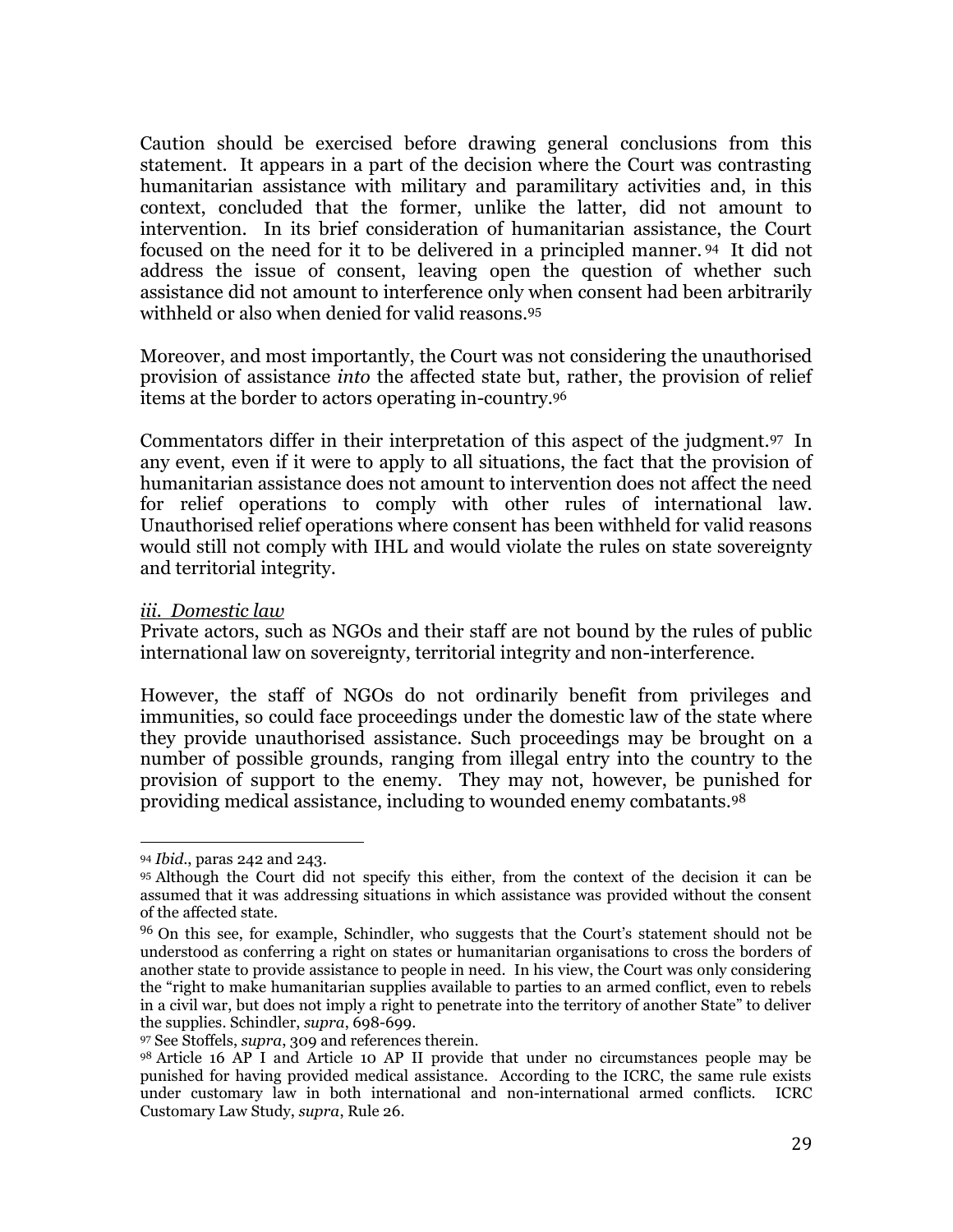While the affected state may also consider unauthorised operations by international organisations a violation of its domestic law, ordinarily, the staff of international organisations are entitled to privileges and immunities either on the basis of multilateral treaties (like the 1946 Convention on the Privileges and Immunities of the United Nations and the 1947 Convention on the Privileges and Immunities of the Specialized Agencies), or on the basis of bilateral agreements concluded with host states including immunity from legal processes before domestic courts.

This being said, bilateral agreements grant immunity in the state party to a particular agreement. A bilateral agreement with a state from which crossborders operations are launched does not grant immunity in the state in whose territory the operations are carried out. Immunity would have to be granted by an agreement with that state. Where no bilateral agreement exists between the organisation and the state where the unauthorised operations are carried out, immunity will only exist where there is a multilateral treaty covering the official in question or where a general entitlement to immunity can be determined to exist under customary law.

b. Unauthorised operations where consent is withheld on arbitrary grounds While arbitrary withholding of consent to relief operations is a violation of IHL, opinions are divided as to the lawfulness of unauthorised relief operations in such circumstances.

## *i. IHL*

 $\overline{a}$ 

One commentator considers such relief operations permissible.99 He suggests that if consent is arbitrarily denied, the violation of the affected state's territorial integrity would be justified as an implementation of states' undertaking under common Article 1 GCs and AP I to ensure respect for IHL.<sup>100</sup>

This reasoning is problematic. Common Article 1 is addressed to "High Contracting Parties" - ie states. Consequently, only states could, arguably, rely on this provision to justify their actions. However, it is suggested that this basis may justify the unauthorised operations of states, international organisations and the ICRC.<sup>101</sup>

More fundamentally, even only considering operations carried out by states, the undertaking to ensure respect for IHL under Common Article 1 cannot justify the violation of sovereignty and territorial integrity that unauthorised operations entail, as it is generally agreed that this provision may not be relied upon as a basis for violating other rules of international law.<sup>102</sup>

<sup>99</sup> Bothe in Kalshoven, *supra*, 96.

<sup>100</sup> Bothe in Kalshoven, *supra*, 95.

<sup>101</sup> Bothe in Kalshoven, *supra*, 95-96.

<sup>102</sup> In the *Legal Consequences of the Construction of a Wall in the Occupied Palestinian Territory, Advisory Opinion, I.C.J. Reports 2004,* 36 at 200, para. 159, the ICJ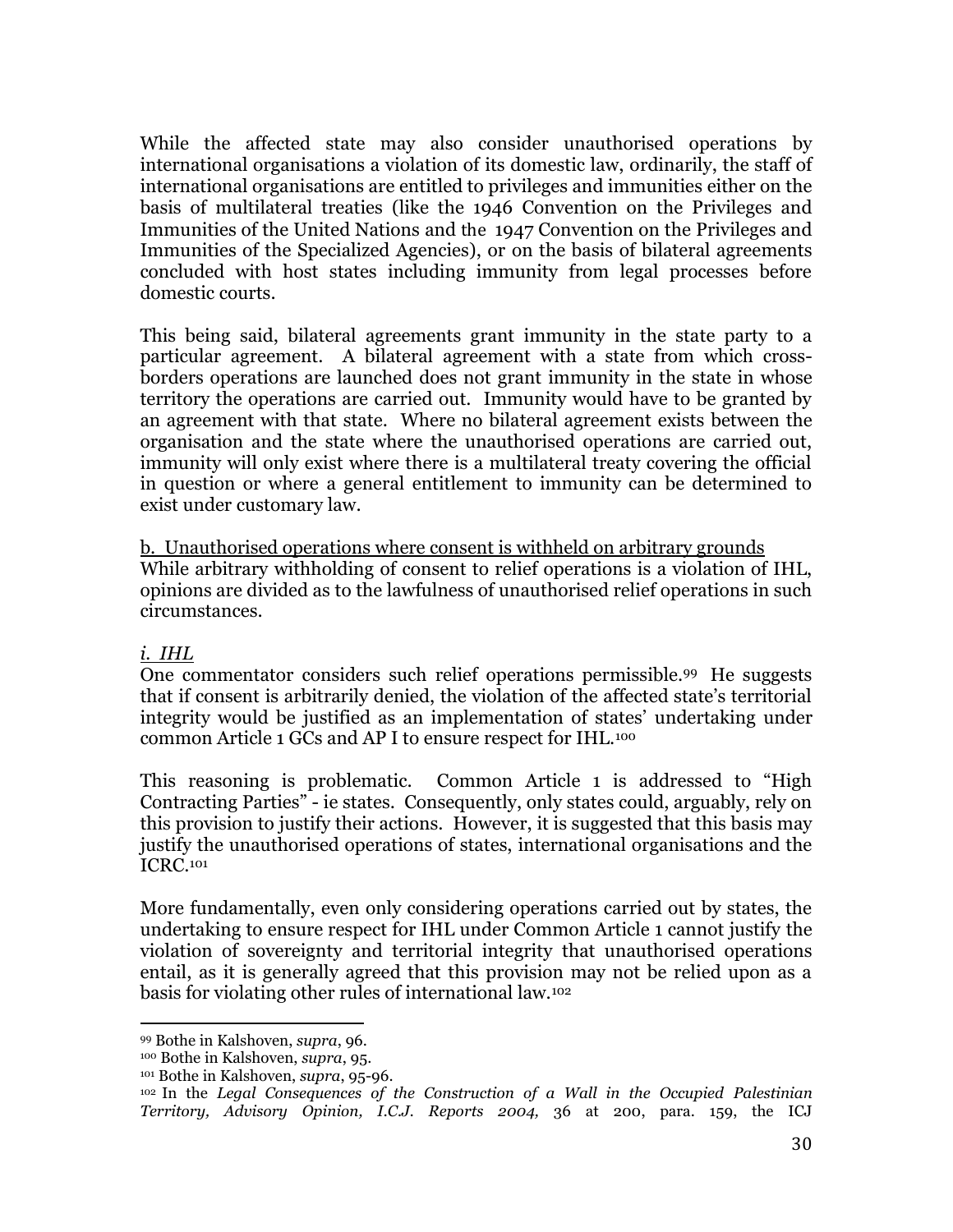*ii. Other rules of public international law: circumstances precluding wrongfulness: counter-measures or necessity*

An alternative approach based on general public international law, and thus pertinent for states and international organisations but not for private actors, would be to accept that unauthorised operations do not comply with IHL and violate the affected state's sovereignty and territorial integrity, but to argue that their wrongfulness is precluded on an accepted ground. <sup>103</sup> Two possible grounds could be potentially be relied upon: counter-measures and necessity.

## Countermeasures

To be lawful, counter-measures must meet a number of conditions, only some of which warrant highlighting here.<sup>104</sup> First, they may only be brought by a state or international organisation directly affected by a violation so, for present purposes, one whose offer of assistance was arbitrarily rejected or, possibly, a state whose nationals were denied assistance. Second, the purpose of the counter-measure must be to induce the wrong-doing state to comply with its obligations. It is questionable whether unauthorised relief operations do this. Rather, they are a performance of the responsibilities not discharged by the recipient state. They aim to remedy the violation of the obligation. Thirdly, counter-measures must be proportionate to the harm suffered by the actor having recourse to them. In this case, the harm suffered by the state or international organisation is minimal. It is the civilian population that suffers. Finally, in no circumstance may counter-measures violate the prohibition on the threat or use force. In view of these requirements, it appears unlikely that counter-measures could be a basis for precluding the wrongfulness of an unauthorised relief operation.

One possible way of side-stepping some of these conditions – notably the requirements that countermeasures be brought by a state affected by the violation and that they be proportionate to the harm suffered by such a state – would be to argue that IHL lays down *erga omnes* obligations ie obligations owed to the international community as a whole.<sup>105</sup> In such circumstances states not directly affected by the violation might be entitled to take counter-measures. It is

 $\overline{a}$ stated that obligations arising from Common Article 1 are to be fulfilled "while respecting the United Nations Charter and international law". See also ICRC Commentary to the APs, para 46. <sup>103</sup> The ILC Articles on Responsibility of States for Internationally Wrongful Acts, (2001), (ILC Articles on State Responsibility), identify six grounds precluding wrongfulness: consent, selfdefence, countermeasures, *force majeure*, distress and necessity.

<sup>104</sup> ILC Articles 22 and 49-54 on State Responsibility and Commentaries thereto. Articles 22 and 51-57 of the ILC Articles on the Responsibility of International Organizations set out largely identical rules. (UN Doc  $A/66/10$ ). On the possibility of invoking counter-measures to justify unauthorised relief operations see Oliver Corten and Pierre Klein "L'Assistance Humanitaire Face à la Souveraineté des Etats", *Revue Trimestrielle des Droits de l'Homme,* (1992), 343 and Schindler, *supra,* 698-699.

<sup>105</sup> See *Legal Consequences of the Construction of a Wall in the Occupied Palestinian Territory, Advisory Opinion, supra* para. 157. The ICRC Commentaries also seem to suggest this. See, for example, ICRC Commentary to the APs, para 45.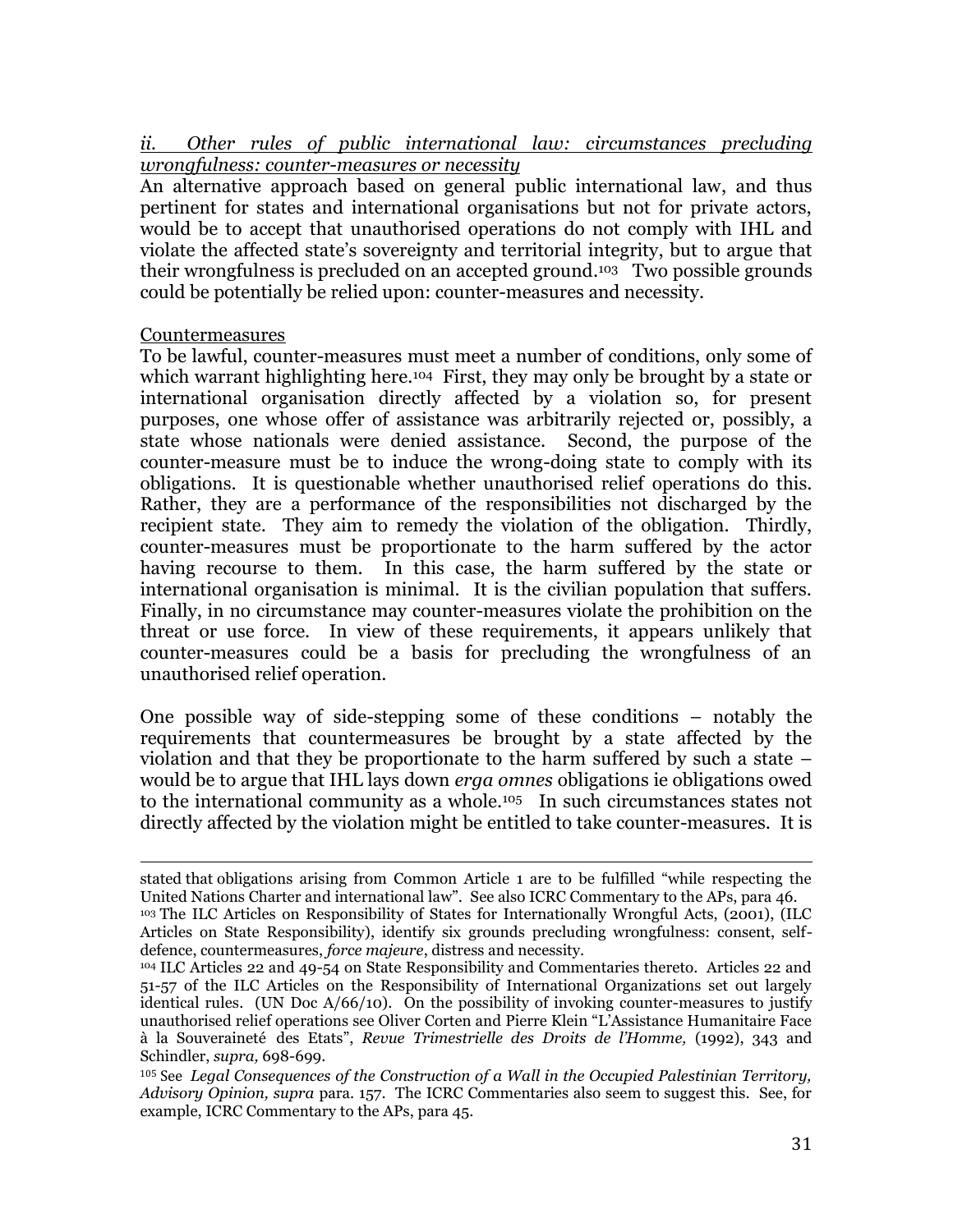unclear, however, whether *all* the rules in the Geneva Conventions and Additional Protocols are *erga omnes* obligations. 106

At the time of the adoption of the draft Articles on State Responsibility in 2001, the ILC was unable to determine with certainty whether international law provided a right for states to adopt countermeasures in response to violations of *erga omnes* obligations. Accordingly, Article 54 leaves open the possibility for any state to take "lawful measures" rather than counter-measures against the responsible state to ensure cessation of the breach and reparation in the interest of the injured state or the beneficiaries of the obligation breached.<sup>107</sup>

This being said, in the years since the adoption of the ILC Articles, there have been some instances of states taking countermeasures in response to violations of *erga omnes* obligations, most notably, the imposition of unilateral economic sanctions in response to serious violations of human rights. 108

## Necessity

The second possible ground precluding wrongfulness is necessity. Necessity may be invoked by a state or international organisation if the otherwise wrongful act was the only way for it to safeguard an essential interest against a grave and imminent peril and it does not seriously impair an essential interest of the injured state or of the international community.<sup>109</sup>

l <sup>106</sup> In the *Nuclear Weapons Advisory Opinion* the International Court of Justice stated that "a great many rules of humanitarian law … are so fundamental to the respect of the human person and elementary considerations of humanity" that they are 'to be observed by al1 States whether or not they have ratified the conventions that contain them, because they constitute intransgressible principles of international customary law" (*Legality of the Threat or Use of Nuclear Weapons*, Advisory Opinion, *I.C.J. Reports* 1996 ( I ), 226 at 257, para 79). In its Advisory Opinion on the *Construction of a Wall in Occupied Palestinian Territory* the Court referred to this statement, explaining that, in its view, the rules it had referred to in the earlier opinion "incorporate obligations which are essentially of an *erga omnes* character". *Legal Consequences of the Construction of a Wall in the Occupied Palestinian Territory, supra*, para 157. In both cases the Court was referring to some – "a great many" – but not all the rules of IHL. It did not address the question of which rules it considered as having an *erga omnes* character.

<sup>&</sup>lt;sup>107</sup> See, for example, ILC Article 54 and para 6 of the Commentary thereto.

<sup>108</sup> Some instances of this already existed at the time of the adoption of the ILC draft Articles. For example, the Commentary to ILC Article 54 refers to the imposition for assets freezes and flight bans by European Union Member States in response to the humanitarian crisis in Kosovo in 1998, which in some cases entailed the non-performance of bilateral aviation agreements. More recent examples include the imposing of asset freezes by the European Union and the United States in response to the escalating violence against the civilian population in Syria. See for example, Chapter VIII, Council Decision 2013/255/CFSP of 31 May 2013, (OJ L 147, 01.06.2013, 14); and Section 1(a) US Executive Order 13582 of 17 August 2011, (Federal Register, Vol 76, No 162, Monday, August 22, 2011, Presidential Documents, 52209).

<sup>109</sup> ILC Article 25 on State Responsibility. See also ILC Article 25 on the Responsibility of International Organizations. The ILC considers that necessity should not be invoked by international organisations as frequently as by states, so this provision contains an additional condition: only international organisations with a function to protect the essential interest in peril may rely upon it.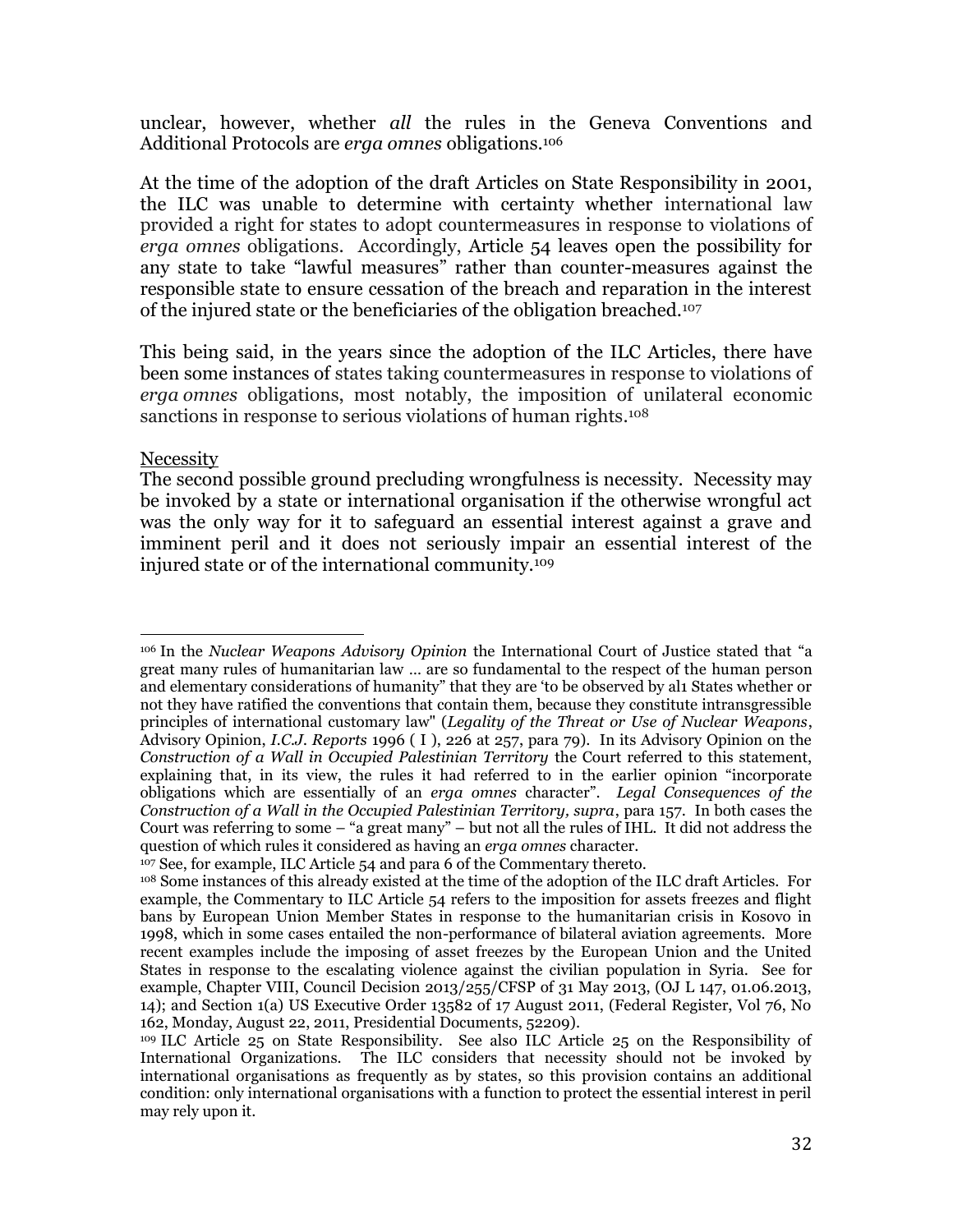The essential interest to safeguard can be that of the state or international organisation taking the unauthorised measure or of the international community. <sup>110</sup> While necessity is most frequently invoked in relation to imminent environmental emergencies, preventing severe suffering of the civilian population can also be considered an essential interest of the international community.

Unauthorised relief operations would impair an essential interest of the injured state – its territorial integrity. However, this need not inevitably be to the serious degree precluded by the rule.

The unlawful act justified by necessity must be the only way of preserving the essential interest. If other, lawful, ways exist for doing so, necessity cannot be invoked. In the case of relief operations, such alternative methods could be the provision of assistance through actors authorised to operate.

Necessity could thus be invoked to justify a one-off relief operation by a state or international organisation to bring life-saving supplies to a population in a specific location in extreme need, when no alternatives exist. Such a scenario would meet the requirements of grave and imminent danger but not seriously impair the injured state's essential interest.<sup>111</sup>

## c. Conclusion

In view of the above, the following conclusions can be drawn:

- if consent is withheld for valid reasons, unauthorised relief operations are unlawful.
- If consent is withheld for arbitrary reasons, the position is unsettled. At best, unauthorised operations by states and international organisations might be justifiable violations of the affected state's sovereignty and territorial integrity in extremely limited circumstances where they could be justified under the legal principle of necessity or, possibly, under the emerging notion of countermeasures in response to violations of *erga omnes* obligations. Unauthorised operations by private parties would expose their staff to the risk of proceedings before the courts of the affected state.

In view of this lack of legal clarity and, possibly even more importantly, of the reality that unauthorised operations are likely to be extremely difficult to implement in safety, whether to carry out such operations tends to be principally a policy decision for humanitarian organisations taken on a context-by-context

 $\overline{a}$ <sup>110</sup> Commentary to ILC Article 25 on State Responsibility.

<sup>111</sup> Arguably, necessity could also be invoked in situations where consent to relief operations has been withheld on valid grounds. However, if the plight of the civilian population is so severe as to give rise to a situation of necessity, reasons for withholding consent that might initially have been valid would have probably become arbitrary, as in the example of protracted hostilities given earlier.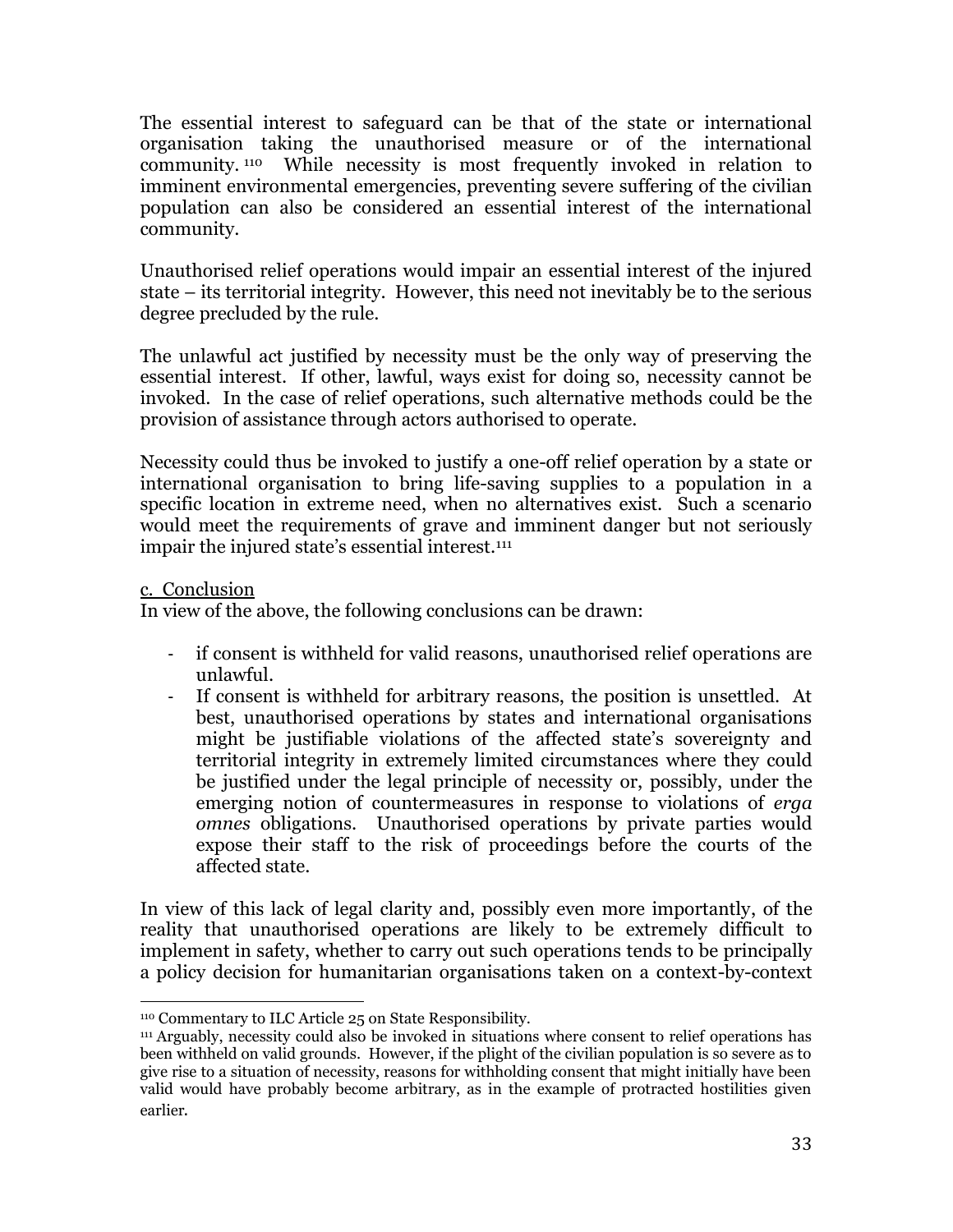basis after balancing a number of sometimes competing considerations. These considerations will include:

- the urgency of providing assistance to civilians;
- the possibility of actually implementing unauthorised operations and doing so in safety;
- the likely impact of unauthorised operations in opposition-held areas on humanitarian organisations' activities and those of other actors in the rest of the affected state; and
- the likely impact of carrying out unauthorised operations on humanitarian organisations' activities and those of other actors in other contexts.

## **11. Consequences for the party arbitrarily withholding consent**

The discussion so far has focused on the parties wishing to provide humanitarian assistance. What are the legal consequences for the party that arbitrarily withholds consent and for the persons involved in that decision?

Arbitrary withholding of consent to relief operations is a violation of IHL and also, possibly, of human rights law, giving rise to state responsibility. This being said, there appear to be no instances in which steps have been taken to enforce such responsibility, for example through dispute settlement mechanisms. A possible reason for this is that no other state considers itself sufficiently injured to initiate proceedings in a forum with jurisdiction.

Arbitrary withholding of consent also gives rise, for a state injured thereby, to the possibility of taking counter-measures in accordance with international law. As just touched upon, which states would be entitled to do so and the precise form such counter-measures could take is not settled as a matter of law. As a matter of practice, this justification has never been invoked.<sup>112</sup>

As will be seen, there have been a small number of instances in which the Security Council has resorted to enforcement actions under Chapter VII of the UN Charter to ensure the delivery of assistance to populations in need.

In terms of individual responsibility, arbitrary withholding of consent to relief operations is not a grave breach of the Geneva Conventions or of Additional Protocol I. It was not included in the list of war crimes of any of the *ad hoc*  tribunals.

Although the ICC Statute includes the war crime of

[i]ntentionally using starvation of civilians as a method of warfare by depriving them of objects indispensable to their survival, including wilfully impeding relief supplies as provided for under the Geneva Conventions

 $\overline{a}$ <sup>112</sup> India justified its airdrop of supplies to the besieged city of Jaffna in Operation Poomalai as a "mercy mission" rather than as a counter-measure.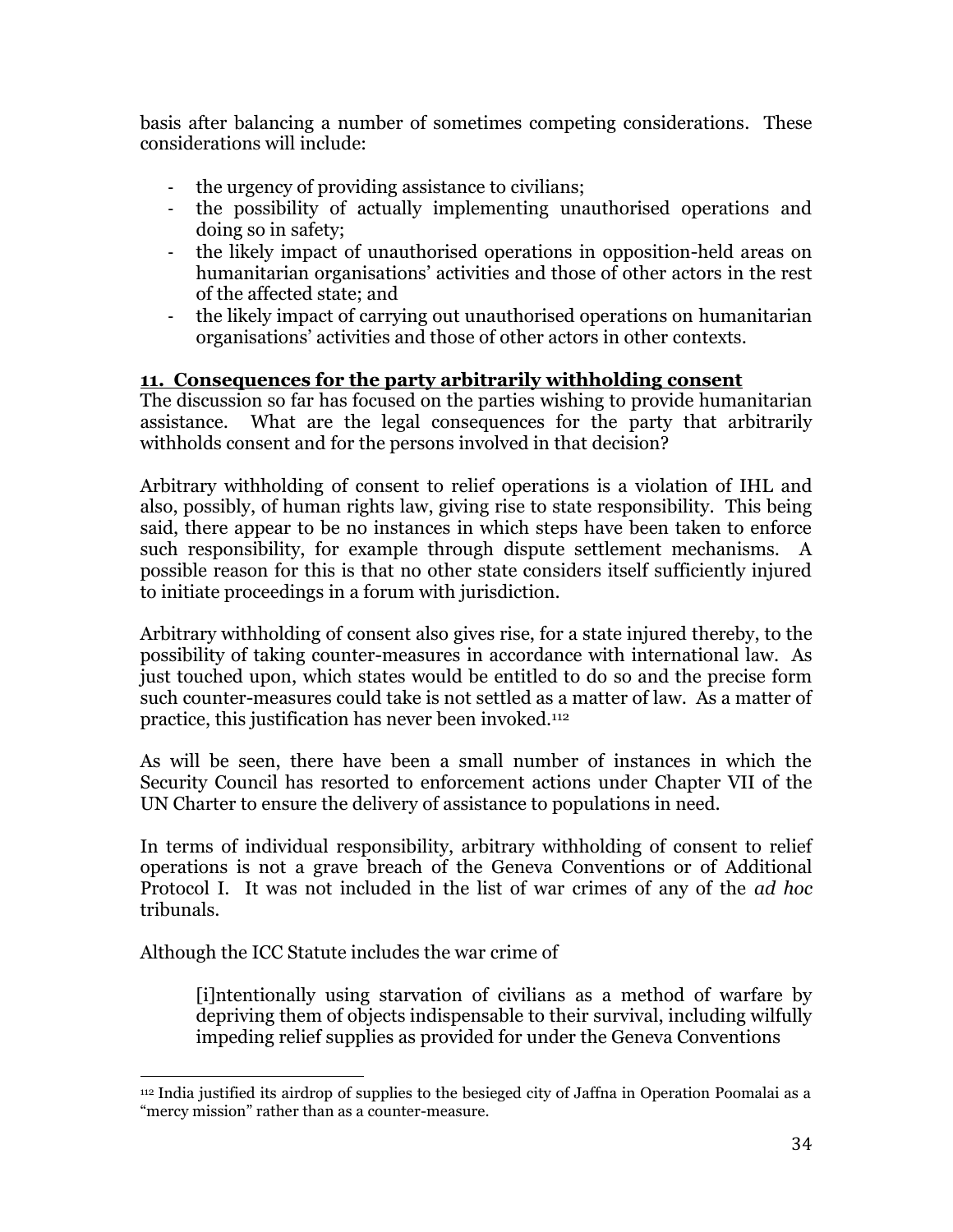it is fairly limited in scope, only covering the extreme situation where civilians are being intentionally deprived of objects indispensable to their survival, and only applicable in international armed conflicts. <sup>113</sup> To date, allegations of this crime have not been included in any ICC investigation.

On three occasions to date the Security Council imposed targeted sanctions on persons or entities who impeded humanitarian activities or access to humanitarian assistance: Security Council resolution 1844 (2008) on Somalia: 114 Security Council resolution 1857 (2008) on the Democratic Republic of Congo;<sup>115</sup> and Security Council resolution 2134 (2014) on the Central African Republic. 116 The resolutions are formulated broadly, covering both persons or entities who arbitrarily withhold consent to relief operations and those who impede access once agreement has been given. To date the Council has imposed sanctions on this ground – among others – only once, on Al-Shabaab in Somalia.<sup>117</sup>

While a number of possible avenues thus exist for holding responsible parties and persons who have arbitrarily withheld consent to relief operations, there has only been very limited recourse to them and, consequently, limited accountability for violations. This should not be taken as implying that the rules have never been complied with: parties initially withholding consent may have eventually granted it following negotiations and or other diplomatic ways of encouraging them to comply with their obligations.

## **12. Alternatives - Indirect provision of assistance**

l  $113$  Article  $8(2)(b)(xxv)$  Rome Statute of the International Criminal Court 1998.

<sup>114</sup> In OP 8(c) of Security Council resolution 1844 (2008) of 20 November 2008 the Council imposed a travel ban and asset freeze on persons or entities designated by the relevant Sanctions Committee as

obstructing the delivery of humanitarian assistance to or access to, or distribution of humanitarian assistance in, Somalia.

<sup>115</sup>In OP 4(f) Security Council resolution 1857 (2008) of 22 December 2008 the Council imposed a similar travel ban and asset freeze on persons designated as

obstructing the access to or the distribution of humanitarian assistance in the eastern part of the Democratic Republic of the Congo.

<sup>116</sup> In OP 37(e) of Security Council resolution 2134 (2014) of 28 January 2014, the Council imposed a travel ban and asset freeze on persons or entities designated by the relevant Sanctions Committee as

obstructing the delivery of humanitarian assistance to CAR, or access to, or distribution of, humanitarian assistance in CAR.

<sup>117</sup> UN Security Council Sanctions Committees*, List of Individuals and Entities Subject to the Measures Imposed by Paragraphs 1, 3 and 7 of Security Council Resolution 1844 (2008)*, http://www.un.org/sc/committees/751/pdf/1844\_cons\_list.pdf.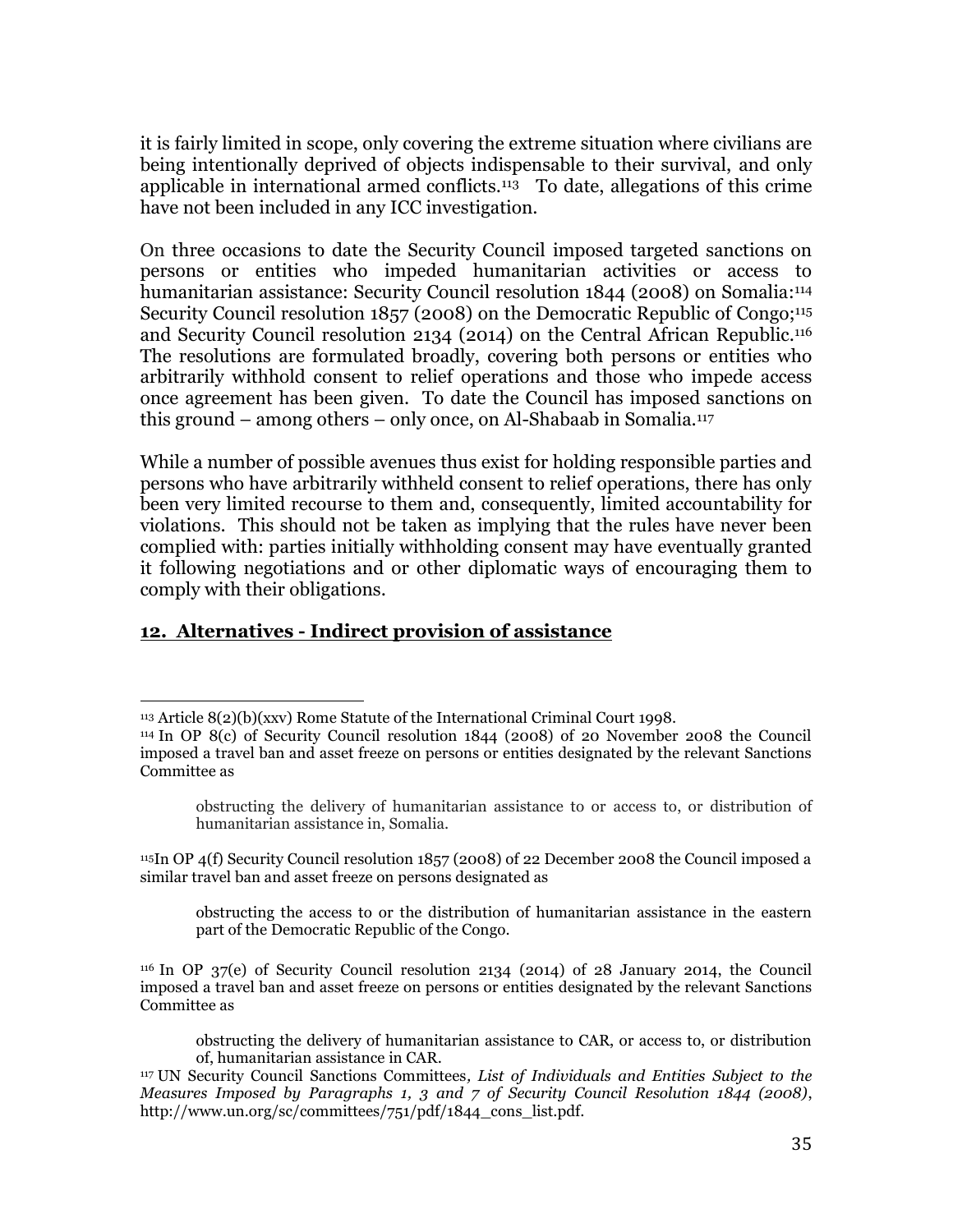In view of the preceding analysis, what course of action is open to states and international humanitarian organisations whose offers of humanitarian assistance have been rejected?

## a. Indirect provision of goods or funds

If other actors are operating in the requisite principled manner and with the consent of the affected state, the simplest option would be to provide assistance through them, by supplying them with relief items or funding their operations.

From an international law point of view, such indirect additional support does not raise problems. Difficulties may arise at a policy and operational level. If the affected state has rejected offers of assistance from the actor providing the indirect assistance, or if it believes the latter has not adopted a neutral position in the conflict, the affected state may consider the operations it had previously authorised and that are now receiving support, as no longer impartial, neutral and independent and withdraw its consent to them.

Thus, to state the obvious, the provision of indirect assistance should only be pursued if humanitarian agencies operating in country actually have a need for additional supplies or funding and are willing to accept such assistance from the state or international organisation offering it.

More complex is support provided to humanitarian actors carrying out unauthorised operations. Its legality must be assessed under the different areas of public international law discussed earlier.

## *i. Sovereignty and territorial integrity*

If the actors providing indirect support do not enter the territory of the affected state, they do not violate its sovereignty and territorial integrity.

## *ii. Non-interference*

Whatever view is adopted as to the application of the ICJ decision in *Military and Paramilitary Activities* to "direct" relief operations, it is clear that in the case before it the Court was addressing "indirect" assistance by the provision of relief items from outside the territory of the affected state. The Court concluded that such assistance did not amount to interference provided it complied with humanitarian principles:

[a]n essential feature of truly humanitarian aid is that it is given "without discrimination" of any kind. In the view of the Court, if the provision of "humanitarian assistance" is to escape condemnation as an intervention in the internal affairs of Nicaragua, not only must it be limited to the purposes hallowed in the practice of the Red Cross, namely "to prevent and alleviate human suffering" and "to protect life and health and to ensure respect for the human being"; it must also, and above all, be given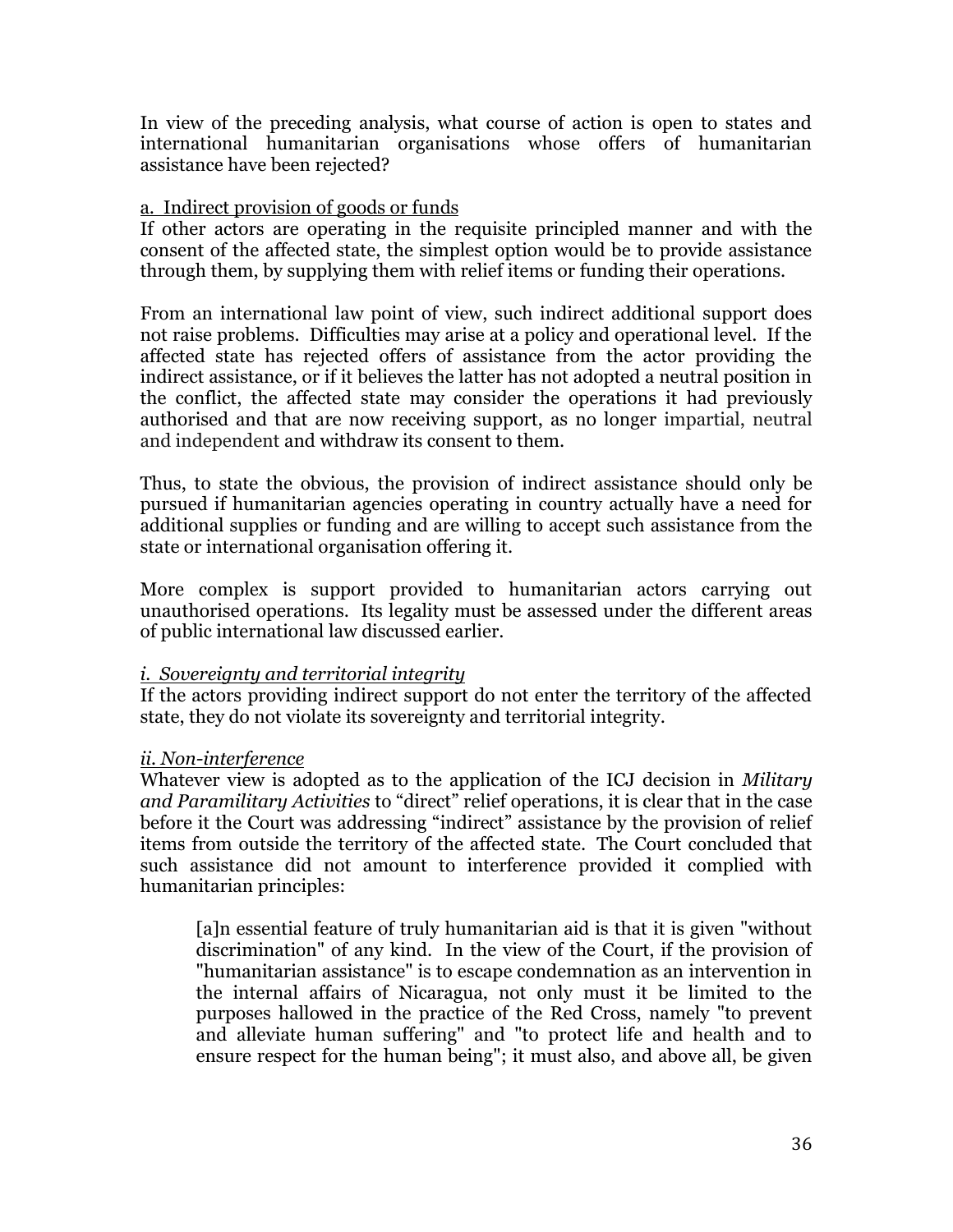without discrimination to all in need in Nicaragua, not merely to the *contras* and their dependents.<sup>118</sup>

To counter claims of unlawful interference it is essential for the actors providing indirect support to satisfy themselves to a high degree of certainty that the operations they assist are exclusively humanitarian and carried out in a principled manner, and that appropriate measures are adopted to avoid diversion of relief supplies and funds. The provision of relief goods rather than funds might make it easier to rebut claims that the assistance provided is intended for or diverted to military or other non-humanitarian activities.

## *iii. Assistance in the commission of an internationally wrongful act*

A state or international organization that assists the commission of an internationally wrongful act by another state or international organisation may itself be violating international law. Article 16 of the ILC Articles on State Responsibility provides that:

[a] State which aids or assists another State in the commission of an internationally wrongful act by the latter is internationally responsible for doing so if:

(a) that State does so with knowledge of the circumstances of the internationally wrongful act; and

(b) the act would be internationally wrongful if committed by that State.

Article 16 is essentially mirrored in Article 14 of the ILC Articles on the Responsibility of International Organizations.<sup>119</sup>

Whether the provision of assistance or funds raises this secondary responsibility depends on whether the assisted actor carrying out the relief operations is acting in violation of international law. If states or international organisations carry out unauthorised relief operations where consent has been withheld for valid reasons this would be the case. However, it is unlikely that states and international

<sup>119</sup> Article 14 of the ILC Articles on the Responsibility of International Organizations provides that: [a]n international organisation which aids or assists a State or another international organisation in the commission of an internationally wrongful act by the State or the latter organisation is internationally responsible for doing so if:

- (a) the organisation does so with knowledge of the circumstances of the internationally wrongful act; and
- (b) the act would be internationally wrongful if committed by that organisation.

 $\overline{a}$ <sup>118</sup> *Nicaragua* v. *United States of America, supra,* para 243.

The principal difference of relevance for present purposes between the two articles is that Article 16 on State Responsibility is limited to a state's assistance to another state. Article 14 on the Responsibility of International Organizations is broader in this respect and covers an international organisation's assistance to a state or another international organisation.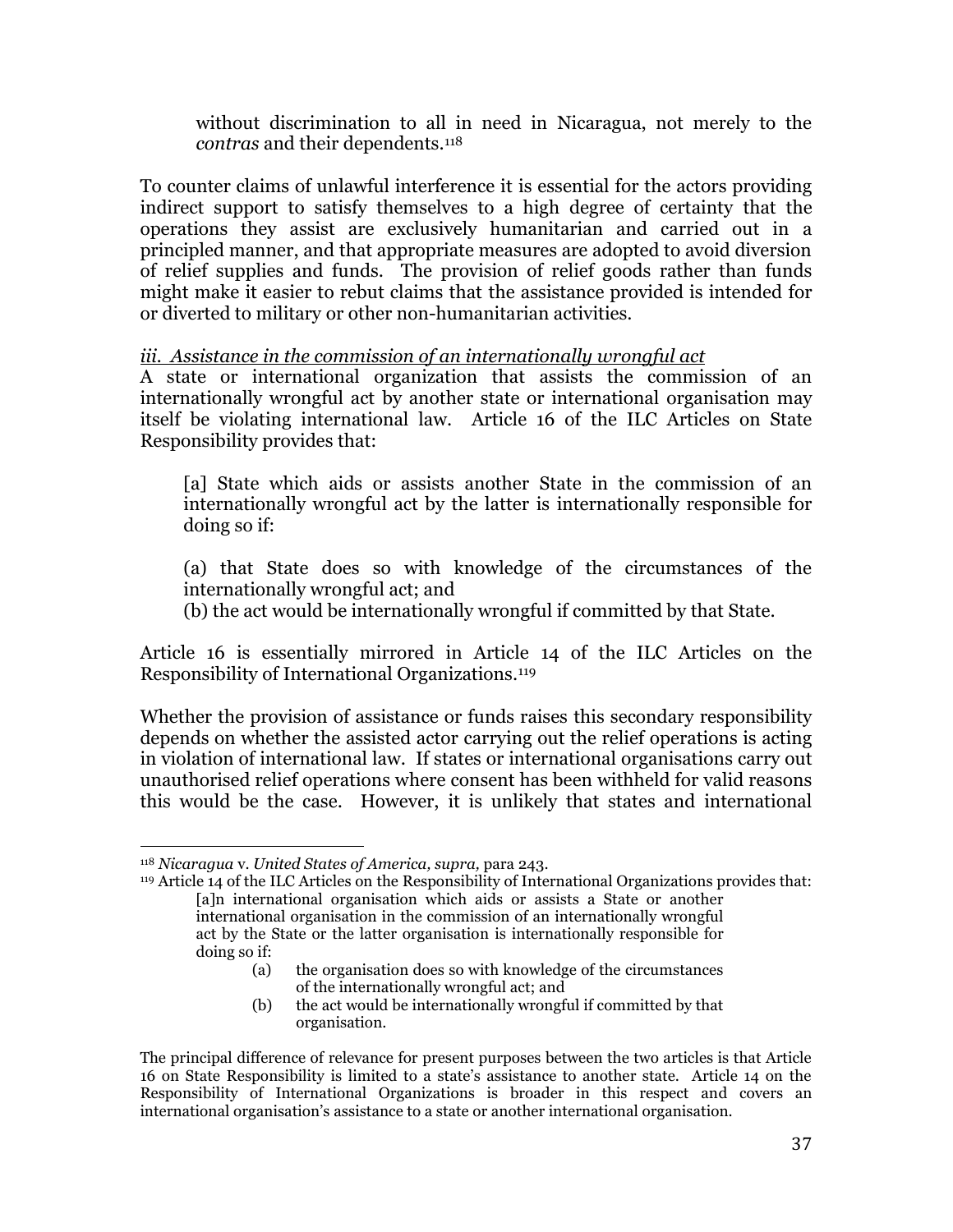organisations trying to provide humanitarian assistance in good faith would be providing support in such circumstances.

They are more likely to be doing so in situations where consent has been withheld for arbitrary reasons. As discussed above, it is precisely in such situations that opinions are divided as to the lawfulness of unauthorised operations. The same uncertainty is carried on to the actor providing indirect support. If the unauthorised operations are considered lawful, then assisting them is also unlawful; but if they are unlawful, then a state or international organisation that provides assistance to such operations would also violate international law.<sup>120</sup>

This being said, though secondary responsibility has sometimes been raised in cases where the underlying violation was much more serious (eg the provision of weapons in situations where a substantial risk exists that they will be used to commit violations of IHL), <sup>121</sup> secondary responsibility has not to this day been raised in relation to the indirect support to relief operations.

Additionally, secondary responsibility only arises in relation to assistance to activities that are a violation of international law by states and international organisations. Relief operations carried out by NGOs simply do not fall within the scope of this provision – and, in any event, they may violate domestic law, but not international law. Accordingly, the provision of support to such operations does not give rise to secondary responsibility. As indirect support does not violate the territorial integrity of the affected state, nor amount to interference nor, if provided to NGOs, to assistance in an internationally wrongful act, such indirect provision of assistance is probably the approach least likely to raise legal concerns, particularly if extreme care is taken to ensure supported operations are exclusively humanitarian in nature and carried out in a principled manner. This does not, of course, mean that the affected state will not vigorously object to such support to unauthorised operations.

For the sake of completeness it should be noted that where assistance given by a state or international organization to an NGO or other private actor is such as to make the NGO an agent of the international organization, the acts of the NGO will be attributable to the state or international organization.<sup>122</sup> Such attribution would mean that the state or international organization would be responsible for breaches of international law resulting from acts of the NGO that amount to a

[blog/interactive/2013/may/15/austria-eu-syria-arms-embargo-pdf.](http://www.theguardian.com/world/julian-borger-global-security-blog/interactive/2013/may/15/austria-eu-syria-arms-embargo-pdf) 

l <sup>120</sup> It can safely be assumed that a state or international organisation funding or providing material support to an unauthorised relief operation would meet the knowledge condition in ILC Articles 16 and 14 respectively.

<sup>121</sup> See, for example, "Syria: Austrian Position on Arms Embargo", 13 May 2013, available at [http://www.theguardian.com/world/julian-borger-global-security-](http://www.theguardian.com/world/julian-borger-global-security-blog/interactive/2013/may/15/austria-eu-syria-arms-embargo-pdf)

See also André Nollkaemper, "[A Shared Responsibility Trap: Supplying Weapons to the Syrian](http://www.ejiltalk.org/a-shared-responsibility-trap-supplying-weapons-to-the-syrian-opposition/)  [Opposition", EJIL:Talk!, June 17 2013,](http://www.ejiltalk.org/a-shared-responsibility-trap-supplying-weapons-to-the-syrian-opposition/) [http://www.ejiltalk.org/a-shared-responsibility-trap](http://www.ejiltalk.org/a-shared-responsibility-trap-supplying-weapons-to-the-syrian-opposition/)[supplying-weapons-to-the-syrian-opposition/](http://www.ejiltalk.org/a-shared-responsibility-trap-supplying-weapons-to-the-syrian-opposition/) .

<sup>&</sup>lt;sup>122</sup> See Article 6 of the ILC Articles on the Responsibility of International Organizations and Articles 4 and 8 of the ILC Articles on the Responsibility of States.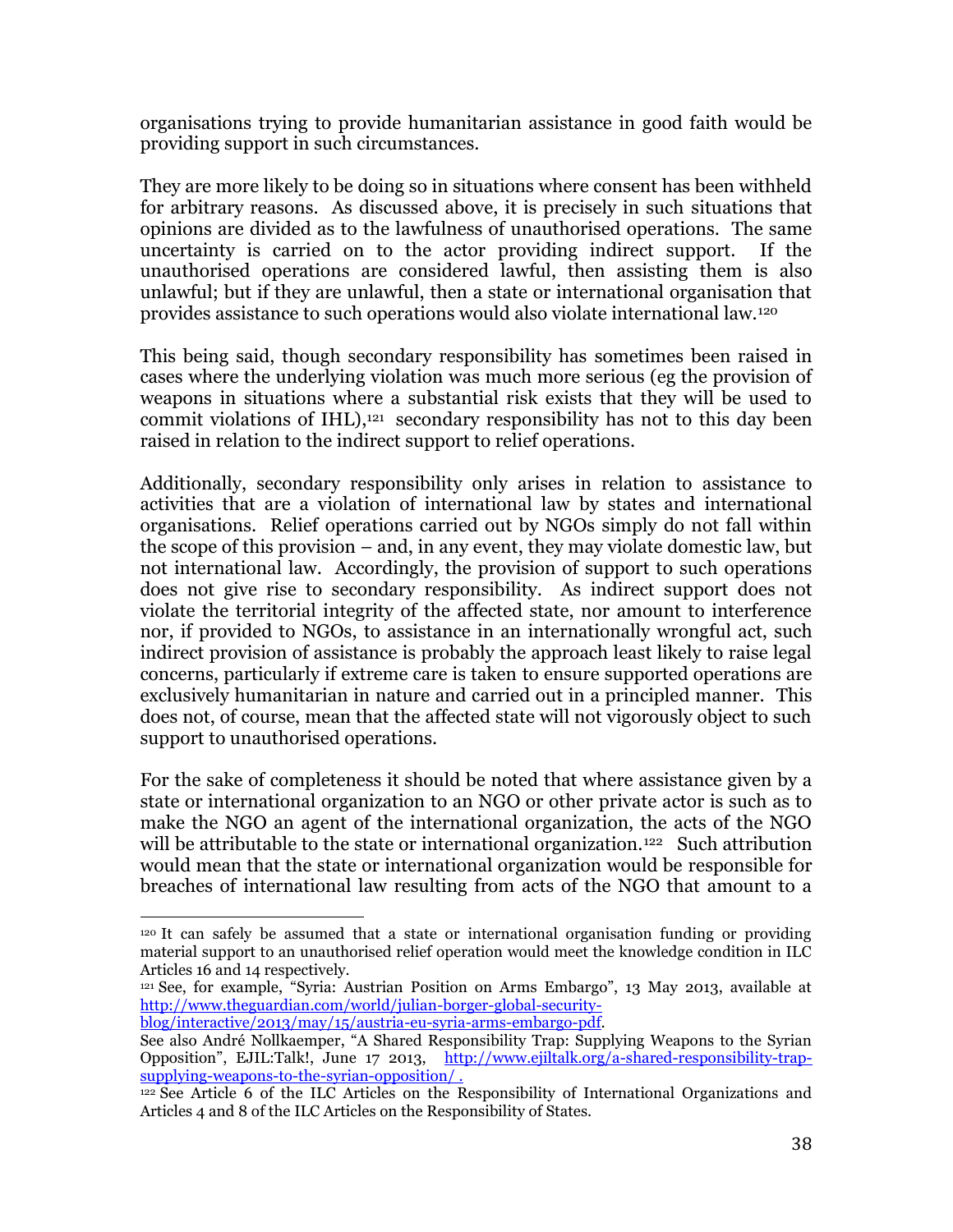violation of the state or international organization's international obligations. The threshold that would need to be crossed for the acts of an NGO to be attributed to a state or international organization is a high one.<sup>123</sup> Acts of the NGO would be attributable to a state or international organization in circumstances where the NGO is a *de facto* organ of that state or international organization because of the "complete dependence" of that NGO on the state or international organization such that it is "merely an instrument" of the latter.<sup>124</sup> In this case, all the acts of the NGO would be attributable to the state or international organization and it would be required to comply with all the obligations of the state or international organization. Alternatively, where the NGO acts, in a particular operation, under the instructions, direction or control of the state or international organization, the acts of the NGO in that operation would be attributable to the state or international organization.<sup>125</sup> Although there has been some controversy regarding the level of control that would make the acts of private actors attributable to a state in this second scenario, the ICJ has insisted that the test is one of effective control.<sup>126</sup> Arguably, this threshold of control would not be met by merely financing an operation but would require some further element by which it could properly be said that the act in question was directed or controlled by the state or international organization.

Any third state whose territory is used for these indirect operations - usually neighbouring states – may also face claims of assisting in the commission of an internationally wrongful act and of allowing its territory to be used for unlawful activities. <sup>127</sup> Obviously, the organisation of unauthorised, but nonetheless principled, relief operations is a far less injurious activity than allowing territory to be used for "organizing, instigating, assisting or participating in acts of civil strife or terrorist acts in another State" referred to in the *Declaration on Friendly Relations*. <sup>128</sup> Nonetheless, the potential liability exists and practice shows that

<sup>123</sup> See Stefan Talmon, "The Responsibility of Outside Powers for Acts of Secessionist Entities", (2009) 58 *International and Comparative Law Quarterly* 493.

<sup>124</sup> See *Application of the Convention on the Prevention and Punishment of Genocide (Bosnia and Herzegovina v. Serbia and Montenegro), I.C.J Reports 2007* 43, 205, para 392.

<sup>125</sup> See Article 8 of the ILC Articles on State Responsibility. Although Article 6 of the ILC Articles on the Responsibility of International Organizations uses the language of agents (Articles 2(d) and 6) rather than the words used in Article 8 of the Articles on State Responsibility, the ILC stated in the Commentary to Article 6 of the Articles on International Organizations Articles (para. 11) that "should persons or groups of persons act under the instructions, or the direction or control of an international organization, they would have to be regarded as agents according to the definition given in subparagraph (d) of article 2".

<sup>126</sup> See *Application of the Convention on the Prevention and Punishment of Genocide, supra,* paras 398-407, rejecting the less stringent "overall control" test adopted by the International Criminal Tribunal for the former Yugoslav Tribunal in the *Prosecutor v. Tadic* case (IT-94-1), 15 July 1999.

<sup>127</sup> In the *Corfu Channel* case the ICJ underlined "every State's obligation not to allow knowingly its territory to be used for acts contrary to the rights of other States". *Corfu Channel case*, *(United Kingdom of Great Britain and Northern Ireland* v. *Albania*), Judgment of 9 April 1949, *I.C.J. Reports* (1949), 22.

<sup>128</sup> Declaration on Principles of International Law concerning Friendly Relations and Cooperation among States in accordance with the Charter of the United Nations, Annex to GA Res 2126, (XXV), 24 October 1970.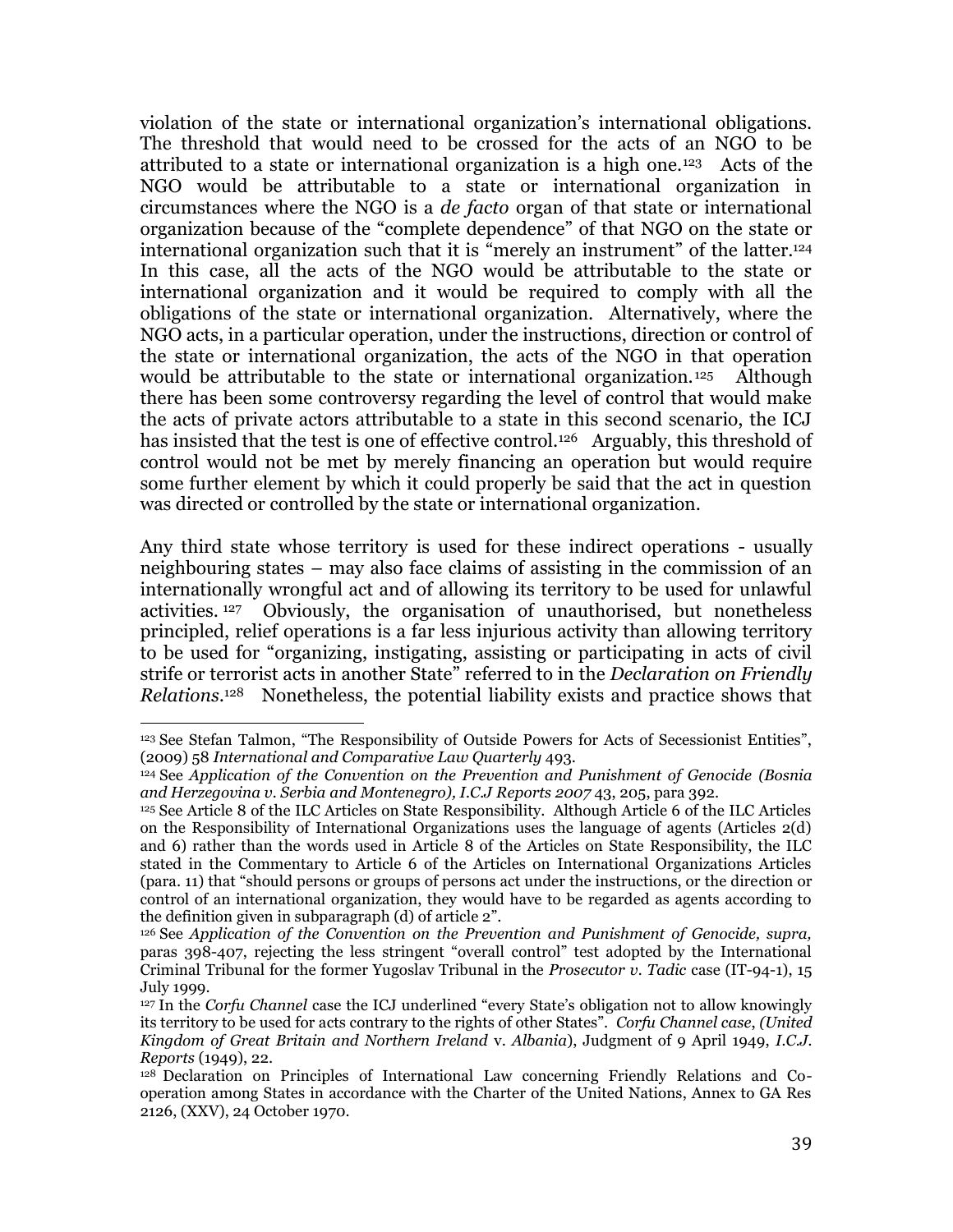affected states frequently claim that humanitarian activities are in fact a cover for these threats to its security. These possibilities make relevant third states' consent to cross-border operations or indirect support all the more important.

## b. Other forms of support

Other forms of less tangible and direct support to actors operating in oppositionheld areas also exist. These include the traditional coordination functions performed by the UN Office for the Coordination of Humanitarian Affairs ("OCHA"), such as the elaboration of so-called "3W maps" ("who is providing what where") and the consolidation of funding requests from such actors in joint appeals for donors.

This form of intangible support is not covered by IHL. As no person or good is entering the territory of the affected state, its territorial integrity is not violated. Provided the operations thus supported are exclusively humanitarian in nature; carried out in a principled manner; and adequate measures are taken to avoid diversions, this form of support cannot be considered as amounting to interference.

While unauthorised operations may be unlawful under international law if carried out by states or international organisations, support activities to such operations are unlikely to contribute sufficiently significantly for questions of assistance in a wrongful act to arise or for the state or international organization to be regarded as directing or controlling the operation. 129

Concerns are more operational. While a state may tolerate or, possibly, not be aware of certain operations, the publicity and prominence given to them by inclusion in such documents, associated with the UN - an actor which it might perceive as not neutral in the conflict - may lead the state to curtail previously accepted operations.

So, while such support activities are not unlawful, it is essential to ensure that the actors whose operations are mentioned in OCHA products agree to being included.

## c. Advocacy

Using information obtained from actors operating in-country for advocacy – be it public or confidential - does not raise any of the legal concerns discussed above.

In this relation too, concerns are more operational, as the use of such information may lead to the termination of hitherto tolerated operations. As is always the case, it is essential to ensure that the actor whose data is being referred to agrees

 $\overline{a}$ <sup>129</sup> According to the ILC, secondary responsibility only arises to the extent that the assisting state or international organization caused or contributed to the wrongful act. It must contribute "significantly" for the support to be unlawful. ILC Commentary to Article 16 on State Responsibility.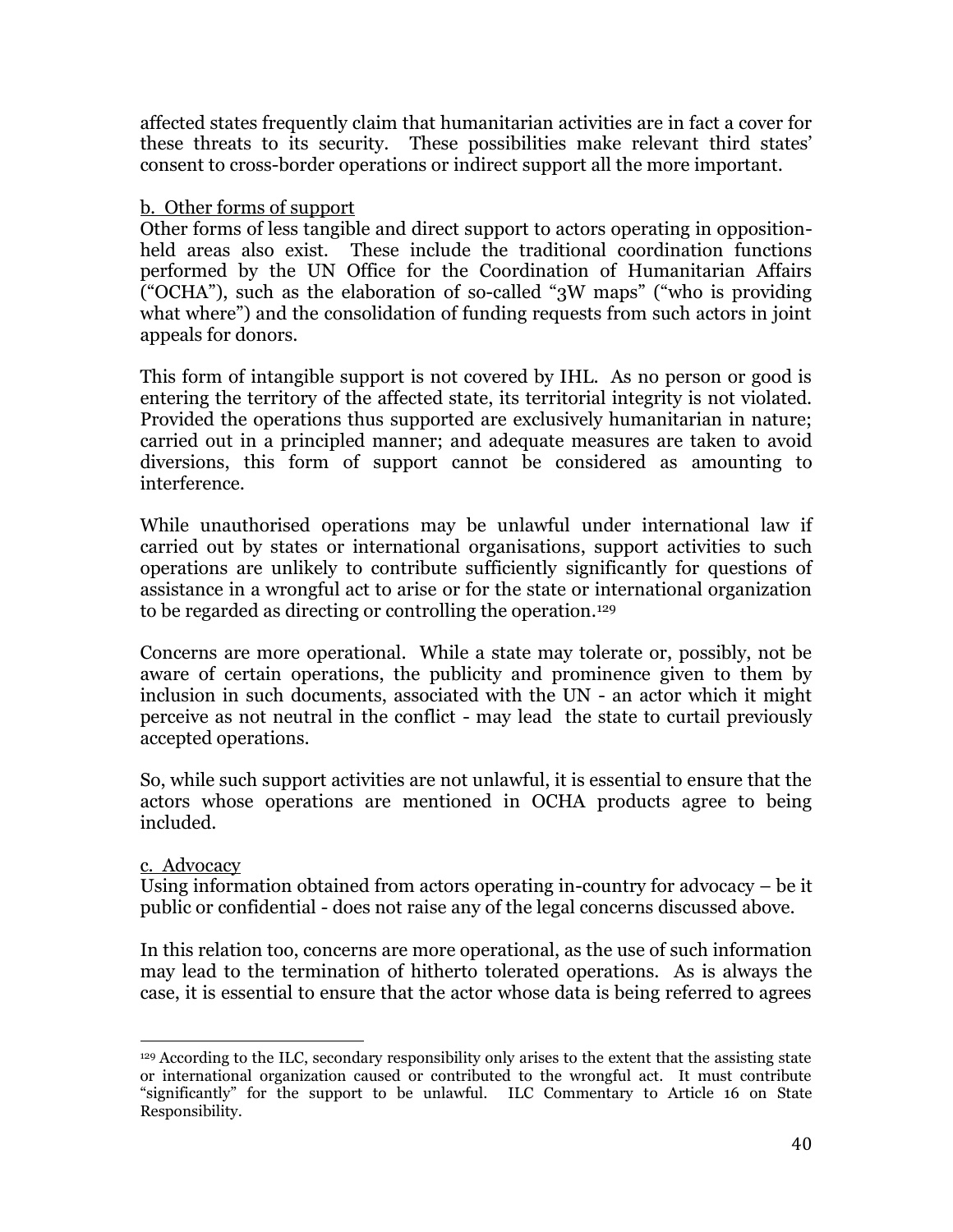with it being used in this way. The risk also exists that information provided by one actor may lead to the termination of activities of others.

## **13. Overriding the requirement of consent – binding Security Council decisions**

The requirement of consent in IHL may be circumvented by Security Council "imposition" of relief operations by binding decisions.

Decisions adopted under Chapter VII of the UN Charter are binding on all United Nations member states and override their rights and duties under other bodies of law, including IHL. If the Council, acting under Chapter VII, demanded that relief operations be allowed into the country, the affected state would be required to comply.<sup>130</sup>

While the binding nature of decisions adopted under Chapter VII is uncontroversial, it has been recognised that Council decisions not adopted under this Chapter may also be binding within the meaning of Article 25 of the Charter if they employ a language of obligation.<sup>131</sup>

The Security Council frequently calls upon parties to conflict to grant humanitarian access.<sup>132</sup> However, the vast majority of these calls are an exhortation to allow relief actions and, in fact, a recognition that the affected state must agree thereto, rather than a Security Council authorisation thereof.<sup>133</sup>

On a small number of occasions the Council has adopted binding measures under Chapter VII in relation to relief operations. Careful scrutiny of these precedents reveals that although it addressed impeded relief operations, the Council never actually required the affected state to allow access. Instead, the focus was on creating security conditions conducive to the delivery of assistance – a related but distinct issue that, in the cases in question, eventually led to the use of force.

Resolution 2139 (2014) on Syria marked an important departure from previous practice, with the Security Council for the first time demanding that all parties promptly allow rapid, safe and unhindered humanitarian access including across conflict lines and across borders.<sup>134</sup>

 $\overline{a}$ <sup>130</sup> On this issue, see Yoram Dinstein, "The Right to Humanitarian Assistance", *Naval War College Review*, Vol 54, No.4 (2000) 77.

<sup>&</sup>lt;sup>131</sup> See for example, Rosalyn Higgins, "The Advisory Opinion on Namibia: Which UN Resolutions are Binding Under Article 25 of the Charter?" (1972) 21 *International and Comparative Law Quarterly* 270; and Marko Divac Oberg, "The Legal Effects of Resolutions of the UN Security Council and General Assembly in the Jurisprudence of the ICJ", 16 *European Journal of International Law* (2005) 879.

<sup>132</sup> See *Aide-Memoire for the Consideration of Issues Pertaining to the Protection of Civilians in Armed Conflict*, Addendum, Part I, C, "Humanitarian Access and Safety and Security of Humanitarian Workers", UN Doc S/PRST/2010/25, 22 November 2010. <sup>133</sup> See, for example, Stoeffels, *supra*, 289*.*

<sup>134</sup> Security Council resolution 2139, (2104), 22 February 2014, OP 6.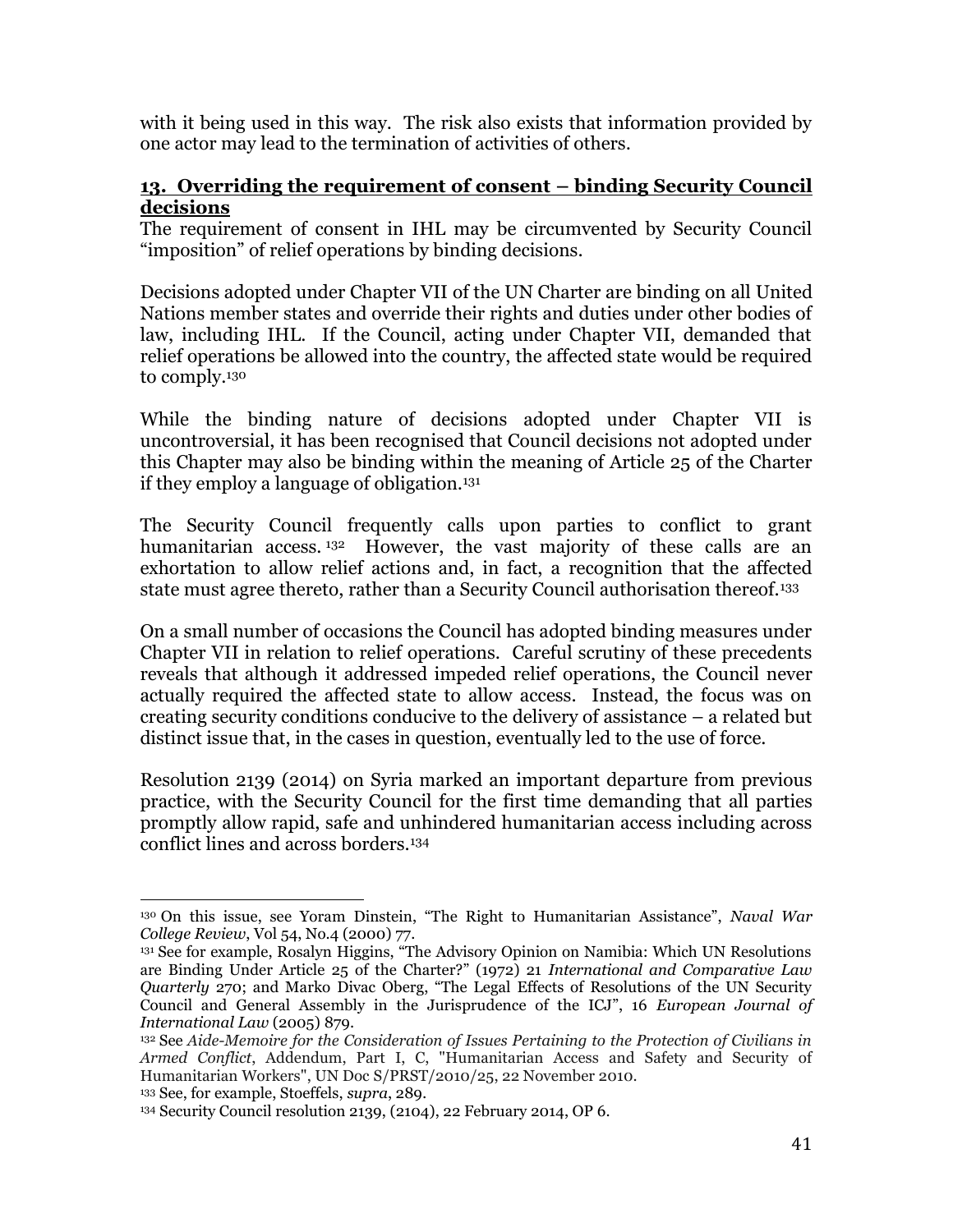## *i. Bosnia Herzegovina*

In 1992, the Council adopted resolution 752 calling upon parties to ensure that conditions be established for the effective and unhindered delivery of humanitarian assistance to Bosnia Herzegovina. <sup>135</sup> Two weeks later, in [Resolution 757,](http://www.un.org/documents/sc/res/1992/scres92.htm) acting under Chapter VII, the Council demanded that the parties immediately create these conditions, including by establishing a security zone around Sarajevo. <sup>136</sup> In [Resolution 770,](http://www.un.org/documents/sc/res/1992/scres92.htm) again acting under Chapter VII, the Council called on all states – ie not just the parties to the conflict - to take all measures necessary to facilitate the delivery by humanitarian organisations of humanitarian assistance.<sup>137</sup> Finally, as its demands remained unheeded, in [Resolution 781,](http://www.un.org/documents/sc/res/1992/scres92.htm) the Council imposed a ban on military flights in the airspace of Bosnia Herzegovina, <sup>138</sup> considering the measure to constitute "an essential element for the safety of the delivery of humanitarian assistance". 139

This example relates to a situation where the affected state, Bosnia Herzegovina, <sup>140</sup> consented to the relief operations, that were, instead, being impeded by its opponent.

## *ii. Somalia*

In 1992, following a similar series of resolutions, in which its call to parties to facilitate the delivery of humanitarian assistance to take measures to ensure the safety of humanitarian personnel remained unheeded, <sup>141</sup> the Security Council adopted resolution 794 where, acting under Chapter VII, it authorised member states to establish an operation "to use all necessary means to establish as soon as possible a secure environment for humanitarian relief operations in Somalia".<sup>142</sup>

The resolution led to the establishment of a US-led multi-national force that operated in Somalia between December 1992 and May 1993 to establish a secure environment for humanitarian operations in the southern half of Somalia.

According to the then Secretary-General, at the time of the adoption of Security Council resolution 794, Somalia was considered as not having a government.

 $\overline{a}$ <sup>135</sup> Security Council resolution 752 (1992), 15 May 1992, OP 8. No part of this resolution was adopted under Chapter VII.

<sup>136</sup> Security Council resolution 757 (1992), 30 May 1992, OP 17.

<sup>137</sup> Security Council resolution 770 (1992), 13 August 1992, OP 2.

<sup>138</sup> Security Council resolution 781 (1992), 9 October 1992, OP 1. Interestingly, this measure was not adopted under Chapter VII. However the Council stated that it was acting pursuant to Security Council resolution 770 (1992), where the Council was acting under Chapter VII. *Ibid*., PP 9.

<sup>139</sup> *Ibid*., PP8.

<sup>140</sup> At this time Bosnia Herzegovina was already an independent state, admitted to the United Nations on 22 May 1992.

<sup>141</sup> Security Council resolution 733 (1992), 23 January 1992; Security Council resolution 746 (1992), 17 March 1992; Security Council resolution 751 (1992), 24 April 1992; Security Council resolution 767 (1992), 27 July 1992; and Security Council resolution 775 (1992), 28 August 1992. None of the parts of these resolutions relating to relief operations were adopted under Chapter VII.

<sup>142</sup> Security Council resolution 794 (1992), 3 December 1992, OP 10.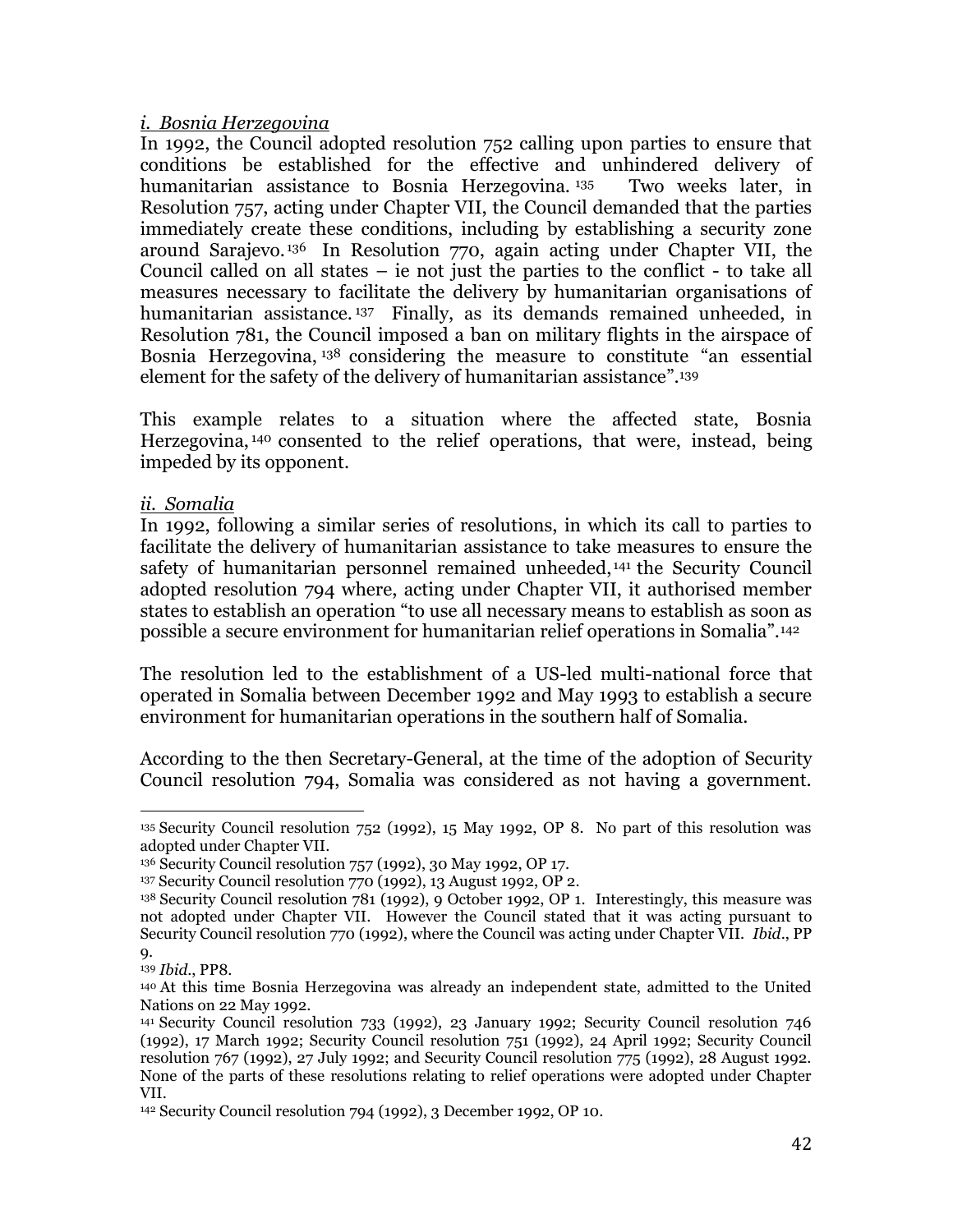Numerous factions were operating in the country that interfered with and attacked UN and other relief agencies.<sup>143</sup>

This is thus an instance in which a multi-national force was authorised to establish a secure environment for relief operations that were being impeded by *de facto* authorities in the absence of a government.

## *iii. Northern Iraq*

In response to Iraq's repression of the civilian population in the Kurdishpopulated areas of the country, in April 1991 the Security Council adopted resolution 668, where it insisted that Iraq allow immediate access by international humanitarian organisations to all those in need of assistance in all parts of Iraq and appealed to all member states and all humanitarian organisations to contribute to humanitarian relief efforts.<sup>144</sup>

Although the Council determined that the repression of the civilian population that led to massive population flows across international borders and to crossborder incursions threatened international peace and security, it did not expressly invoke Chapter VII.

The resolution was the basis for a US-led multinational operation. Starting with airdrops, the coalition proceeded to put ground forces into Iraqi territory to protect the displaced persons and build camps. It also established a safe-zone in northern Iraq using ground and air forces to allow civilians to return to their homes.<sup>145</sup>

Although Iraq and the UN eventually signed a Memorandum of Understanding on the UN's activities in northern Iraq, the measures adopted pursuant to resolution 688 were initially without Iraq's consent.<sup>146</sup>

The precedential value of this example is also limited. As in the previous cases, the focus was the establishment of security conditions permitting the provision of humanitarian assistance, rather than the "imposition" of relief operations themselves. Moreover, the assistance was provided in territory that the multinational force had removed from the affected state's effective control – so arguably, for the purpose of determining whose consent was required for relief operations, it was more akin to a situation of occupation or other forms of foreign administration of territory.

iv. Syria

 $\overline{a}$ <sup>143</sup> Letter dated 29 November 1992 from the Secretary-General addressed to the President of the Security Council. UN Doc S/24868, 30 November 1992.

<sup>144</sup> Security Council resolution 688, 5 April 1991, OP 3 and OP 6.

<sup>145</sup> Airforce Historical Studies Office: *Operation Provide Comfort and Northern Watch*; and GlobalSecurity.org, *Operation Provide Comfort*.

<sup>146</sup> Karin Landgren, "Safety Zones and International Protection: A Dark Grey Area", 7 *International Journal of Refugee Law,* (1995), 437, 443 and Schindler, *supra*, 699.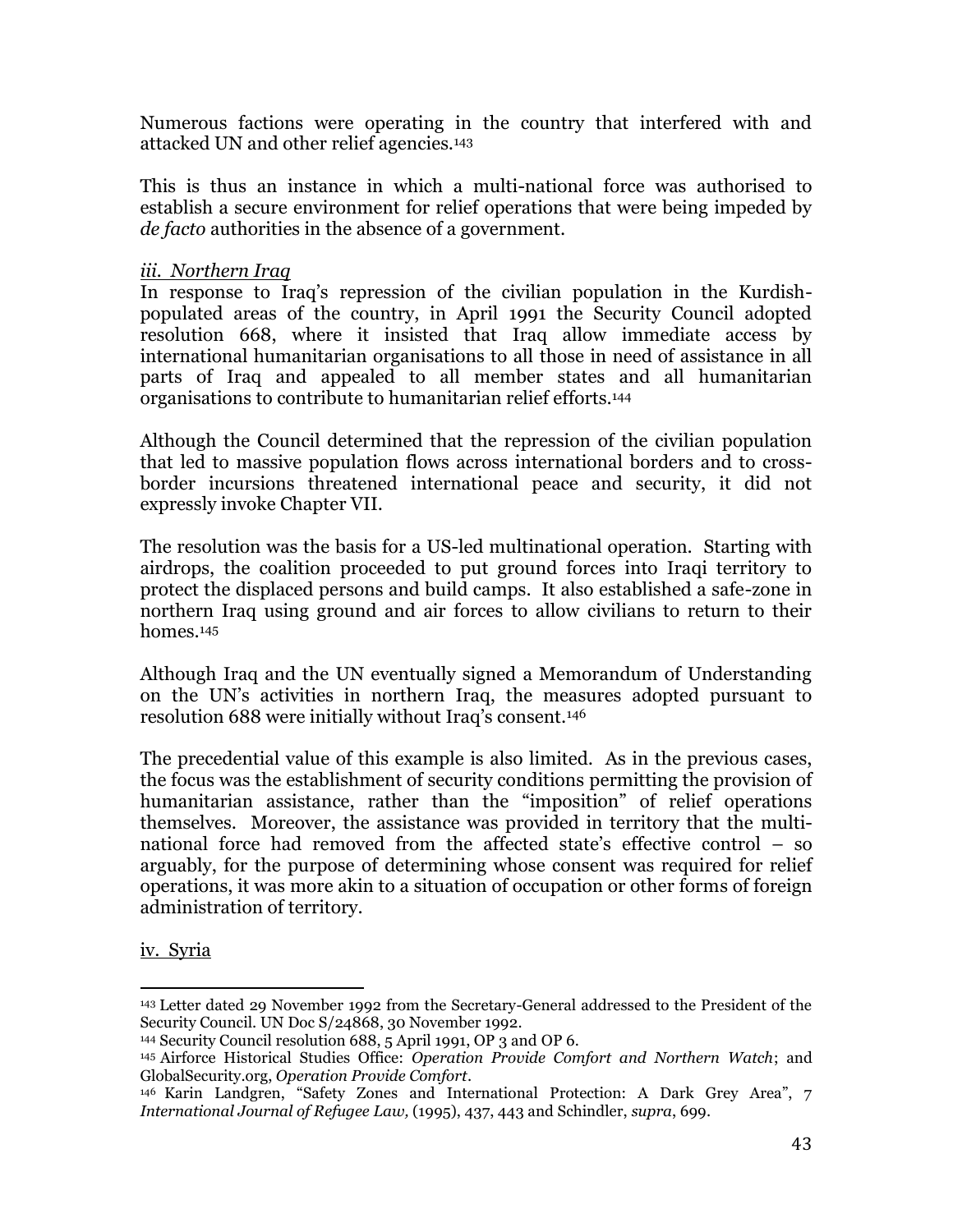In October 2013 the Security Council adopted a Presidential Statement on the situation in Syria that addressed humanitarian relief operations in unprecedented detail.147 In particular, it urged all parties to promptly facilitate safe and unhindered humanitarian access to populations in need in all areas under their control and across conflict lines and urged the Syrian authorities to take a number of specific steps to facilitate the expansion of humanitarian relief operations, and lift bureaucratic impediments and other obstacles.

In February 2014, in view of the escalating deterioration of the humanitarian situation in Syria, in particular that of hundreds of thousands of civilians trapped in besieged areas, and of the limited impact of the October 2013 Presidential Statement, the Council unanimously adopted resolution 2139.

In Operative Paragraph 5 of the resolution the Council, having called upon all parties to immediately lift the sieges of populated areas, including in six particularly affected locations

demands that all parties allow the delivery of humanitarian assistance, including medical assistance, cease depriving civilians of food and medicine indispensable to their survival, and enable the rapid, safe and unhindered evacuation of all civilians who wish to leave …

More generally, in Operative Paragraph 6 of the resolution the Council

[d]emands that all parties, in particular the Syrian authorities, promptly allow rapid, safe and unhindered humanitarian access for UN humanitarian agencies and their implementing partners, including across conflict lines and across borders, in order to ensure that humanitarian assistance reaches people in need through the most direct routes.

Although the resolution does not state that it is adopted under Chapter VII of the Charter, it seems fairly clear that it imposes binding obligations on Syria and the other parties to the armed conflict in Syria. While most binding Security Council decisions are adopted under Chapter VII of the Charter, the power of the Security Council to adopt binding decisions is derived from Article 25 of the Charter, which is actually in Chapter V, not Chapter VII, of the Charter. Article 25 states that "[t]he Members of the United Nations agree to accept and carry out the decisions of the Security Council in accordance with the present Charter." The ICJ has held that whether a Security Council decision is binding does not depend on whether it has been adopted under Chapter VII.<sup>148</sup> Rather, the binding

 $\overline{a}$ <sup>147</sup> Statement by the President of the Security Council, S/PRST/2013/15, 2 October 2013.

<sup>148</sup> See *Legal Consequences for States of the Continued Presence of South Africa in Namibia (South West Africa) notwithstanding Security Council Resolution 276 (1970), Advisory Opinion, I.C.J. Reports 1971, 16*, 52-54, paras 113-116: "[i]t has been contended that Article 25 of the Charter apples only to enforcement measures adopted under Chapter VII of the Charter. It is not possible to find in the Charter any support for this view. Article 25 is not confined to decisions in regard to enforcement action but applies to 'the decisions of the Security Council' adopted in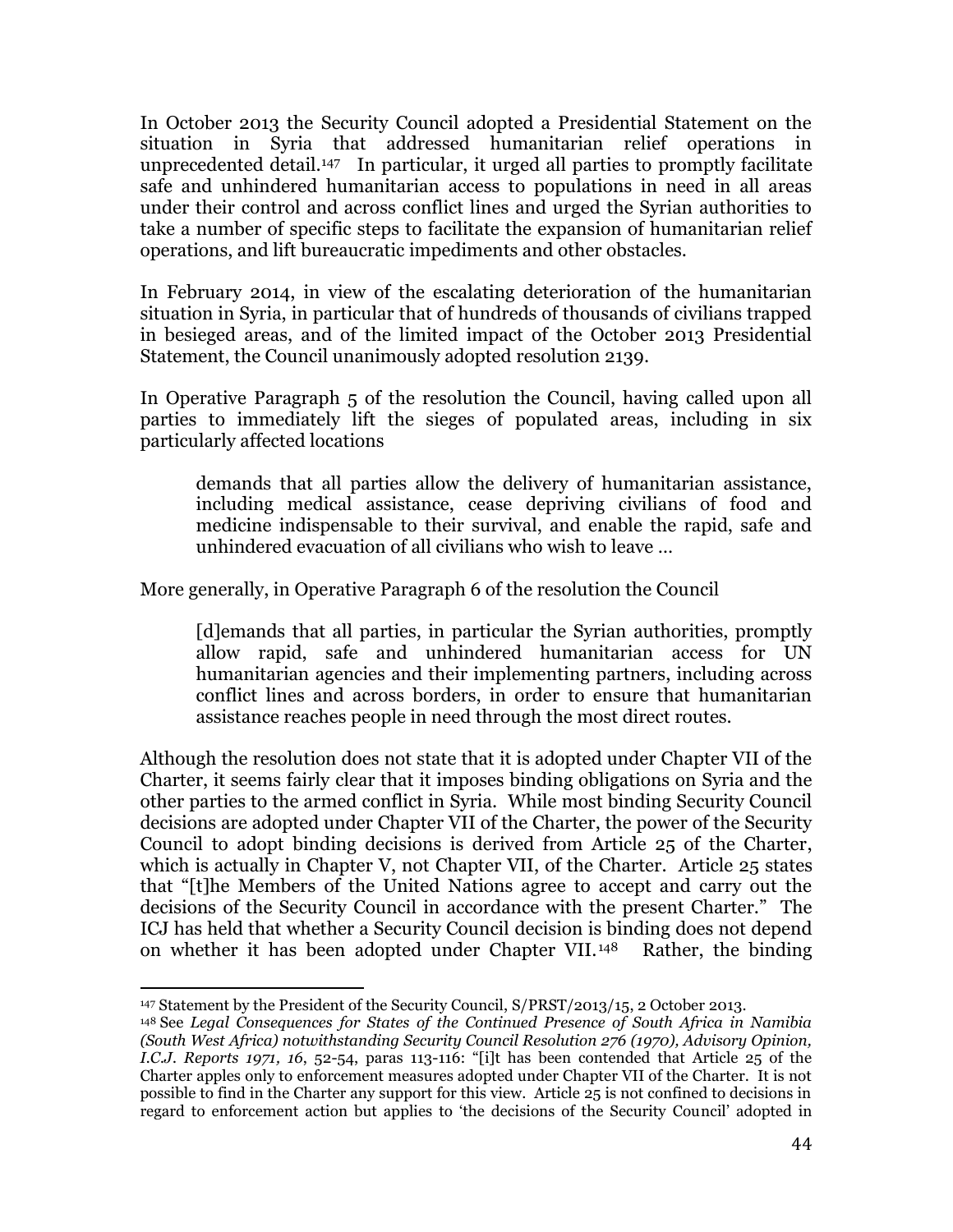quality of a Security Council decision, according to the ICJ, is to be determined, primarily, by examining the language used by the Council, as well as the discussions leading to it and the circumstances surounding its adoption.149 The key is to discern whether the language used in this context indicates that the Council has made a *decision* which entails mandatory action, or, whether, instead, the Council is making a recommendation or is using hortatory language.<sup>150</sup>

In the case of resolution 2139, Operative Paragraphs 5 and 6 (and other provisions as well) go beyond hortatory language and "demand" compliance from those to who it is addressed. A distinction is made in the resolution between those provisions where the Council merely "urges" particular action from the cases where it "demands" actions.

The Council's intention that its demands in *inter alia* Operative Paragraphs 5 and 6 is binding is also confirmed by Operative Paragraph 17 where the Council "*expresses* its intent to take further steps in the case of non-compliance with this resolution." The language of non-compliance and the determination of the Council to take action in case of non-compliance suggests that the Council intends to impose an obligation of compliance on the parties.

The effect of the binding obligations is that the Council requires consent to be given. <sup>151</sup> It is not open to Syria, or other parties, to withhold consent to humanitarian relief operations, within the terms of the resolution and for the civilians in identified locations as well as more generally, for any valid grounds. While IHL would allow consent to be withheld for valid reasons, Resolution 2139 does not. It is the first time that the Security Council has demanded that parties

 $\overline{a}$ accordance with the Charter." [para. 113]. Also, "when the Security Council adopts a decision under Article 25 in accordance with the Charter, it is for member States to comply with that decision ... To hold otherwise would be to deprive this principal organ of its essential functions and powers under the Charter." [para. 116]

<sup>149</sup> *Ibid*., p. 53, para. 114: "[t]he language of a resolution of the Security Council should be carefully analysed before a conclusion can be made as to its binding effect. In view of the nature of the powers under Article 25, the question whether they have been in fact exercised is to be determined in each case, having regard to the terms of the resolution to be interpreted, the discussions leading to it, the Charter provisions invoked and, in general, all circumstances that might assist in determining the legal consequences of the resolution of the Security Council." <sup>150</sup> See Higgins *supra* and Oberg *supra*.

<sup>151</sup> The paragraph in the October 2013 Presidential Statement calling upon the Syrian authorities to promptly facilitate safe and unhindered access to people in need including across conflict lines and, where appropriate, across borders, provided that this be done "in accordance with the UN guiding principles of humanitarian emergency assistance". These are the principles annexed to General Assembly 46/182 of 19 December 1991, and of particular relevance is the requirement in Principle 3 that "humanitarian assistance should be provided with the consent of the affected country".<sup>151</sup> The removal of this indirect reference to the requirement of consent from Operative Paragraph 6 of resolution 2139 is a further indication of the fact the Council required consent to be given. Preambular Paragraph 5 of the resolution emphasises "the need to respect the UN guiding principles of humanitarian emergency assistance". This reference, now in a preambular paragraph, is a general exhortation to comply with the principles rather than a reminder of the requirement of consent.